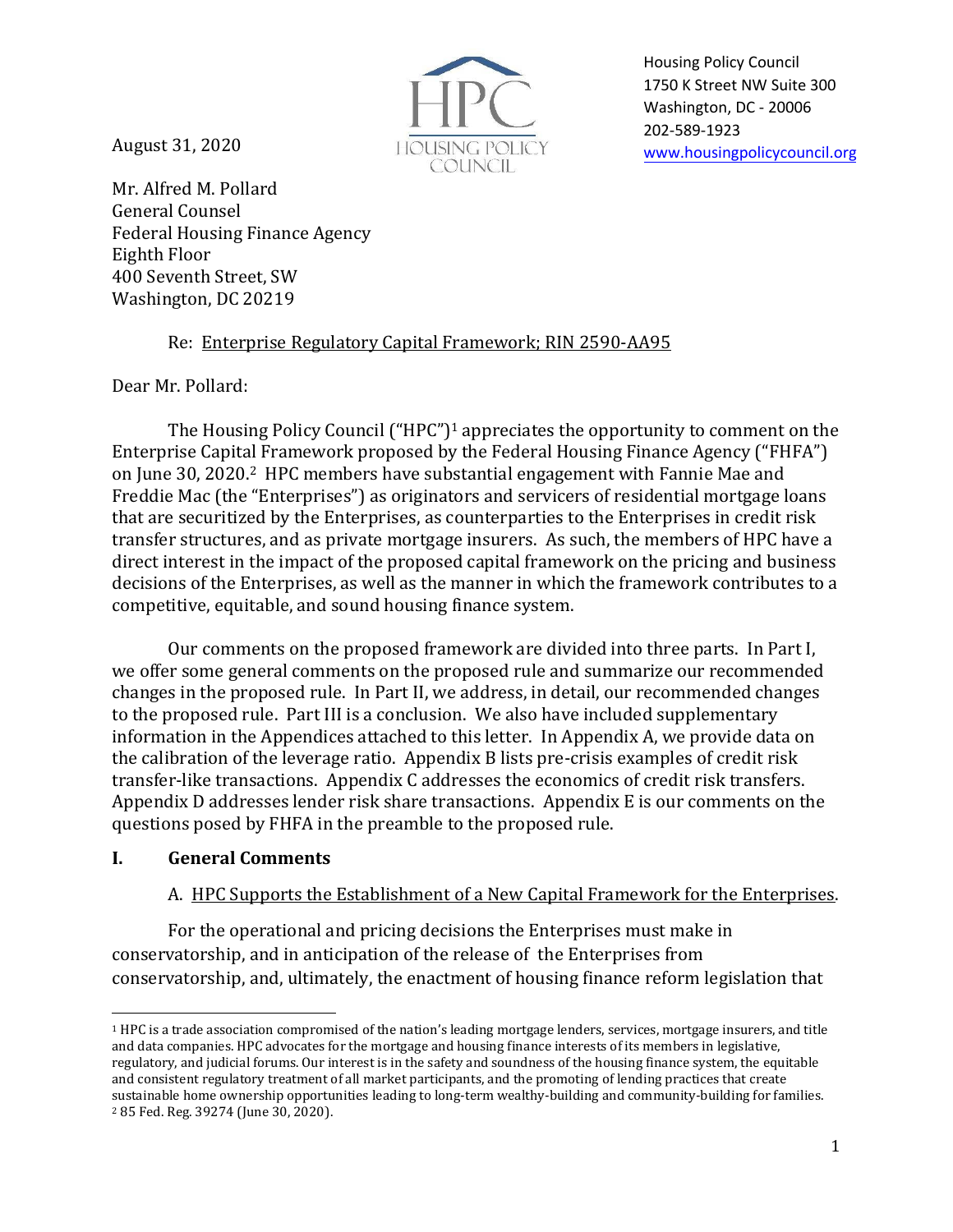repeals the Enterprises special charters and ushers in a more competitive secondary mortgage market, greater regulatory clarity on capital is needed.

HPC appreciates the effort FHFA has devoted the past several years in developing a new capital framework for the Enterprises. The revised version set forth in the proposed rule is an improvement over the 2018 proposal in many ways, but there are opportunities to improve on it. HPC recognizes and appreciates that many of our core concerns raised with the 2018 proposal have been addressed in this version. Still, as described in this letter, there are several key shortcomings that HPC believes FHFA must address before finalizing the rule.

# B. The Enterprises are "Hybrid" Institutions that Combine Banking and Insurance Attributes.

In the preamble to the proposed rule, FHFA states that the proposed rule is based upon a "going concern" standard, which may be contrasted with calibrating capital based upon a "claims payment capacity" or an "insurance-like" standard.<sup>3</sup> HPC agrees with the need for capital to support the Enterprises as going concerns but views them as "hybrid" institutions that combine both banking and insurance attributes.

Commercial banks, as owners of mortgage credit risk, share similarities with the Enterprises as portfolio investors in mortgages. As such, the capital required to support prime mortgage credit risk held by banks and the capital necessary to support substantially similar risks held by the Enterprises should be comparable. Likewise, the systemic risk posed by the Enterprises is comparable to the systemic risk posed by the nation's largest banking organizations. Thus, the capital buffers and other systemic risk capital charges banking regulators impose on the nation's largest banking organizations should form the basis for comparable capital assessments for the Enterprises.

There are, however, fundamental differences between the operations of the Enterprises and banks. Banks do not engage principally in the mortgage credit guarantee business, which is the core business of the Enterprises. The credit guarantee business is generally viewed as an insurance business, with the closest analogy being the mortgage insurance industry. Moreover, unlike banks, the Enterprises do not rely upon deposits for funding, so they do not face the same liquidity and interest rate risk as banks. Additionally, because the Enterprises are focused exclusively on managing mortgage credit risk, the Enterprises do not face credit risk on multiple types of assets as do banks.

In its report on housing finance reform, the Treasury Department stated that similar credit risks generally should have similar risk capital charges across market participants.<sup>4</sup> We agree that the capital framework for the Enterprises should be aligned with the capital rules applicable to banks to the extent possible in order to discourage regulatory arbitrage.

<sup>3</sup> 85 Fed. Reg. 39285 (June 30, 2020).

<sup>4</sup> Housing Reform Plan, U.S. Department of the Treasury, Sept. 29, 2019, p. 3.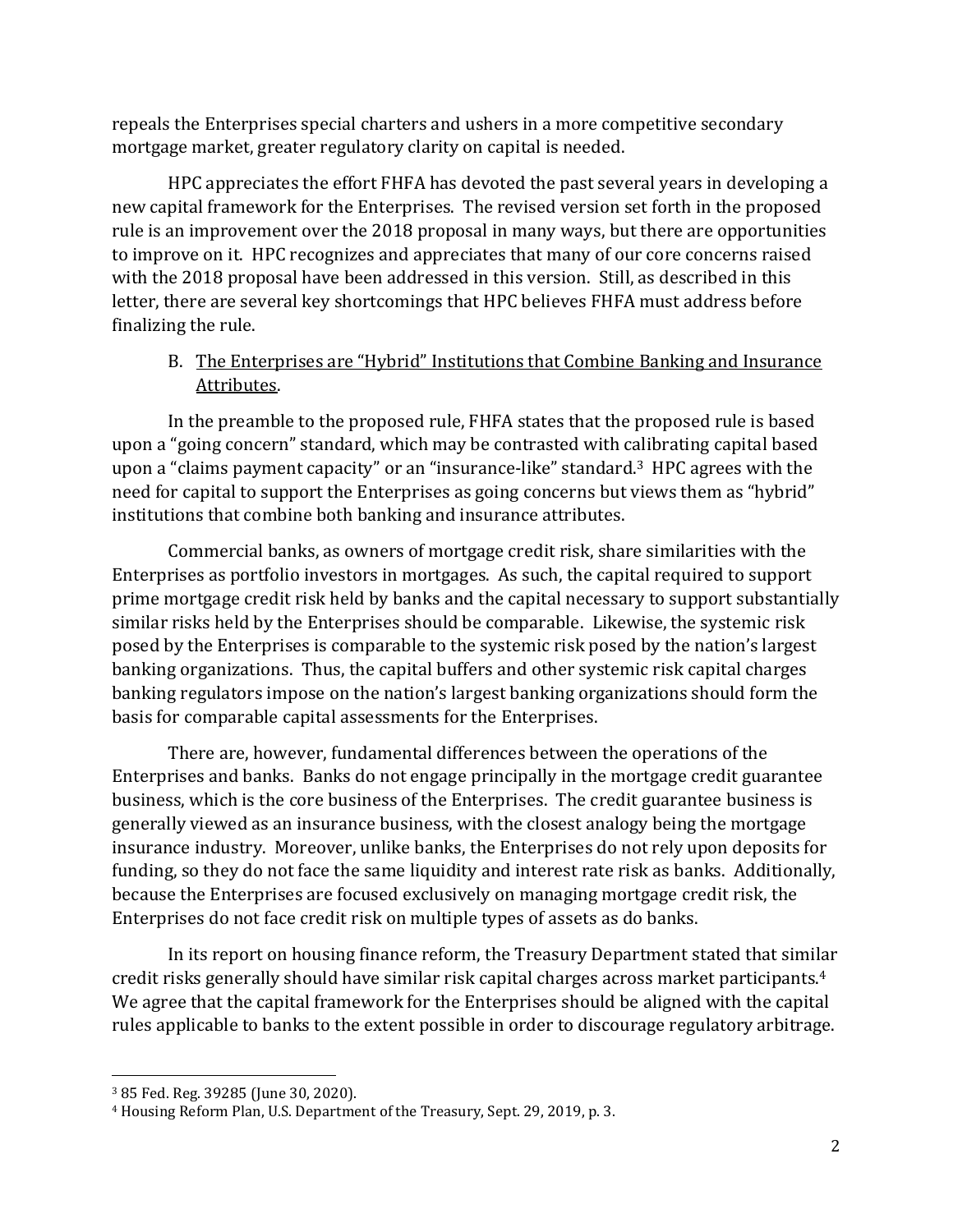At the same time, we believe that the capital framework should more explicitly acknowledge the insurance-like operations of the Enterprises. As proposed, the capital framework does align with the bank capital framework in many respects, particularly the combination of a leverage ratio, with a buffer, and risk-based capital charges plus added capital buffers. On the other hand, the framework fails to give enough capital relief to credit risk transfers by the Enterprises. The distribution of risk through reinsurance and other forms of credit risk transfer is standard practice in the insurance industry and deserves greater credit than it receives under the proposed capital framework.

C. Clarity on Future Federal Support for the Enterprises is Important – and Must be Addressed – but Should Not Impede the Development of a New Capital Framework for the Enterprises.

The proposed rule is intended to apply to the Enterprises after the conservatorships end. We assume that there will be some continuing level of federal support for the Enterprises post-conservatorship, and that the cost of that support will have some impact on the amount and cost of capital for the Enterprises. Importantly, FHFA's lack of guidance with respect to any post-conservatorship federal support and a framework for anticipated treatment of this support in the calibration of capital standards – whether a congressionally-provided explicit guarantee, a continuation of the PSPA backstop, or no backstop at all – is critical information needed to gauge the economics of the proposed capital framework. We would welcome any insight FHFA could provide on future federal support for the Enterprises but realize that this is policy matter also involves the Treasury Department and Congress.

We also assume that any rule finalized by FHFA may be adjusted in the future to address changes in the level of federal support for the Enterprises, just like the federal banking agencies have made adjustments in the capital requirements for the banking industry in response to changes in market and economic conditions. Therefore, while clarity on the level of federal support for the Enterprises is essential for the market before the conservatorships are ended, it need not impede the development of a new capital framework for the Enterprises. The framework should stand on its own and be adjusted as necessary based upon future developments.

#### D. Summary of HPC Recommended Modifications to the Proposed Rule.

Throughout the next section of this letter, HPC makes more than a dozen recommendations for modifying the proposed rule. These recommendations include, but are not limited to:

- The treatment of credit risk transfers should be revised to encourage rather than discourage the use of these risk distribution mechanisms;
- The leverage capital buffer should be reduced;
- The risk-based capital buffers should be based upon risk-weighted assets rather than adjusted total assets so that the buffers are risk-sensitive;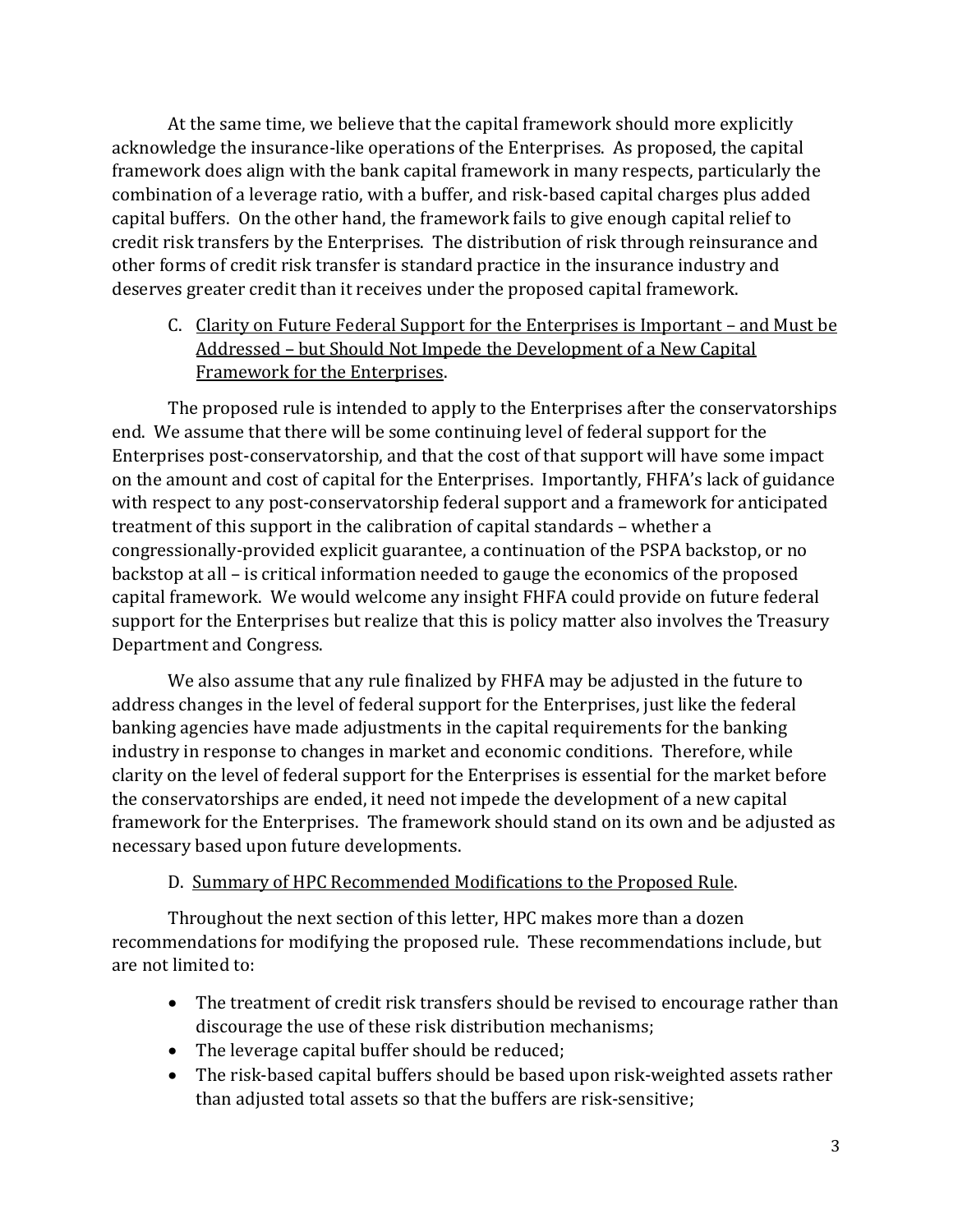- The countercyclical adjustment in the risk-based grids for single-family mortgage exposures should be based upon changes in state-level or MSA-level house prices;
- The counterparty haircut for mortgage insurance should be more transparent and objective;
- The single-family risk multipliers and credit enhancement multipliers should be revised in certain respects; and
- The risk-weight on MBS guaranteed by another Enterprise should be zero, as in the 2018 proposal, to ensure proper functioning of the UMBS market.

While we believe each of these changes is needed, HPC especially emphasizes the criticality of FHFA addressing the first three items. We explain our reasoning in the next section but provide a brief summary here.

The proposed rule's treatment of credit risk transfer would discourage the use of credit risk transfer, treating it more like another risk to be managed rather than as a critical means to absorb credit losses. The result will be more risk of loss being concentrated on the Enterprises' balance sheets, a diminishment of external market monitors and market pricing of mortgage credit risk conditions, and an increase in systemic risk.

The excessive leverage capital buffer would incentivize risk-taking while removing any incentive for credit risk transfers, which over time may jeopardize the adequacy of the capital framework and increase the need for implicit or explicit government and taxpayer support.

Finally, the material departure from the bank framework in basing the prescribed capital conservation buffers on adjusted total assets rather than risk-weighted assets effectively adds another leverage ratio on top of the risk-based requirement. As with any leverage ratio requirement, disregarding the riskiness of assets creates an incentive for increasing risk when the requirement is both binding and unresponsive to asset risk.

# **II. HPC Recommendations**

# A. The Leverage Requirement is Overly Conservative and Should be Modified.

HPC supports the establishment of a leverage requirement as a credible backstop to the risk-based capital requirements proposed in the rule. We appreciate that a leverage requirement can safeguard against total assets versus available capital, model risk and other material risks that are not assigned a risk-based capital requirement.

Yet, as FHFA acknowledged in connection with the 2018 proposed rule, a binding leverage requirement can increase risks for the Enterprises. Since a leverage requirement is applied irrespective of an asset's risk, it can incent firms to hold riskier assets on their balance sheets.<sup>5</sup> A binding leverage requirement also is likely to cause an Enterprise to

<sup>5</sup> 83 Fed. Reg. 33314 (July 17, 2018).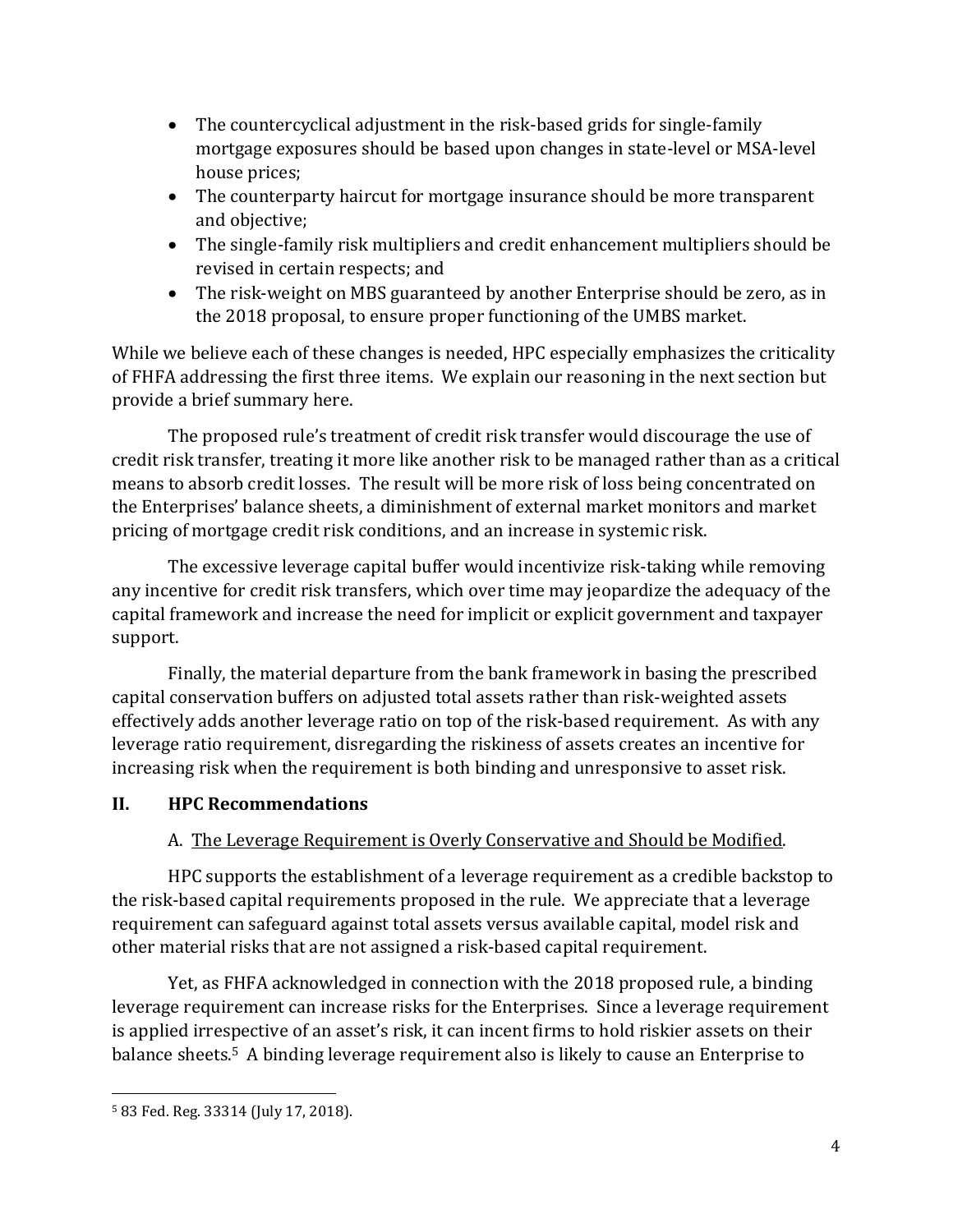reduce or halt credit risk transfer transactions because the Enterprise would gain no capital relief from the transactions.<sup>6</sup>

This tension between a leverage requirement and risk-based requirements is not unique to this proposed rule. Federal Reserve Vice Chairman for Supervision Randal Quarles spoke to this tension in the bank capital framework:

The proposal to modify the [enhanced supplementary leverage ratio], in particular, initially raised questions in the minds of some as to whether it would reduce the ability of the banking system to weather shocks. A closer look at the proposal shows that the opposite is true. The proposed change simply restores *the original intent of leverage requirements as a backstop measure to risk-based capital requirements*. As we have seen, a leverage requirement that is too high favors high-risk activities and disincentivizes low-risk activities.

We had initially calibrated the leverage ratio at a level that caused it to be the binding constraint for a number of our largest banks. As a result, those banks had an incentive to add risk rather than reduce risk in their portfolios because the capital cost of each additional asset was the same whether it was risky or safe, and the riskier assets would produce the higher return. The proposed recalibration eliminates this incentive by returning this leverage ratio to a level that is a backstop rather than the driver of decisions at the margin. [emphasis added]<sup>7</sup>

In order to balance these conflicting effects, the leverage requirement should be set at a level that maintains the primacy of the risk-based capital requirements and that ensures the Enterprises have enough capital to operate across economic cycles. The leverage requirement in the proposed rule does not achieve this balance. It is more conservative than necessary, and it would have the negative consequences FHFA cited in 2018.

#### *The factors used to size the leverage requirement support a lower requirement.*

The proposed rule calls for a leverage requirement of 4 percent, which consists of a base requirement of 2.5 percent and a 1.5 percent leverage buffer. In the preamble to the proposed rule, FHFA states that the 4 percent requirement has been sized to: (1) align with the analogous leverage requirements for banking organizations and the Federal Home Loan Banks; (2) be consistent with the Enterprises' historical loss experiences; and (3)

<sup>6</sup> 83 Fed. Reg. 33314-33315 (July 17, 2018).

<sup>7</sup> Randal K. Quarles, "Liquidity Regulation and the Size of the Fed's Balance Sheet" (Remarks at "Currencies, Capital, and Central Bank Balances: A Policy Conference" a Hoover Institution Monetary Policy Conference, Stanford University, Stanford, CA, revised version August 3, 2018).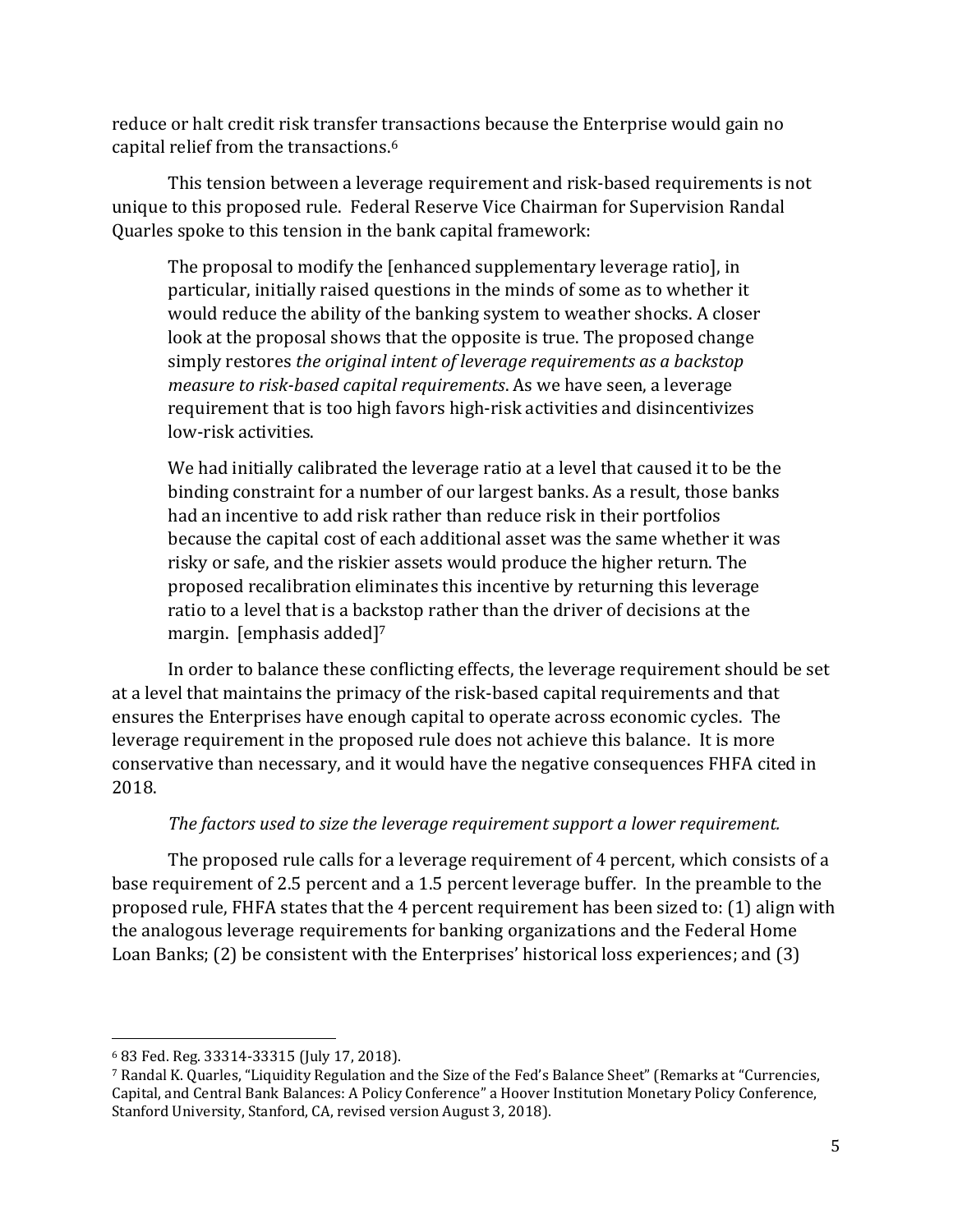capture model risk and other risks not captured in the risk-based requirements.<sup>8</sup> These factors support a combined leverage requirement around 3 percent, not 4 percent.

While banking organizations are subject to a minimum 4 percent leverage ratio, the size of the requirement for the Enterprises should be adjusted to reflect the differences between the Enterprises and banking organizations in both funding and credit risk. The leverage requirement applicable to banking organizations is designed, in part, to mitigate reliance on short-term funding, which can become unavailable during a stress event.

Given their business model, the Enterprises do not face the same degree of funding risk as banks. As FHFA acknowledged in the 2018 proposal, the Enterprises' guarantee business is match-funded with the mortgage assets they purchase and cannot be withdrawn during times of market stress.<sup>9</sup> Moreover, the Enterprises are subject to less credit risk than banking organizations. In the preamble to the proposed rule, FHFA acknowledges that the average risk-weight of assets of the Enterprises was 81 percent of the risk-weight of assets of large banking organizations. That difference alone translates to an analogous leverage ratio for the Enterprises of 3.2 percent, not 4 percent.

FHFA's reported Enterprise historical loss data also supports a lower leverage requirement. In the preamble to the proposed rule, FHFA acknowledges that the Enterprises' crisis-era peak cumulative capital losses were \$167 billion or approximately 3.0 percent of their total assets as of December 31, 2007.10 Similarly, in the 2018 proposed rule, FHFA estimated that the minimum leverage ratio required to cover historical losses on the Enterprises' December 2007 book of business was 2.2 percent.<sup>11</sup> We also would note that, given the substantial overhaul and strengthening of the entire regulatory framework for mortgage lending following the 2008 crisis, historical losses from the Enterprise books of business from that period should inform, but not dominate, the calibration of future capital levels.

Our own work suggests that the 4 percent leverage requirement appears to be excessive relative to the actual credit risk assumed by the Enterprises. Appendix A details this analysis, which is based on the loans in Fannie Mae's Single-Family Loan Performance Dataset as of December 2018. Based on the composition of Fannie Mae's portfolio, if there were to be a repeat of the 2008 crisis, a 4 percent leverage ratio applied to the single-family business would result in Tier 1 capital covering lifetime portfolio losses by 4-5 times. This assumes all losses are recognized immediately and there is no offsetting benefit from net revenues before credit provisions, an unrealistically severe stress scenario. Net of risksharing by CRT, we estimate this coverage of stressed losses improves to 5-7 times. This is a level of capital redundancy that is excessive, if not highly punitive. If FHFA were to target a trough risk-based CET1 ratio of 4.5 percent, similar to the historical bank CCAR threshold,

<sup>8</sup> 85 Fed. Reg. 39294 (June 30, 2020).

<sup>9</sup> 83 Fed. Reg. 33326 (July 17, 2018).

<sup>10</sup> 85 Fed. Reg. 39294 (June 30, 2020).

<sup>11</sup> 83 Fed. Reg. 33381 (July 17, 2018).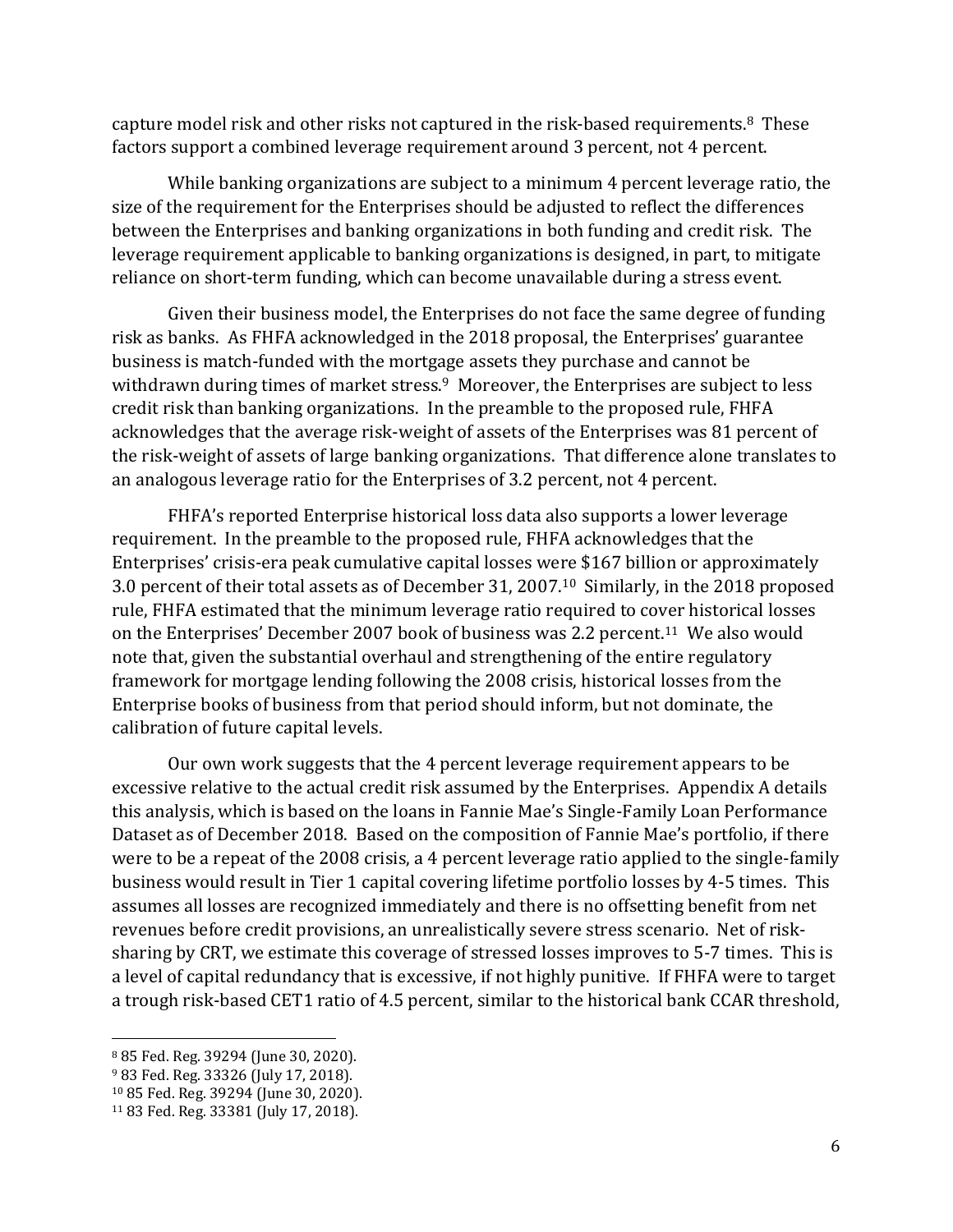our estimates suggest that the minimum leverage ratio might more appropriately be calibrated to a 2.5-3.0 percent range.

The leverage requirement should provide guardrails for model risk and other risks not captured in the risk-based capital requirement. However, model risk can be reduced by using multiple models to produce the risk-based requirements, which FHFA has already done. Additionally, the multiple buffers and other features incorporated in the risk-based capital requirement mitigate model risk. The risk grids incorporated in the proposed rule are fundamentally the same as the grids proposed in 2018, and at that time FHFA noted that it used multiple models in producing those grids in order to reduce model risk.<sup>12</sup>

### *An excessive leverage ratio requirement renders credit risk transfers uneconomic.*

By design, the leverage ratio is a function of total adjusted assets and is unrelated to any measure of the underlying riskiness of the regulated entity's assets or operations. A key reason to maintain a leverage ratio in addition to a risk-based capital framework is to ensure against gaming of, or shortcomings in, the risk-based formulas.

A casualty of a binding leverage ratio is the removal of incentives to align capital and risk-taking. That is why a binding leverage ratio is said to incent greater risk-taking. In the case of the Enterprises, a binding leverage ratio could result in weakened underwriting standards among other things. Another direct casualty would be credit risk transfers.

As explained in greater detail later in this letter, credit risk transfer, or CRT, effectively transfers a substantial share of the Enterprises' core risk – mortgage credit risk – to private investors. In effect, these investors become a meaningful source of lossabsorbing capacity supporting the Enterprises' guarantee business.

While the risk-based capital framework reduces the Enterprises' risk-based capital requirements in recognition of CRT protection, the leverage ratio does not. The substantial leverage capital buffer proposed in the rule makes the leverage ratio the binding capital requirement at the as-of date used in the proposal and likely binding most, if not all, of the time going forward. As a result, the Enterprises will lose any capital benefit from CRT and thus lose any incentive to continue with CRT. As explained further below, the numerous benefits of CRT then would be lost, risk-taking would increase, and systemic risk would increase.

# *HPC recommends that the leverage buffer be reduced to 0.5 percent.*

As the forgoing discussion indicates, a 3 percent leverage requirement would achieve alignment with bank capital rules, consistency with historical losses, a high level of redundancy to cover losses on post-crisis portfolios, and would address model risk and other risks not captured in the risk-based capital requirement. Therefore, we recommend that FHFA adopt a 3 percent leverage requirement by reducing the leverage buffer (PLBA) to 0.5 percent from 1.5 percent. Adjusting the leverage buffer would maintain the base

<sup>12</sup> 83 Fed. Reg. 33325 (July 17, 2018).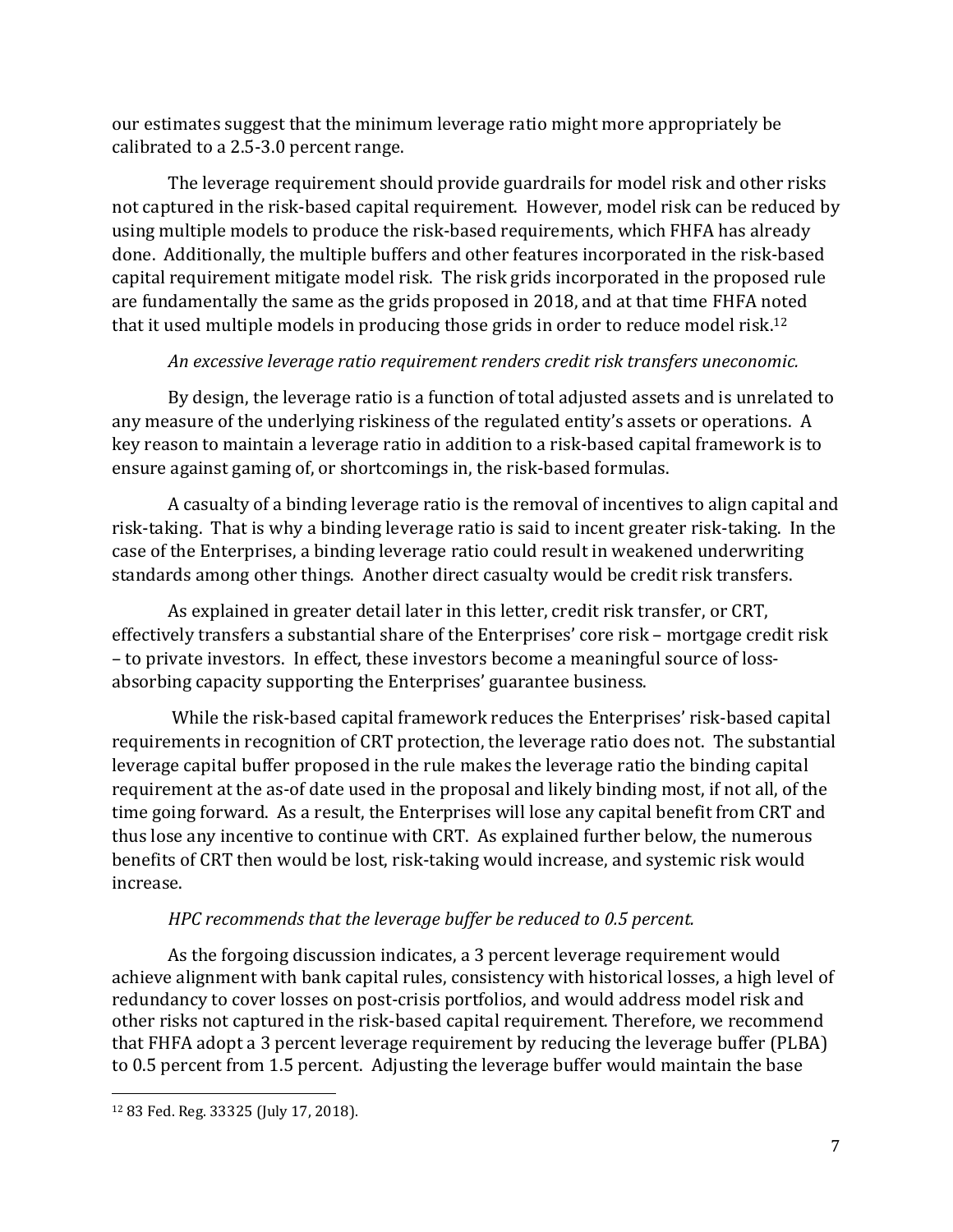leverage requirement of 2.5 percent, which FHFA had proposed in 2018 and re-proposed in 2020, <sup>13</sup> and still provide a cushion to address risks not captured in the risk-based requirements. This change also would bring the relative size of the buffer compared to the base requirement more in line with the leverage buffer applicable to large banking organizations.<sup>14</sup>

Additionally, as discussed further below, HPC recommends adjustments to the riskbased capital requirements to give more capital offset credit for credit risk transfer. Enhancing CRT credit while not adjusting the leverage requirement will simply increase the likelihood that the leverage requirement will be binding and thus CRT rendered ineffective as a capital offset.

### B. The Mortgage Risk Grids are Reasonable, but the Countercyclical Adjustment Should be Refined.

The foundation for the proposed rule's risk-based capital requirement for singlefamily mortgage loans is a set of "look-up" grids based upon loan-to-value (LTV) ratios, borrower credit scores, and the performance status of the loans. The risk-weights reflected in these grids were calibrated based upon estimates of unexpected losses from the Enterprises' internal models and FHFA's publicly available model under the severely adverse scenario used in the DFAST stress test, which assumes a 25 percent decline in house prices.

HPC finds the risk-weights assigned by these grids to be reasonable. They are generally consistent with the losses calculated by the internal models used by HPC members. By imposing a risk-weight floor, the risk-weights in the grids maintain some cross-subsidization of higher-credit-risk borrowers by lower-credit-risk borrowers, which has long been a feature of the Enterprises' pricing.

Similar to the 2018 proposed rule, the proposed rule uses mark-to-market loan-tovalue (MTMLTV) ratios in the grids. In our comment letter on the 2018 proposed rule, we expressed concern with the pro-cyclical impact of MTMLTVs, and we recommended that FHFA consider a countercyclical adjustment tied to house prices. We appreciate that FHFA

<sup>13</sup> In 2018, FHFA proposed two alternative measures for the leverage requirement, one of which was a 2.5 percent requirement. The 2.5 percent requirement represented a mid-point between 2.2 percent and 2.8 percent that was derived from an analysis that involved: (1) adjusting the 4 percent bank leverage ratio for the relative risk of the Enterprises' business; (2) determining the capital threshold for bank downgrades and adjusting the threshold for the relative risk of the Enterprises' business; (3) determining the capital threshold for bank failures and adjusting the threshold for the relative risk of the Enterprises' business; (4) analyzing the lifetime credit losses on the Enterprises' December 2007 books of business, with adjustments for loans the Enterprises no longer acquire and for credit risk transfers; and (5) analyzing the CCF risk-based capital requirement on the Enterprises' September 2017 books of business, with adjustments for loans the Enterprises no longer acquire and for credit risk transfers. (See 83 Fed. Reg. 33380 (July 17, 2018)). <sup>14</sup> At 1.5 percent, the proposed buffer is approximately 40 percent of the total leverage ratio. The buffer for G-SIBs is closer to 20 percent of the ratio. A 0.5 percent leverage buffer would be 16.67 percent of the overall leverage requirement.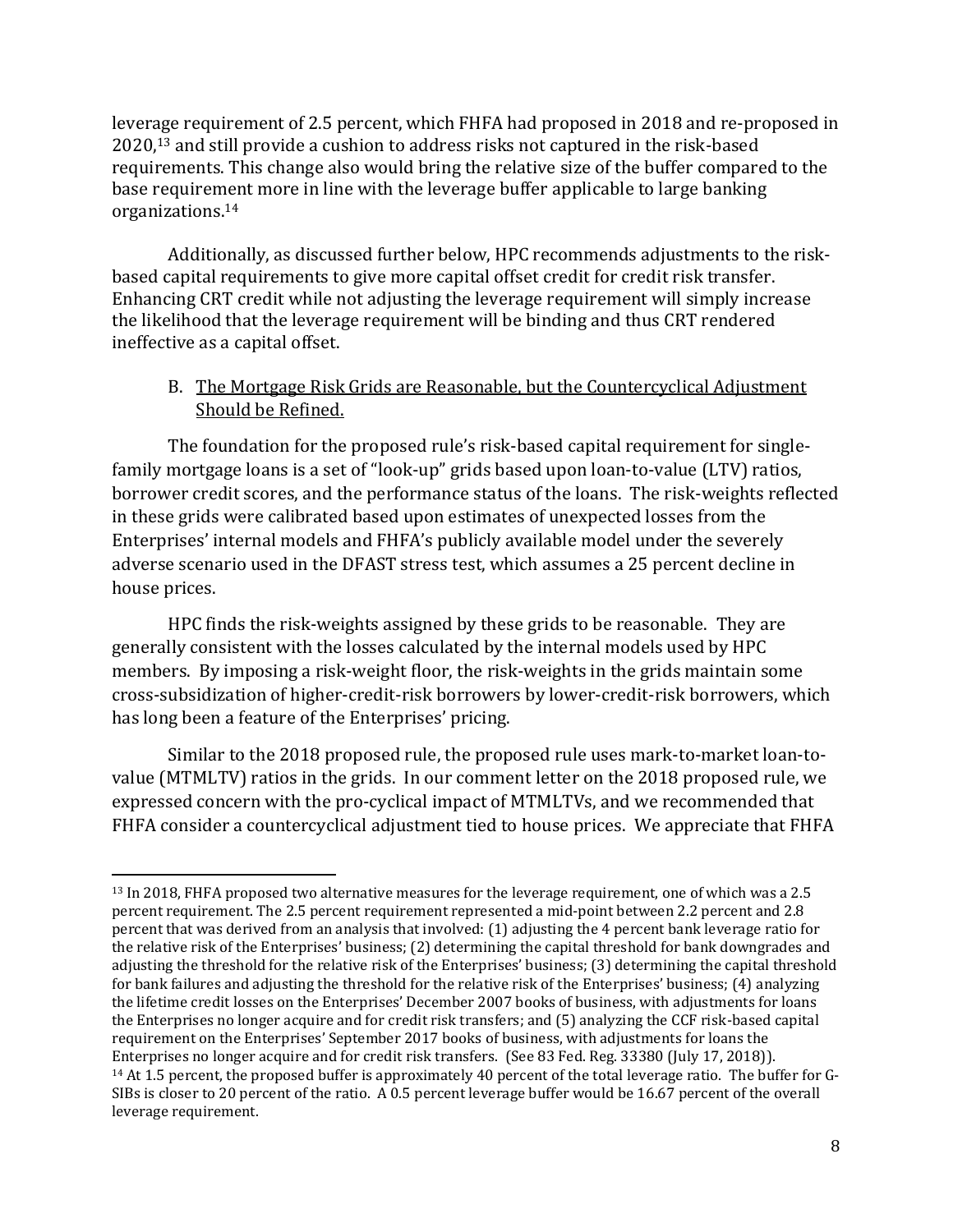has incorporated such a countercyclical adjustment in the proposed rule. However, we believe that the countercyclical adjustment should be refined.

# *HPC recommends that the countercyclical adjustment be based upon state level or even MSA level housing prices.*

The countercyclical adjustment in the proposed rule is tied to changes in national housing prices. Yet, housing prices vary widely in different parts of the country and using a national house price index will obscure the "true" house price appreciation occurring in local markets. Therefore, we recommend that the countercyclical adjustment be based upon changes in state level or even MSA level house prices. This would enhance the countercyclical impact of the adjustment. Also, this change in the design of the adjustment would accommodate new entrants that may operate in different geographies.

### *HPC recommends that FHFA consider the use of a modified combination of MTMLTV and OLTV ratios to reduce the countercyclical impact of the framework.*

The pro-cyclical impact of MTMLTVs, particularly during periods of rapidly changing house prices, could be mitigated by delaying the transition from OLTVs. The proposed rule provides for the use of OLTV ratios for only the first six months of a loan. Since most mortgage defaults occur within 60 months of origination, FHFA should extend the use of OLTV ratios for a longer period, e.g., 36 to 60 months. This would reduce the pro-cyclical impact of the rule, and permit mark-to-market adjustments after a loan has seasoned.

That modest change in approach would prevent rapidly rising (falling) house prices from lowering (raising) LTV on newly originated loans during the initial years when defaults are most likely. By preserving a mark-to-market adjustment of LTVs to account for house price changes after the initial seasoning, FHFA and the Enterprises would have the benefit of new information that is material to the overall risk assessment (and capital requirement) of seasoned mortgages. That information then can better inform the setting of the risk-based capital requirements.

# *HPC recommends that FHFA not update credit scores.*

With regard to the borrower credit scores used in the grids, HPC recommends that original credit scores be used in the grids rather than updated credit scores. Since there is a cyclical component to credit scores, this adds an unnecessary pro-cyclical component to capital requirements. And unlike the LTV factor, there is no easily defined countercyclical guardrail for credit scores.

The original credit score remains a significant indicator of borrower default probability over time. In addition, credit scores are influenced by the amount of debt a borrower is carrying – a fact that also carries over into a borrower's DTI ratio – and yet the DTI adjustment is fixed over the life of the loan, as opposed to being updated for changes in the borrower's income and debt loan.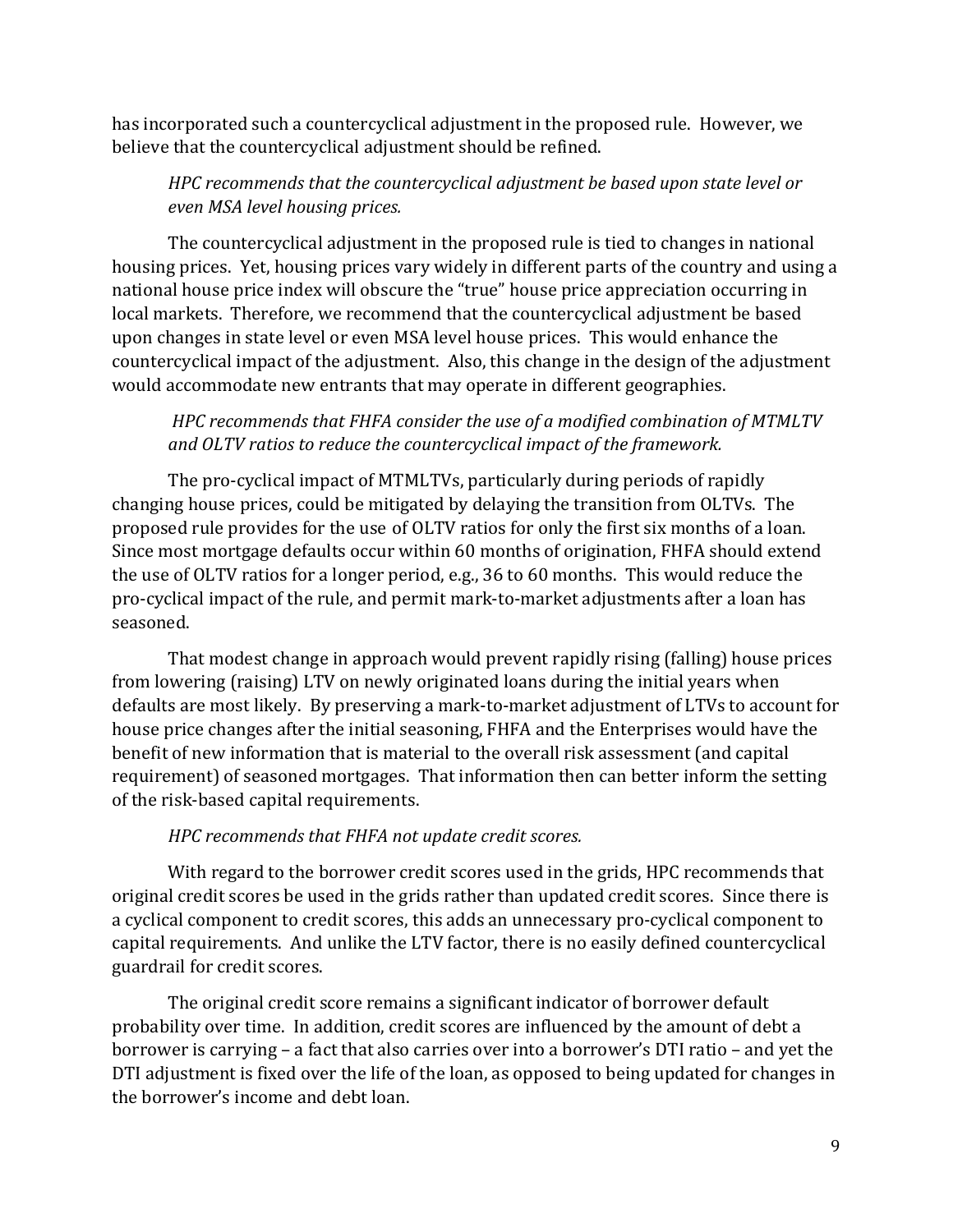Furthermore, using updated credit scores could result in the double-counting of risk since credit score declines accompany mortgage delinquencies. In other words, when a loan goes delinquent, there would be an impact on the capital calculation based upon both the decline in the borrower's credit score and the delinquency of the loan.

# C. The Capital Buffers in the Risk-Based Capital Calculation Should be Revised.

The proposed rule calls for the Enterprises to maintain three risk-based capital buffers to avoid incurring limits on capital distributions and discretionary bonus payments. These three buffers, collectively the prescribed capital conservation buffer amounts (PCCBA), would be: (1) a stress capital buffer set at 0.75 percent; (2) a countercyclical buffer, which would range from 0.0 percent to 0.75 percent and be adjusted based upon macro-financial conditions; and (3) a stability buffer, which would be based upon an Enterprise's share of mortgage debt outstanding.

# *HPC recommends that the capital buffers be based upon risk-based assets.*

The percentage requirements associated with these buffers in the proposed rule would be based upon an Enterprise's adjusted total assets, rather than risk-based assets. The preamble to the proposed rule states that using adjusted assets rather than risk-based assets is a "notable" departure from the Basel framework, but that this approach is needed to reduce the impact that the buffers could have on higher risk exposures, avoid amplifying the secondary effects of any model or similar risks inherent to the calibration of the riskweights for mortgage exposures, and mitigate the pro-cyclicality of the risk-based capital requirements.<sup>15</sup>

We recommend that the capital buffers be based upon risk-based assets, not adjusted total assets. The size of these buffers would have to be revisited since the denominator in the calculation is changing, but we estimate that requirements consistent with those mandated for systemically important domestic banks would be appropriate for the Enterprises. Basing the capital buffers on adjusted total assets rather than risk-based assets means that the buffers are additional leverage requirements, not risk-based requirements. The dominant feature of the capital framework for the Enterprises should be the risk-based capital requirements. The leverage requirements should be a backstop, not the binding requirements. As discussed above, we believe that the proposed leverage capital buffer should be reduced to ensure that the leverage requirements are a backstop and not the dominant on-going requirements. Basing the prescribed capital conservation buffer amounts on adjusted total assets goes in the wrong direction.

Also, this proposed departure from the Basel framework is not necessary. The risks that FHFA seeks to capture by tying the capital buffers to adjusted total assets are captured elsewhere in the framework. The base leverage requirement captures residual model risks

<sup>15</sup> 85 Fed. Reg. 39296 (June 30, 2020).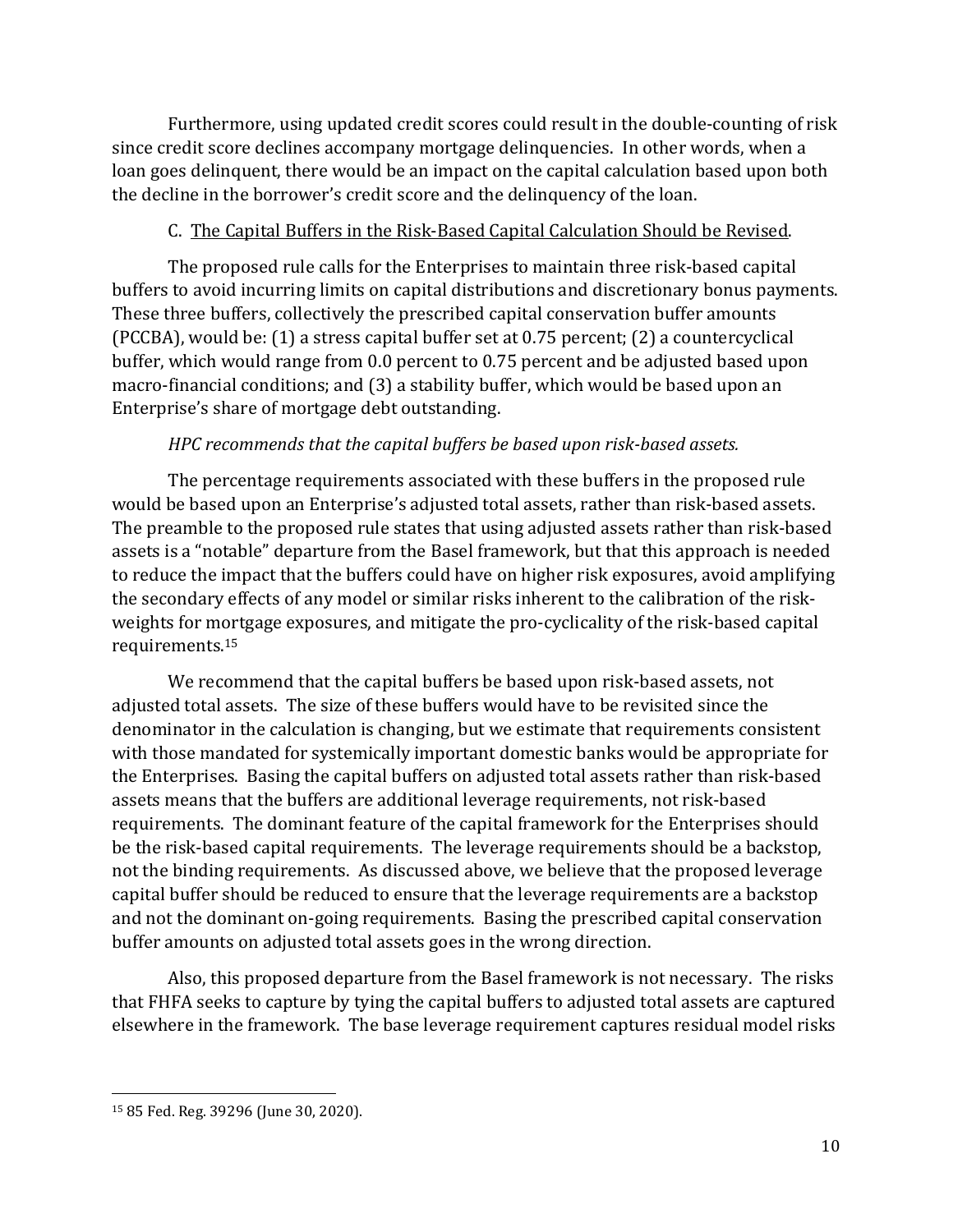not captured in the risk-based requirements, and FHFA has incorporated other features in this proposal specifically aimed at reducing the pro-cyclical impact of the framework.

# *The countercyclical buffer should be more tightly defined.*

As proposed, the countercyclical buffer would not be tied to the mortgage market, per se, but would be a regulatory response to general credit market conditions. Moreover, FHFA has proposed to condition the use of the buffer on a determination by federal banking regulators that general credit market conditions suggest there is "excess aggregate credit growth." <sup>16</sup> HPC concurs with this proposed buffer and its anticipated use.

We recommend that FHFA make this alignment with the banking regulators a formal part of the rule. Since FHFA has indicated its expectation that the buffer would be deployed in coordination with the banking regulators' actions based on aggregate credit conditions, FHFA should go a step further and amend the rule to explicitly tether any use of this buffer to similar deployment of the buffer by the banking agencies. Furthermore, the buffer should include a phase-in period and time limitation consistent with those of the banking agencies. Making these adjustments would further align the operation of this capital framework with that of the banking regulators and reduce the opportunity for capital arbitrage across the two systems.

# D. Greater Credit Should be Given to Credit Risk Transfers.

The proposed rule's treatment of credit risk transfer (CRT) is among the most critical elements of the entire framework. HPC believes the proposed treatment recognizes the ways in which CRT is not a perfect substitute for common equity capital, yet it falls short in recognizing the full extent of the risk-distributing benefits of CRT to the Enterprises and more broadly to the stability of the mortgage finance system.

In short, we find the proposed treatment of CRT to be overly punitive and uneconomic. The proposed rule disincentivizes the use of CRT. This will have the perverse effect of concentrating risk of loss in the Enterprises, leading to the same systemic risk challenges that were central to their failure in 2008. HPC recommends that the proposed treatment of CRT be revised to strike a better balance between encouraging an appropriate quantity of capital at the Enterprises and fostering the distribution of risk.

# *HPC Believes CRT is a critical, market-based risk mitigant.*

In 2012, FHFA, in its capacity as a conservator, directed the Enterprises to establish loss-sharing arrangements that would shift some portion of the mortgage credit risk retained by the Enterprises to private investors. In 2013, the Enterprises began what we now call credit risk transfer transactions, or CRT.

<sup>16</sup> 85 Fed. Reg. 39277 (June 30, 2020).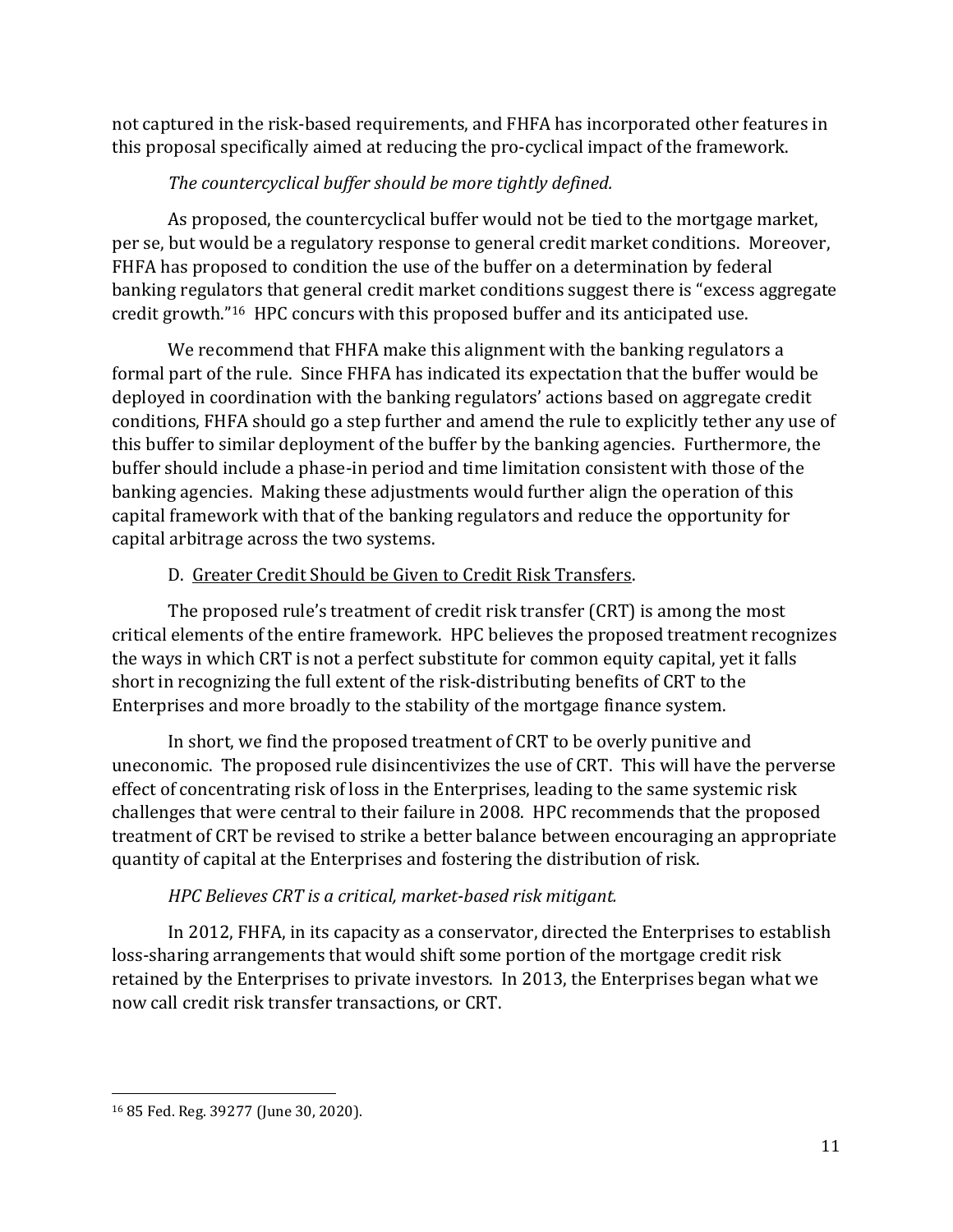By shifting credit risk from the Enterprises to private investors, CRT accomplishes several important public policy objectives. CRT:

- Attracts a broad set of investors that analyze and price the mortgage credit risk held by the Enterprises and that assume some of that risk using their own capital;
- Reveals actual market prices for the mortgage credit risk held by the Enterprises, which proves useful during periods of market strength and weakness;
- Balances the mix of capital held by the Enterprises between common equity, other capital, and CRT to promote the effective deployment of capital, maximizing pricing efficiency and benefiting home buyers by lowering mortgage rates;
- Substantially reduces the concentration of mortgage credit risk on the Enterprises' balance sheets and thereby reduces systemic risk;
- Reduces the amount of capital the Enterprises need to support their guarantee business; and
- Reduces the exposure of taxpayers to the Enterprises.

Since the start of the use of CRT, FHFA has encouraged the Enterprises to develop multiple forms of CRT, including securities issuance, insurance/reinsurance transactions, and risk-sharing with lenders. While early versions of these structures may have been relatively unrefined, they have evolved to effectively transfer credit risk.<sup>17</sup> Moreover, the market demand for these products is strong, indicating that there is a deep pool of investors, across various execution channels, ready to invest in these structures. FHFA's most recent progress report on CRT indicates that credit risk on over \$3 trillion of mortgage loans has been transferred through CRT since 2013.<sup>18</sup>

Recognizing that CRT enhances taxpayer protection and fosters price discovery and market discipline, the Treasury Department has recommended that FHFA provide for the continued development of CRT as part of the capital framework for the Enterprises:

FHFA should, in prescribing regulatory capital requirements, provide for appropriate capital relief to the extent that a guarantor… transfers mortgage credit risk through a diverse mix of approved forms of CRT.<sup>19</sup>

Additionally, on the same day that the proposed rule was published in the Federal Register, the Secretary of the Treasury and the Chairman of the Federal Reserve Board expressed support for the continued development of CRT in a Congressional hearing:

<sup>17</sup> Don Layton, *De-Mystifying Credit Risk Transfer: Part I - What Problems are We Trying to Solve*, Joint Center for Housing Studies for Harvard University, January 2020.

<sup>18</sup> Credit Risk Transfer Progress Report, Federal Housing Finance Agency, Second Quarter 2019, p.1.

<sup>&</sup>lt;sup>19</sup> Housing Finance Reform Plan, U.S. Department of the Treasury, Sept. 2019, p. 30.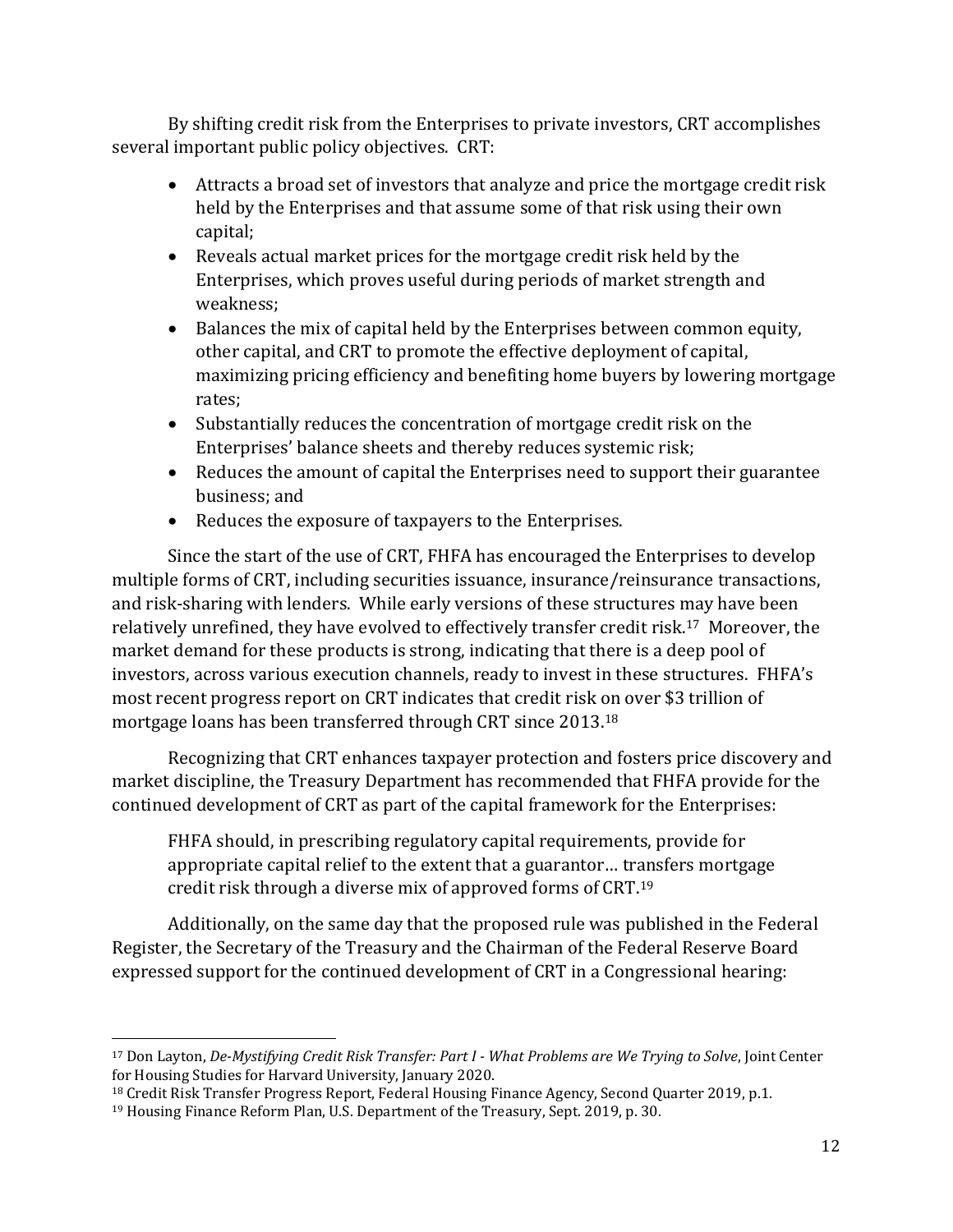REP. LUETKEMEYER: I ask each of you gentlemen whether you still agree that it is appropriate that the enterprises should receive meaningful capital credit for sound CRT transactions they conduct with sound counterparties and avoid the accumulation of credit risks on the balance sheets of two institutions that remain taxpayer backed. One of you?

SECRETARY MNUCHIN: Yes. I agree that they should receive relief, that we should encourage them to do credit risk transfers with creditworthy counterparties. And that I can also tell you FSOC is beginning to review these issues as well.

REP. LUETKEMEYER: Chairman Powell, can you comment on this as well?

CHAIRMAN POWELL: Yes. I do agree and we're actually in the middle of doing a careful review of the whole capital proposal as well. <sup>20</sup>

In pure economic terms, the Enterprises are incented to transfer risk when the cost of capital from CRT is about the same or less than raising equity capital to hold the risk internally. From a regulator's standpoint, though, there are additional considerations for encouraging the use CRT.

CRT lessens the systemic risk posed by the Enterprises by reducing the concentration of that risk on the Enterprises' balance sheets and the volatility inherent in the credit performance of the Enterprises' guarantee business. It does so by introducing a range of other active participants with an economic stake in monitoring mortgage market credit conditions to contain risk. These added participants mitigate risk-assessment and risk-management errors by the Enterprises. Also, introducing other deeply subordinated investment classes in mortgage credit risk beyond just Enterprise equity instruments, broadens the array of market signals regarding mortgage credit risk.

Furthermore, the CRT market brings greater transparency to the market pricing of mortgage credit risk, and that transparency fosters competition, which promotes lower mortgage rates. Since the 2008 financial crisis, Enterprise-issued CRT bonds have become the benchmark instrument in the capital markets for pricing U.S. mortgage credit risk.

We recognize that there may be temporary market disruptions that impact investor interest in CRT, especially with the securities transactions. Indeed, for a short time, this was observed in the initial weeks of the COVID-19 national emergency. That experience does not mean that CRT is flawed. The market appetite for new CRT has already returned. The recent volatility in CRT is an argument for maintaining multiple avenues for CRT distribution, not reducing the use of CRT as a risk mitigant.

<sup>20</sup> Transcript of Hearing of the U.S. House Committee on Financial Services. "Oversight of the Treasury Department and Federal Reserve's Pandemic Response," June 30, 2020.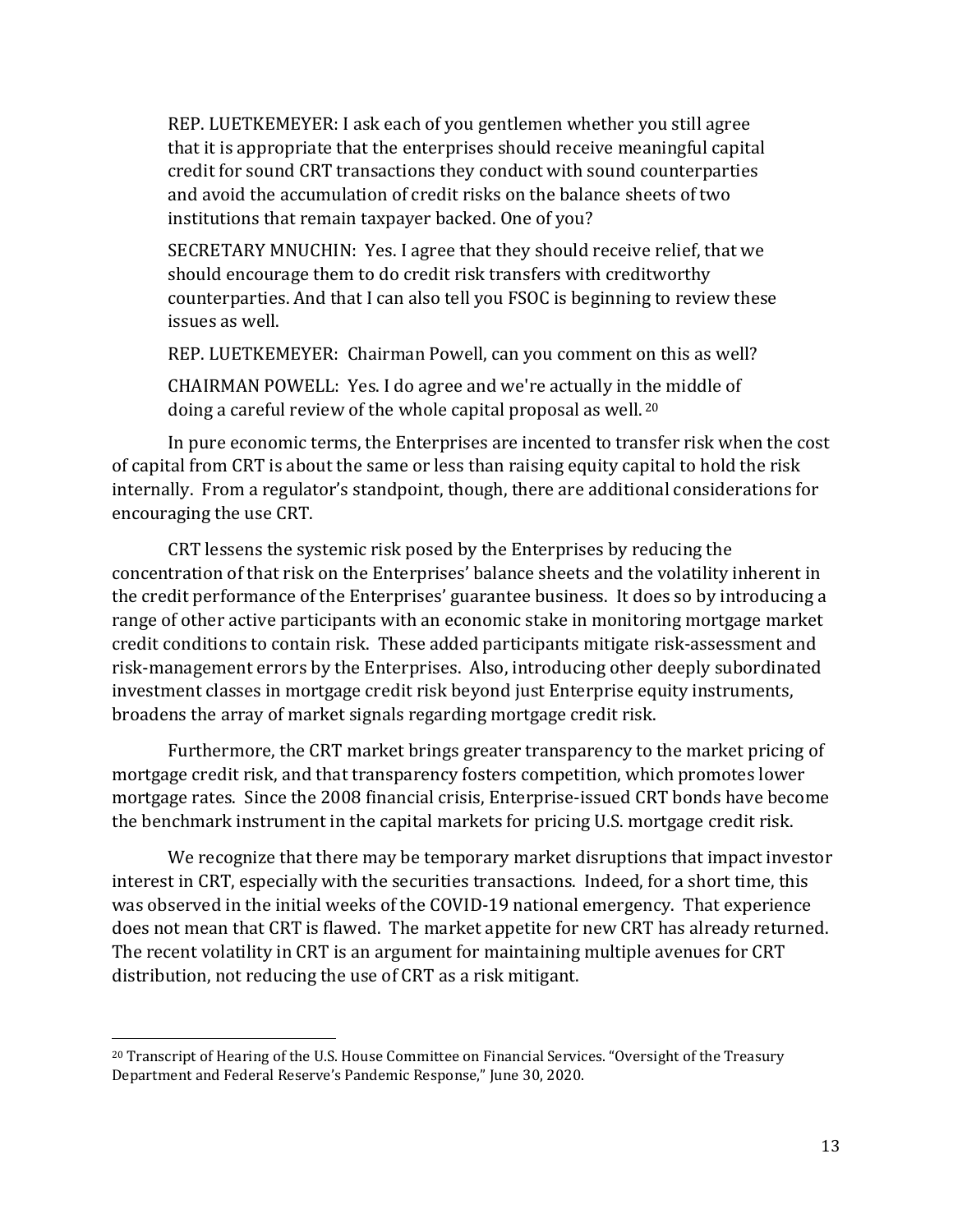Some market disruption is a trade-off for having a system that continually requires going into the market to get new bids on mortgage credit risk. In other words, having an actionable flow of information is a market strength not a hindrance. Market signals at a given moment might be unsettling, but that does not mean that the signal itself is not conveying valuable information about a changing risk environment.

Temporary market dislocations, such as seen in the early period of COVID-19 when most markets for risky assets sold off, should not be a major concern since the market should be willing to absorb the risk after market volatility subsides. Moreover, other features of the proposed rule, most notably the stress capital buffer, are specifically designed to ensure that the Enterprises have enough capital in times of stress. Such a buffer enhances the Enterprises' ability to maintain secondary market liquidity for loan originators during episodes of market dislocation – a core public purpose of the Enterprises.

With the foregoing comments as background, HPC offers the following observations about FHFA's characterization of single-family CRT and its proposed treatment of singlefamily CRT in the capital rule:

#### *CRT is not equity – but it has equity-like features.*

The preamble to the proposed rule highlights that CRT has less loss absorbing capacity than equity financing, and that it cannot cover operational and market risk loses.<sup>21</sup> This is the heart of FHFA's justification for discounting the loss absorbing capacity of CRT. On its face, these concerns are accurate. CRT does not absorb losses in the exact manner as common equity. Yet, simply comparing CRT to common equity does not tell the whole story, especially given the Enterprises' business model.

CRT was not designed to absorb operational and market risk losses. Similarly, the core of the proposed capital framework – the risk-based assessments for mortgage credit risk – is not designed to capture those risks. The proposed rule includes separate capital charges for operational and market risks. Moreover, the dominant business risk in the Enterprises' securitization business is managing and distributing mortgage credit risk; CRT is very effective at transferring that risk.

FHFA also observes in the preamble to the proposed rule that specific CRT transactions are tied to a specific set of loans, not to an Enterprise's entire book.22 We acknowledge that this might be a relevant concern if CRT were randomly executed on just some of the book of business. However, FHFA set a 2019 scorecard goal for the Enterprises to have CRT cover at least 90 percent of credit risk associated with all newly acquired single-family mortgages in targeted categories.23 Since the loans not subject to CRT also are the least risky (very low LTV loans and 15-year mortgages), this amounts to CRT

<sup>21</sup> 85 Fed. Reg. 39330 (June 30, 2020).

<sup>22</sup> Ibid.

<sup>&</sup>lt;sup>23</sup> Credit Risk Transfer Progress Report, Federal Housing Finance Agency, Second Quarter 2019, p. 2.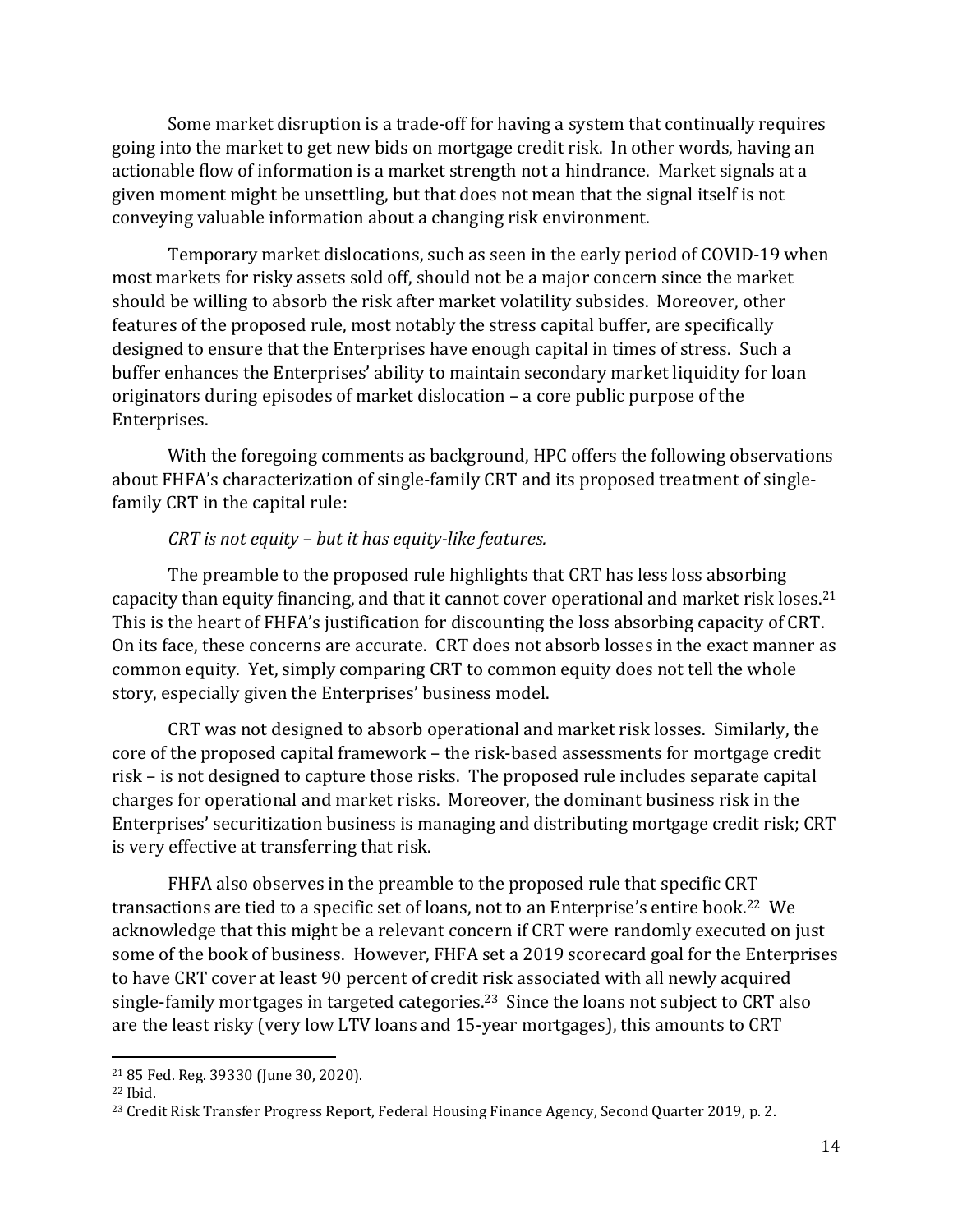covering the vast majority of mortgage credit risk held by the Enterprises, making it functionally capable of covering almost all potential unexpected single-family credit losses.

Stated differently, so long as the Enterprises are programmatic in their use of CRT, the benefits will be available at the time the economic stress hits. While the price and availability of new CRT issuances may be temporarily affected by the stress, the loss absorption benefit of the existing structures are exactly what will provide loss absorption for the Enterprises.

HPC applauds FHFA for setting an aggressive goal on the use of CRT by the Enterprises, but we are perplexed as to why FHFA's proposed rule would apply such a deep discount to the credit protection provided by CRT. We believe that FHFA should take into consideration the loss absorbing *and* risk distribution properties of CRT. CRT securities transactions are paid-in cash. There is no counterparty risk; the cash is placed in trust from the outset. Whatever market turmoil follows, the money is there to absorb losses per the terms of the transaction. These structures also include delinquency triggers that preserve this form of capital in an economic stress environment.

FHFA suggests that, as debt instruments, CRT securities impose a cash-flow responsibility on the Enterprises that cannot be turned off like dividend payments. However, this is no different from the premiums businesses and consumers must pay to maintain desired insurance coverage. Because the CRT investors' principal is directly at risk, there is substantial, equity-like investor exposure that promotes market discipline. CRT's function is complementary to that of other capital providers.

With CRT, each individual transaction is subject to specific examination of its credit risk characteristics when the transaction is priced and as it subsequently trades in the market. That means CRT investors care a lot about the specific credit risks in the transaction because they do not benefit from the performance of the broader portfolio. That heightened risk oversight of each transaction should be seen by FHFA as a valuable risk mitigant to the entire book and one that should be fostered and encouraged, not dismissed as inferior to common equity and therefore not valued. Indeed, one important lesson learned from the 2008 crisis was that national diversification across a large mortgage credit book is not in itself a sufficient risk mitigant.

In the end, the treatment of CRT in the capital framework is not an either/or question. The goal should be to maintain prudent levels of both equity capital and CRT. This would enable the Enterprises to benefit from the unique loss absorbing and risk mitigating features of both forms of capital. In economic terms, we believe CRT acts more like permanent capital than FHFA gives it credit for in the proposed rule.

# *Transparent markets and a rigorous capital framework will foster efficient market pricing and allocation of risk.*

The proposed rule goes to great lengths to ensure that both the quantity and quality of Enterprise capital is sufficient and aligned with the bank framework, where appropriate.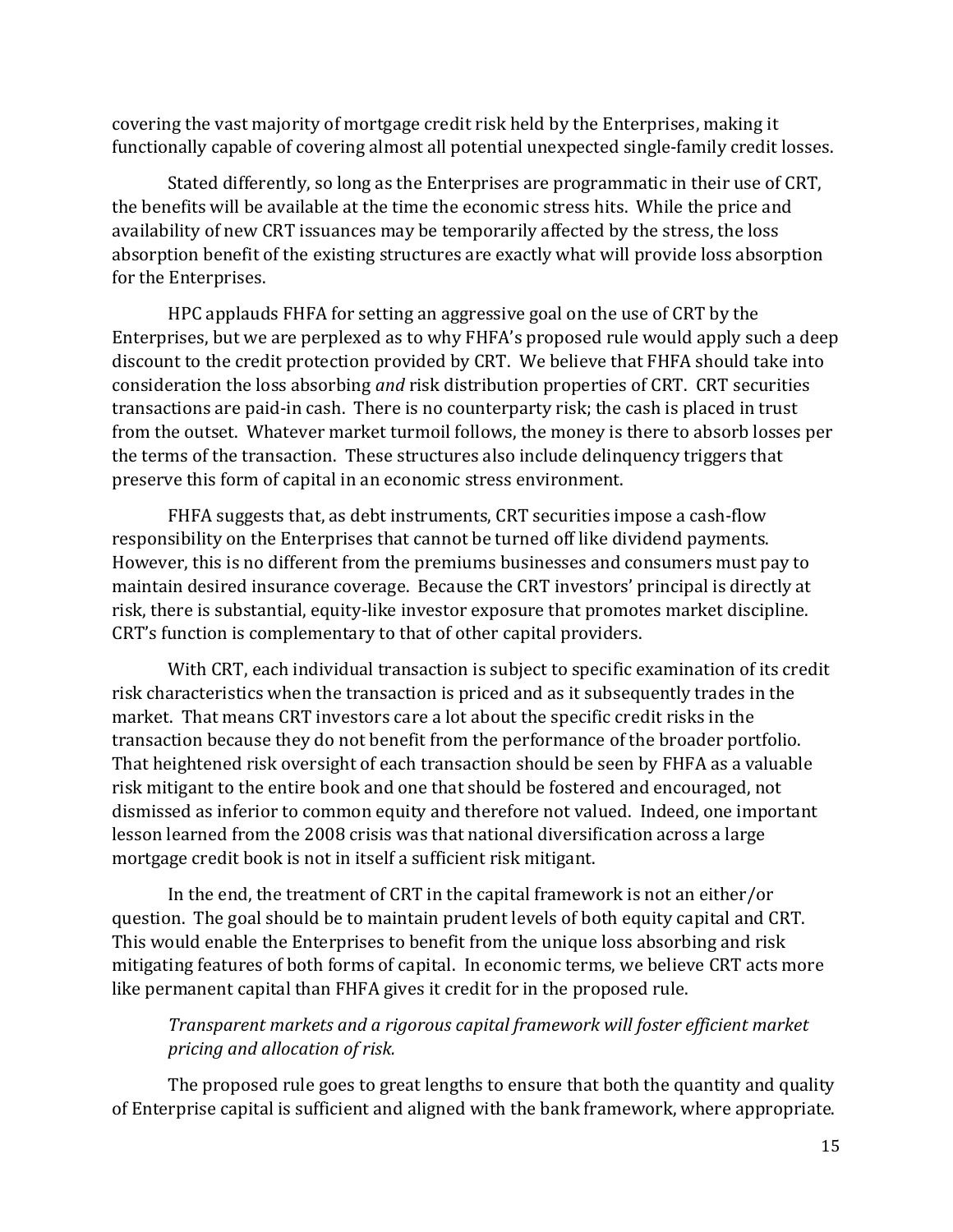FHFA also recognizes that there are multiple types of capital and that the more resilient the capital, the more expensive it is. This is why it is common among all large financial institutions to utilize multiple capital instruments.

A transparent market generally prices various capital instruments (the capital stack) efficiently, balancing each instrument's resiliency and place in the loss waterfall with its cost. Having sufficient CET1 and other Tier 1 capital reduces the cost of other capital instruments. CRT investors look to the capital depth of an Enterprise to assess the overall resiliency of the Enterprise to sustain losses and still effectively service CRT transactions. A balance between common equity, other capital, and CRT promotes the effective deployment of capital at the most efficient cost and benefits home buyers in the form of lower mortgage rates. Additionally, it fosters a smoother emergence of the Enterprises from conservatorship. Overly punitive discounting of CRT capital treatment disrupts that efficient capital allocation and raises borrowing costs.

### *FHFA has the authority to remedy weaknesses it sees in design of CRT structures.*

FHFA suggests there could be "unique legal risks posed by the contractual terms of CRT structures and by the practices associated with contractual enforcement."24 If FHFA believes that certain CRT structures or Enterprise interpretations of their contractual requirements are inadequate, then FHFA already has the authority to articulate the flaws and direct changes to remedy the weakness and, in the extreme, to simply prohibit that particular structure. Rather than discounting the loss coverage granted to all CRT because FHFA has concerns with certain terms in a CRT structure, FHFA should require that the troublesome terms themselves be corrected.

HPC strongly believes that FHFA should continue to encourage new CRT structures in the future. This will help to drive innovation while not losing key elements of CRT, such as substantive risk transfer and the elimination of counterparty risk.

Also, to preserve market confidence, FHFA should avoid changing the rules once a CRT structure is in place. The level of capital protection a given CRT is allotted at the time of its creation should not change after the fact. After-the-fact changes in capital treatment would alter both the respective incentives of the Enterprise and the investor as well as the market price of the security or guarantee contract.

It also bears noting that there were more than 30 mortgage credit risk transfer-like structures in place prior to the 2008 financial crisis. Each of these structures performed as designed despite absorbing sizeable losses due to the impact of the crisis on residential mortgages. Indeed, these structures provided the exact credit protection expected of them and the applicable bank regulatory guidance provides solid evidence that well written CRTs that meet these requirements are expected to perform during the next economic

<sup>24</sup> 85 Fed. Reg. 39330, June 30, 2020.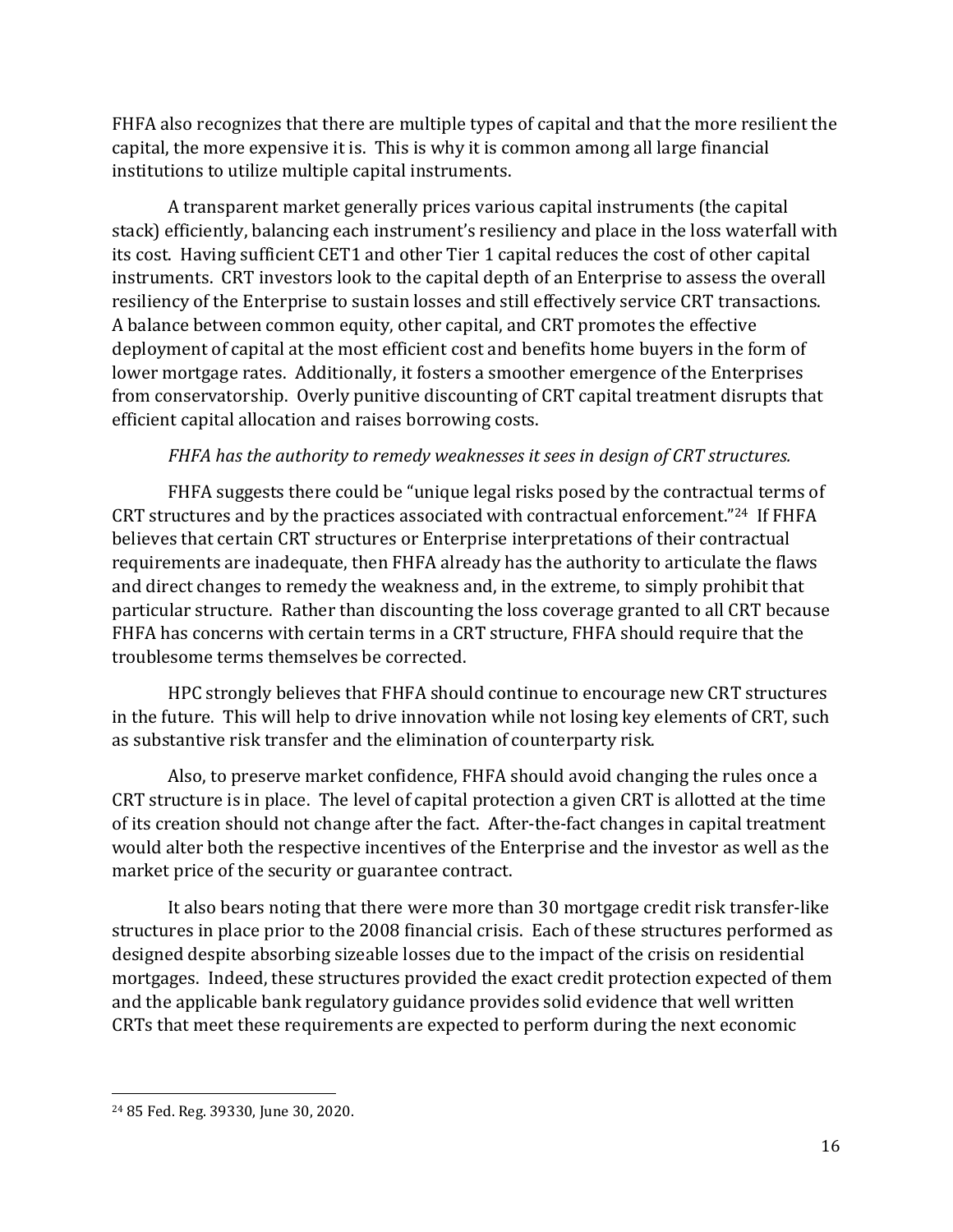downturn and continue to offer a model for FHFA to reference. Appendix B to this letter provides additional information on these pre-crisis CRT deals.

# *The proposed rule negates the concern that an Enterprise could rely too much on CRT.*

CRT was never intended to be, nor can we envision a state of the world in which CRT would be, the dominant form of capital for the Enterprises. Therefore, we support FHFA's position of having a meaningful leverage ratio that is satisfied without CRT. The leverage ratio is a rigorous requirement that ensures each Enterprise will operate with a sufficient level of equity capital. That said, the Enterprises' core risk is credit risk and CRT is an efficient and effective mechanism for absorbing mortgage credit losses.

HPC further observes that securities-based CRT, like other forms of capital, can itself be funded by investors using leverage. Use of leverage within the financial system is not novel, and where that risk resides is a matter that policymakers have consistently grappled with over time. Markets regularly reward and punish the use/misuse of leverage and such risk and reward would be handled external to the Enterprises by sophisticated investors and financial regulators.

As already noted, the market disruptions caused by the unprecedented economic shutdown due to COVID-19 only briefly disrupted the CRT market. This event adversely affected almost every other global credit market, many of which, in contrast to CRT, benefitted from central bank intervention to stabilize. The CRT market also withstood brief disruptions due to severe natural disasters in 2017. HPC's view is that it is better to place some of that risk outside the Enterprises than concentrate all of it inside them.

# *FHFA's overlapping and excessive CRT haircuts treat CRT as an added risk instead of a risk mitigant.*

The core business activity of the Enterprises is the guarantee that UMBS investors will receive timely payment of interest and scheduled payment of principal, regardless of whether the borrower makes a full and timely mortgage payment or not. This financial guarantee is essentially an insurance policy. Loss transfers, reinsurance, and other forms of risk-sharing are inherent, and viewed as prudent, in the insurance business model. There is \$625 billion of global reinsurance capital supporting a vast array of risks transferred from primary insurers.<sup>25</sup> Mortgage insurance companies also are making increased use of insurance-linked notes to transfer their risk to private investors.<sup>26</sup> CRT transactions effectively allow the Enterprises to reinsure their credit guarantees with CRT investors. In CRT insurance transactions, the CRT itself is an insurance contract.

The proposed rule introduces a series of haircuts predicated on the notion that CRT is inherently inferior to the loss absorbing support provided by an Enterprise's retained

<sup>25</sup> Aon, "Reinsurance Market Outlook," January 2020,

http://thoughtleadership.aonbenfield.com/Documents/20200108-re-analytics-reinsurance-market-outlookjan.pdf.

<sup>26</sup> Se[e https://www.artemis.bm/mortgage-insurance-linked-notes/.](https://www.artemis.bm/mortgage-insurance-linked-notes/)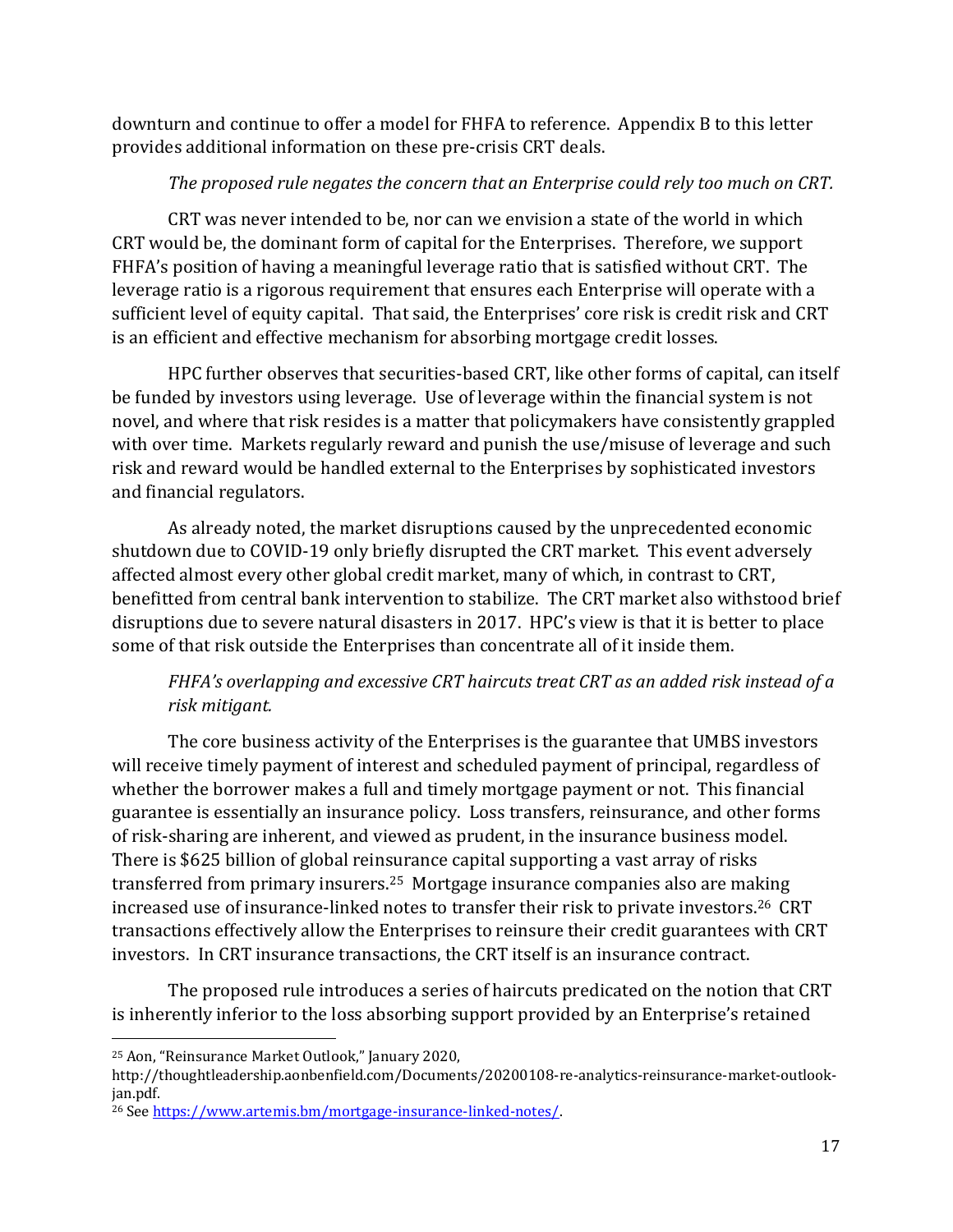equity. Yet, the proposed rule takes this argument to an extreme by introducing multiple haircuts and adjustment factors that render CRT economically ineffective as a source of loss absorption capacity. Such treatment is not found in the regulatory capital and reserving requirements of insurance companies or in the regulatory guidance issued by the banking regulators.

FHFA argues that the sum of all tranches, both retained and sold, on any structured transaction, such as CRT, should require more capital than the equivalent underlying risk. HPC does not take issue with that principle. However, we object to the excessive and overlapping haircuts and adjustments that collectively treat CRT as an added risk to the Enterprises rather than a risk mitigant.

These adjustments take three forms: a 10 percent risk-weight floor; a series of effectiveness adjustments that includes a 10 percent haircut on all risk transferred, effectively assigning that risk back to the Enterprise; and a set of operational criteria. Of these, the most consequential and least defensible is the fixed 10 percent risk-weight floor. Although it is argued in the proposal that setting a risk-weight floor is consistent with the spirit of bank capital rules, we believe the treatment here should be calibrated to the hybrid bank/insurance business model of the Enterprises and the particular risks they manage.

The risk-weight floor add-on fundamentally distorts the economics of CRT by requiring that the extremely remote tail risk retained by the Enterprises be treated as a 10 percent risk-weighted asset. In the specific example FHFA uses in the preamble, a \$1 billion CRT pool with expected base losses of merely \$2.5 million (or 0.25%) and risk transfer on up to 4.5 percent of the pool's UPB (equivalent to 18 times expected losses) would still require the Enterprise to hold 8 percent capital against 10 percent of the 95.5 percent retained senior UPB. While FHFA argues that there is risk in this residual tail, no market participant would estimate the risk of loss on that tranche at such a high level. The true retained senior credit risk is negligible and should be treated as such, especially considering the separate 10 percent overall effectiveness adjustment applied to the risk transferred via CRT. 27

HPC understands what FHFA is trying to accomplish with the proposed adjustments, but this is exactly where the bank/insurance hybrid structure of the Enterprises requires regulatory judgment. Private market risk transfer solutions, e.g., insurance-linked notes, credit-linked notes and private label securitizations transacted by many insurers and banks, have demonstrated the efficacy of risk transfer and should serve as a guide in the treatment of risk transfer for the Enterprises. HPC's position is that greater deference to

<sup>&</sup>lt;sup>27</sup> FHFA should also consider whether the proposed framework allows for portfolio-level CRT and reinsurance of catastrophic losses (the AH tranche in the stylized example). That is, future risk-transfer deals could be on a portfolio basis, not tied to a specific loan pool. For example, there have been congressional proposals to require reinsurance on a portion of the AH tranche. The rule needs to provide clarity for how such future structures would be treated in terms of the capital relief provided.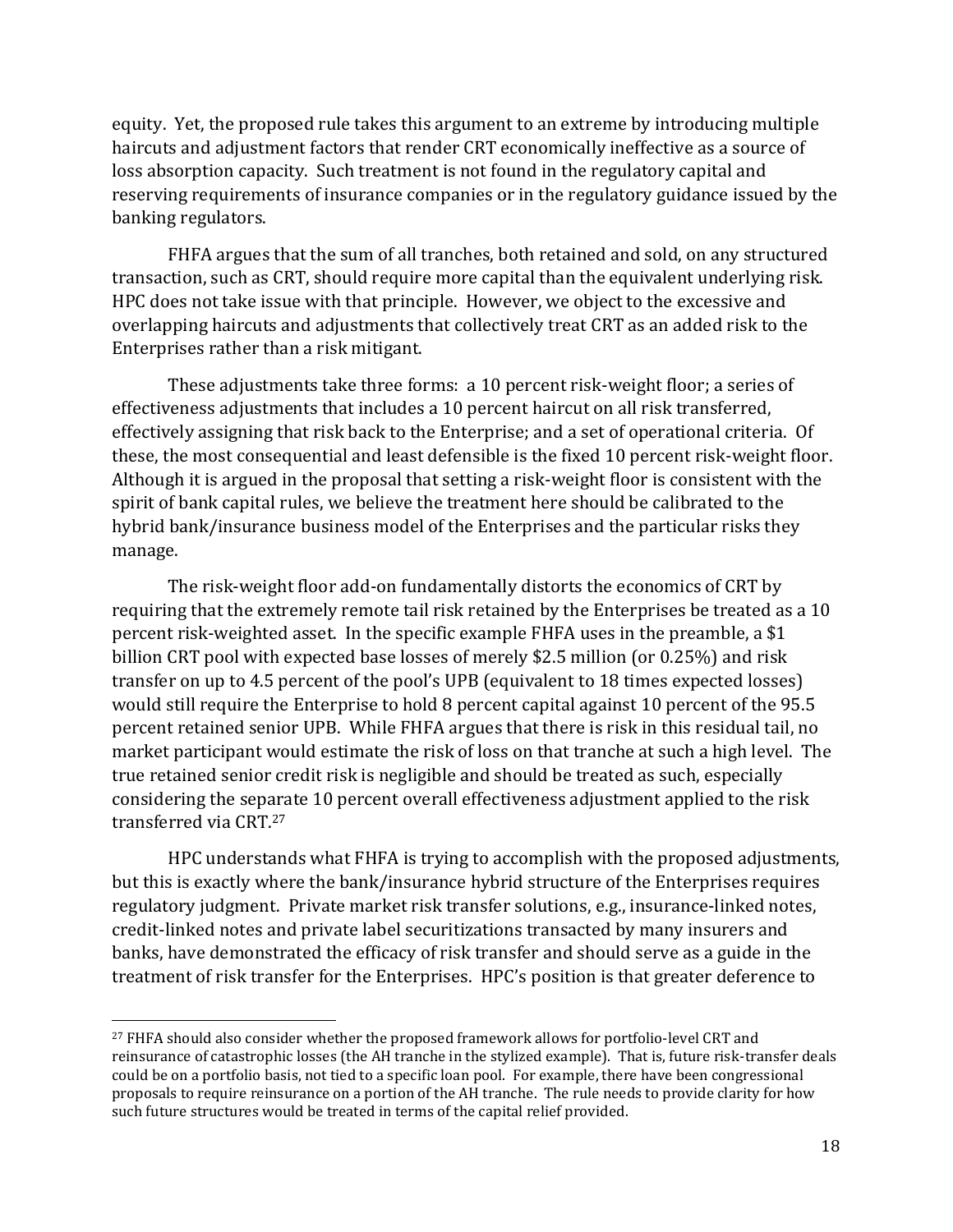the insurance aspects of CRT is needed here. The proposed risk-weight floor is taken directly from the bank capital rule, but, in our view, it is not appropriate. Moreover, the banking rules do not have the separate 10 percent haircut on transferred risk.

In sum, the proposed approach results in CRT receiving materially less capital offset than in the 2018 proposal and ultimately shows little capital relief from risk transfers. As already noted, such an approach over-emphasizes the limitations of CRT without granting any of its benefits.

Therefore, HPC strongly recommends that FHFA revisit the proposed treatment of CRT. We specifically recommend that the 10 percent risk-weight floor be eliminated. At the very least, the floor should be reduced on a sliding scale, as higher detachment points on the sold risk means the risk of loss on retained tranches becomes ever more remote.

### *The structure of the capital buffers creates disincentives for the Enterprises to utilize CRT for risk mitigation.*

In Appendix C, we use FHFA's own stylized CRT structure to illustrate the collective impact of CRT-specific haircuts and the form of risk-insensitive capital buffers on the economics of CRT utilization from the vantage point of the Enterprises. That illustration shows that the overly punitive treatment of CRT, combined with other features of the proposed rule including the overly conservative leverage requirement and the use of adjusted total assets rather than risk-weighted assets in the capital buffers, render CRT uneconomic.

As illustrated in Appendix C, we calculate an effective cost of CRT capital to the Enterprises, assuming that required regulatory capital is the appropriate benchmark, as being materially *higher* than the cost of common equity typically applied by equity market participants to large financial institutions. This is a counterintuitive and undesirable outcome. As a result, the Enterprises will have an economic incentive to retain risk on their balance sheet and the markets will lose the benefit of having a wider array of investors analyzing and holding mortgage credit risk. This amounts to a reversion to a system with excessive concentration of that risk at the Enterprises.

If FHFA is concerned about a potential reduction in required CET1 if the Enterprises use CRT to generate meaningful capital relief, FHFA could adjust the Tier 1 leverage capital requirements so that they must be met using a minimum percentage of CET1 capital. We note the tradeoff would be a reduction in comparability to bank capital requirements. But that reduction in comparability would produce a relatively greater emphasis on holding common equity while incentivizing broader risk distribution via CRT. Meaningful levels of CET1 in conjunction with broad and deep CRT markets are complementary, combining to produce substantial and more resilient loss absorbing capacity while greatly reducing systemic risk. Such an outcome would be vastly superior to a system in which the risk remains exclusively on the Enterprises' balance sheets.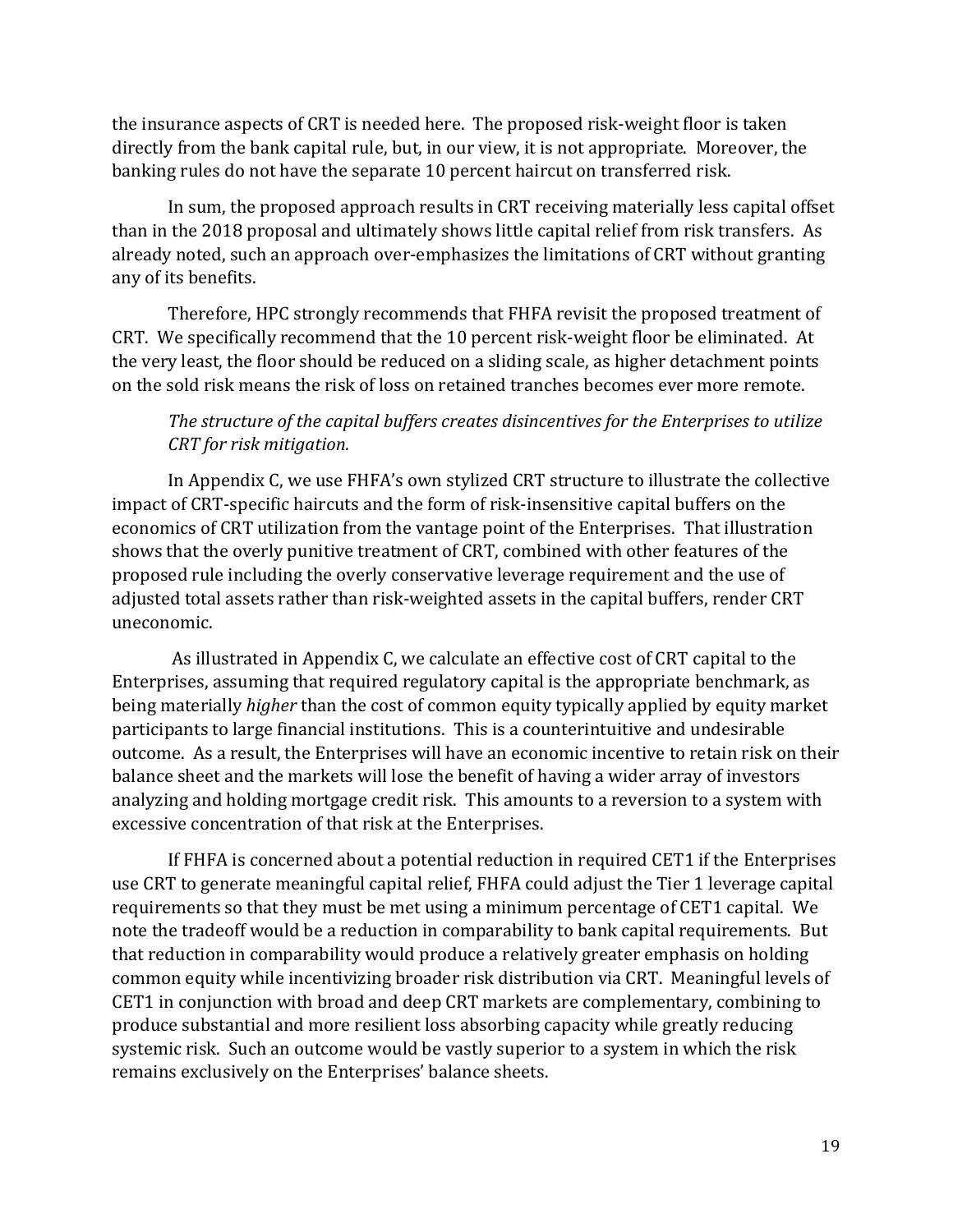#### *Lender Risk-Sharing is inconsistently addressed in the proposal.*

The proposed rule acknowledges, without explanation, FHFA's determination that front-end, single-family mortgage lender risk sharing programs will cease at the end of this year.28 Yet, somewhat inconsistently, the use of lender risk share mechanisms is codified in the proposal for the multifamily business of the Enterprises. HPC urges FHFA to reconsider this decision and to specifically encourage single-family lender risk sharing in the rule.

If FHFA deems a risk transfer structure acceptable for use by an Enterprise, why prohibit a lender from executing the same structure before selling the loans to an Enterprise? Would that not reduce the Enterprise's risk while providing a complementary avenue for the provision of investment capital available for mortgages? In other words, if a CRT structure is good for an Enterprise, it should be good for a lender to use before selling to an Enterprise. In addition to fostering competition, which leads to lower mortgage rates, the alignment of interests in front-end CRT creates a more viable residential lending ecosystem, consistent with the spirit of Dodd-Frank risk retention rules that are mandated for the private capital markets.

Several HPC members and other lenders have successfully executed front-end lender risk-sharing CRT transactions with the Enterprises and would like to do more. Other HPC members also have an interest in such transactions. Therefore, HPC urges FHFA to reconsider its position on lender risk-share.

Appendix D provides additional support for this recommendation and highlights relevant features of forward transactions in mortgage credit risk that align the lender's incentives with those of an Enterprise while also reducing risk (and capital requirements) for an Enterprise. HPC also urges FHFA to consider the pro-competitive aspects of lender risk-share deals and how they may encourage market entry, reduce systemic risk, and improve borrowing rates for consumers.

# *Treatment of CRT in the rule should be adjusted to achieve important policy goals while ensuring ample capital is available to support the mortgage finance system.*

FHFA notes that the capital requirements should ensure the Enterprises' ability to absorb all unexpected losses in a stress environment. Except for the least risky elements of their portfolio, the Enterprises currently engage in meaningful risk transfer on most of their credit book. The various CRT structures in use are calibrated to cover losses well in excess of unexpected losses in a severe economic stress scenario, which is the reason most financial institutions hold capital against retained credit risk. Yet, the capital relief achieved by CRT in the proposed rule is quite small.

FHFA makes repeated references to the risk that loss projection models could underestimate severe stress losses (model risk). Yet, in CRT transactions that risk is absorbed first and principally by the CRT investor, not the Enterprise. In other words,

<sup>28</sup> 85 Fed. Reg. 39329 (June 30, 2020).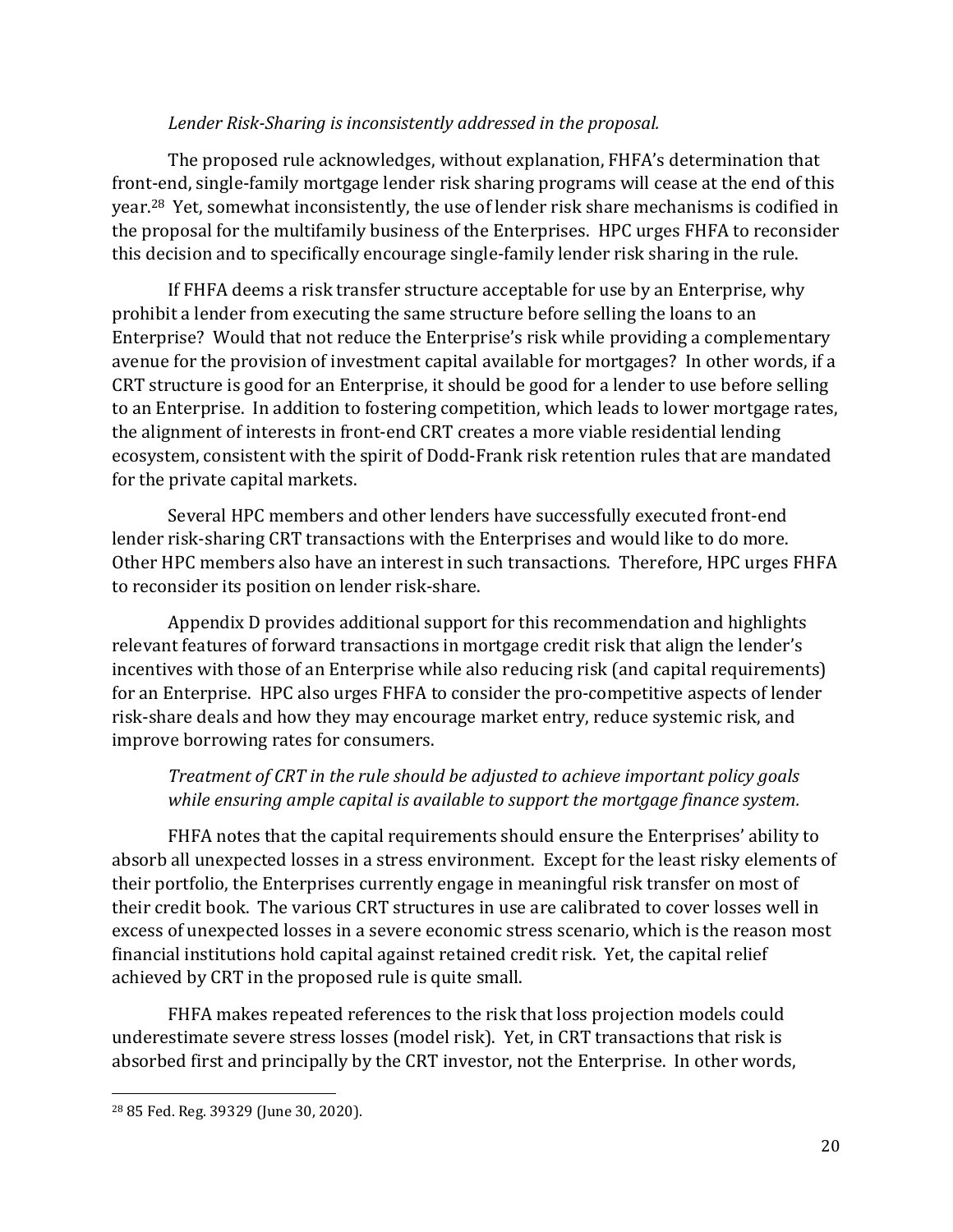having CRT with a detachment point well in excess of projected severe stress case losses – consistent with current market practice – insulates the Enterprises from such model risk. Thus, haircuts attributable to such risk are misplaced and concerns about model ineffectiveness become moot as more of the risk is transferred to CRT investors.

As FHFA frequently notes, the Enterprises' Charter Acts require them to foster resilient and competitive national markets. For instance, the Fannie Mae Charter Act states:

The Congress declares that the purposes of this subchapter are to establish secondary market facilities for residential mortgages, *to provide that the operations thereof shall be financed by private capital to the maximum extent feasible* and to authorize such facilities to "…*improv[e] the distribution of investment capital available for residential mortgage financing*." [emphasis added]<sup>29</sup>

Discouraging the use of CRT as a risk distribution and mitigation tool, which is the logical consequence of the current proposal, runs contrary to this Congressional mandate.

E. The Counterparty Haircut Multiplier for Mortgage Insurers and Others Should be More Transparent and Objective.

The proposed rule provides for a counterparty risk adjustment based upon three factors: (1) the creditworthiness of the counterparty; (2) the counterparty's level of concentration in mortgage credit risk; and (3) the counterparty's status as an approved insurer under an Enterprise's counterparty standards for private mortgage insurers. Each of these factors should be more transparent and objective.

# *HPC recommends that the inputs to the haircut calculation be revised.*

The haircut calculation includes the assumption of a loss given default of 35 percent, without differentiation by counterparty type, which ignores the different business models and regulatory structures in play. Mortgage insurers, reinsurers, and even lenders who participate in front-end risk sharing have distinct regulatory requirements. In the case of mortgage insurers, we note that, in connection with the failures of Triad Guaranty, PMI Mortgage Insurance Co., and Republic Mortgage Insurance Company, none of these counterparties have presented a loss-given default approaching 35 percent. <sup>30</sup> While we do not have contemporary examples of reinsurers being unable to meet their obligations, it is clear that they would present a more favorable recovery assumption than the proposed rule. While we can look to the world of credit default swaps to estimate what recoveries

<sup>29</sup> 12 U.S.C. 1716.

<sup>30</sup> Triad Guaranty is currently paying claims in a mixture of 75 percent cash and 25 percent deferred payment obligation (DPO) since entering runoff in 2008. PMI Mortgage Insurance Co. is currently paying claims in a mixture of 76.5 percent cash and 23.5 percent DPO since entering runoff in 2011. RMIC is currently paying claims in full since entering runoff in 2011.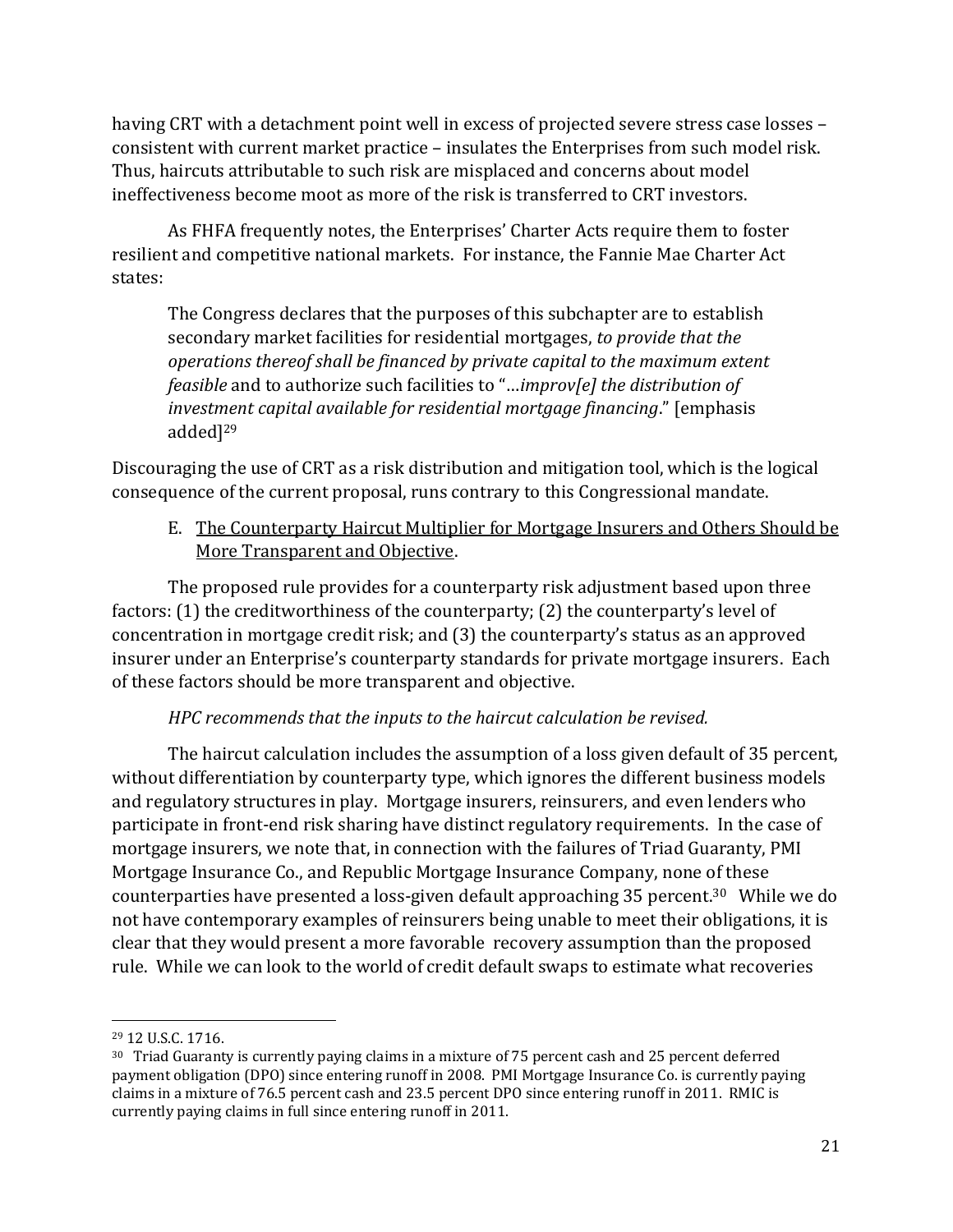could look like, that proxy is only relevant in cases where there is not a regulatory body designed to protect the interest of policyholders.

# *HPC recommends that the Enterprises be required to disclose the criteria for rating counterparties.*

The proposed rule would require an Enterprise to assign counterparty financial strength ratings using a provided rating framework. These ratings are based upon an Enterprise's assessment of the counterparty's ability to fulfill contractual obligations under foreseeable adverse events. The Enterprises should be required to publish the criteria upon which they base these ratings, including any use of third-party risk assessments. Disclosure of these criteria would enable counterparties to implement policies and procedures that reduce risks to the Enterprises and would help to ensure that they are based upon objective and measurable standards.

Similarly, the proposed rule would require an Enterprise to utilize its counterparty risk management framework to assign each counterparty a rating of ''not high'' or ''high'' to reflect the counterparty's concentration in mortgage credit risk. The Enterprises should be required to disclose the metrics for making such determinations of market concentration. Disclosure of these metrics would enable counterparties to make business adjustments that reduce risks to the Enterprises. In addition, the Enterprises should make it clear whether they are looking to only the contractually obligated counterparty, or to the entirety of the holding company structure when making that determination.

Finally, the proposed rule would require an Enterprise to determine whether a mortgage insurance counterparty is "approved" under the Enterprise's own private mortgage eligibility standards. We assume that this is intended, at least in most cases, to be a reference to approval under the Private Mortgage Insurer Eligibility Requirements (PMIERs) requirements adopted by an Enterprise. However, the proposed rule does not reference PMIERs. We recommend that the proposed rule be modified to clarify that approval is tied to the PMIERs requirements, where applicable. Since the Enterprises are free to waive portions of the PMIERs, it should also be made clear what the minimum standard is with regards to the enforced portions of the PMIERs.

# F. Some Single-Family Risk Multipliers Should be Adjusted.

The proposed rule would require an Enterprise to adjust the base risk-weight for mortgage exposures to account for additional loan characteristics using a set of risk multipliers. For single family mortgages, these multipliers are set forth on Table 14 in the preamble to the proposed rule, and include factors such as loan purpose, occupancy, and property type.<sup>31</sup> As described below, we believe that some of the proposed multipliers should be adjusted.

<sup>31</sup> 85 Fed. Reg. 39309 (June 30, 2020).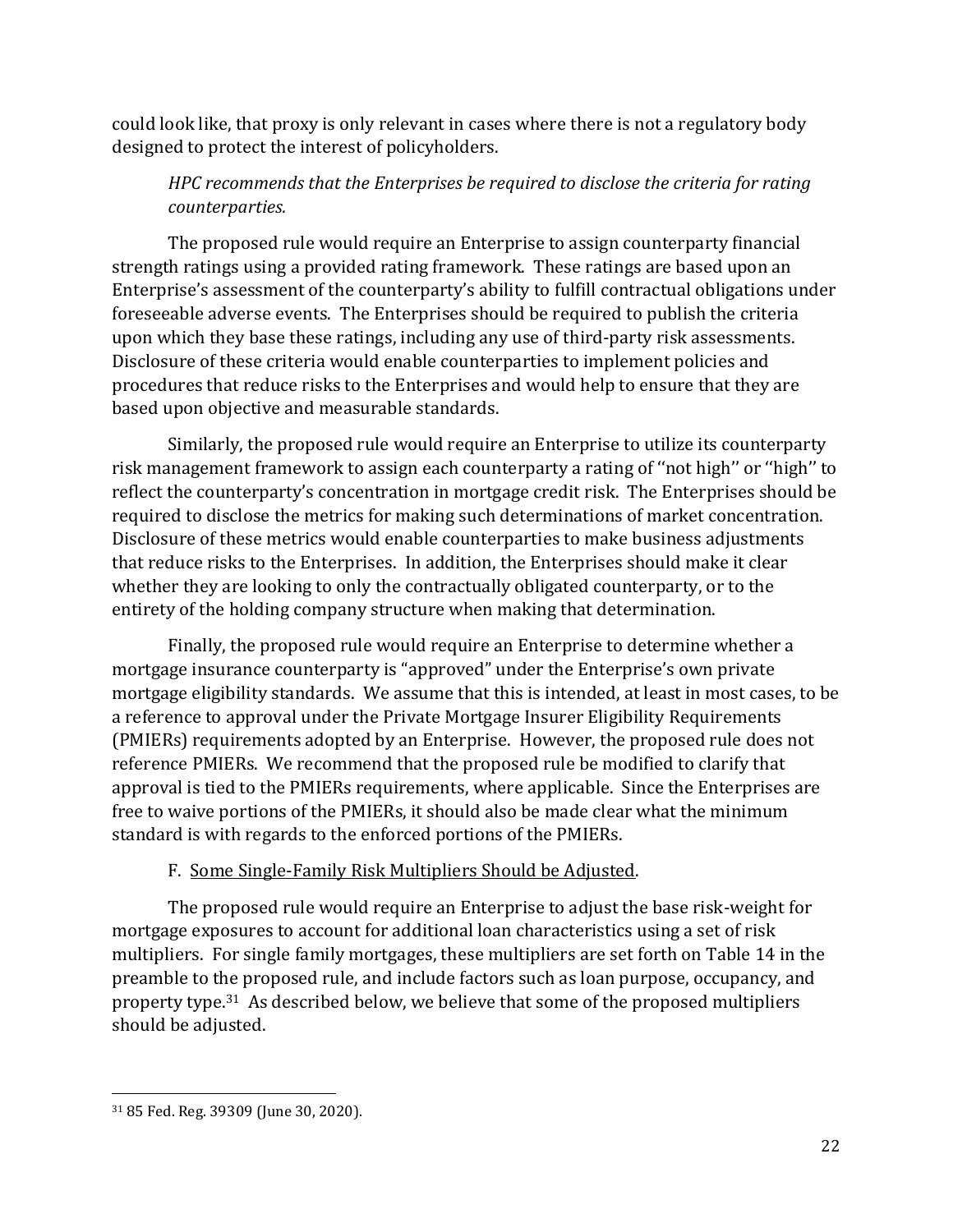We also are concerned about the cumulative impact of the multipliers on some mortgage loans. It is possible that the addition of several multipliers to some types of loans could result in a capital requirement that is excessive and that discourages the production of such loans. Before finalizing the proposed rule, we encourage FHFA to model the application of the multipliers to various loan products to avoid excessive capital charges that may unduly diminish the availability of such loans. An overall cap on the multipliers, like the one proposed in the 2018 rule, would help to mitigate this potential.

### *HPC recommends that the risk multiplier for TPOs should be adjusted based upon an assessment of the TPO.*

The risk multiplier for loans originated by third-party originators (TPOs) treats all TPOs the same, which is not the case. Some lenders and aggregators subject mortgages originated by TPOs to significant due diligence reviews before sale to the Enterprises. This reduces risk for the Enterprises and should be reflected in the risk multipliers. We recommend that the risk multiplier for TPOs incorporate an assessment of the quality of the operations of both the TPO and the lender that delivers those TPO loans, much like the counterparty risk adjustment proposed for mortgage insurers. In other words, lenders with TPO oversight practices that receive a better rating under such an assessment would be subject to a more favorable risk multiplier because their due diligence practices reduce risk to the Enterprises.

# *HPC recommends that FHFA reconsider the use of the multiplier based upon refreshed credit scores for RPLs and NPLs.*

Re-performing loan and nonperforming loans would be subject to a multiplier based upon refreshed credit scores. We are concerned that this multiplier could have the unintended effect of limiting mortgage loans to certain categories of borrowers, especially low-and-moderate-income borrowers and those with low FICO scores. Consider a borrower who experiences a significant drop in a credit score based upon some financial difficulty. That borrower naturally may seek a loan modification. This multiplier would impose a significant increase in the capital charge for that mortgage, beyond that associated with it being a non-performing loan. As a result, the Enterprise may find it in their interest to push the loan through foreclosure rather than attempt a loan modification. We recommend that FHFA reconsider the use of this multiplier and its potential impact on borrowers.

#### G. The Credit Enhancement Multiplier for MI Should be Modified.

# *HPC recommends that FHFA modify the credit enhancement multiplier to permit the Enterprises to add deeper MI in the future.*

The proposed credit enhancement multiplier for single-family mortgages subject to mortgage insurance would vary based on the mortgage insurance coverage and loan characteristics, including whether the mortgage insurance coverage is charter-level or guide-level. As general rule, the multipliers for guide-level coverage are lower than the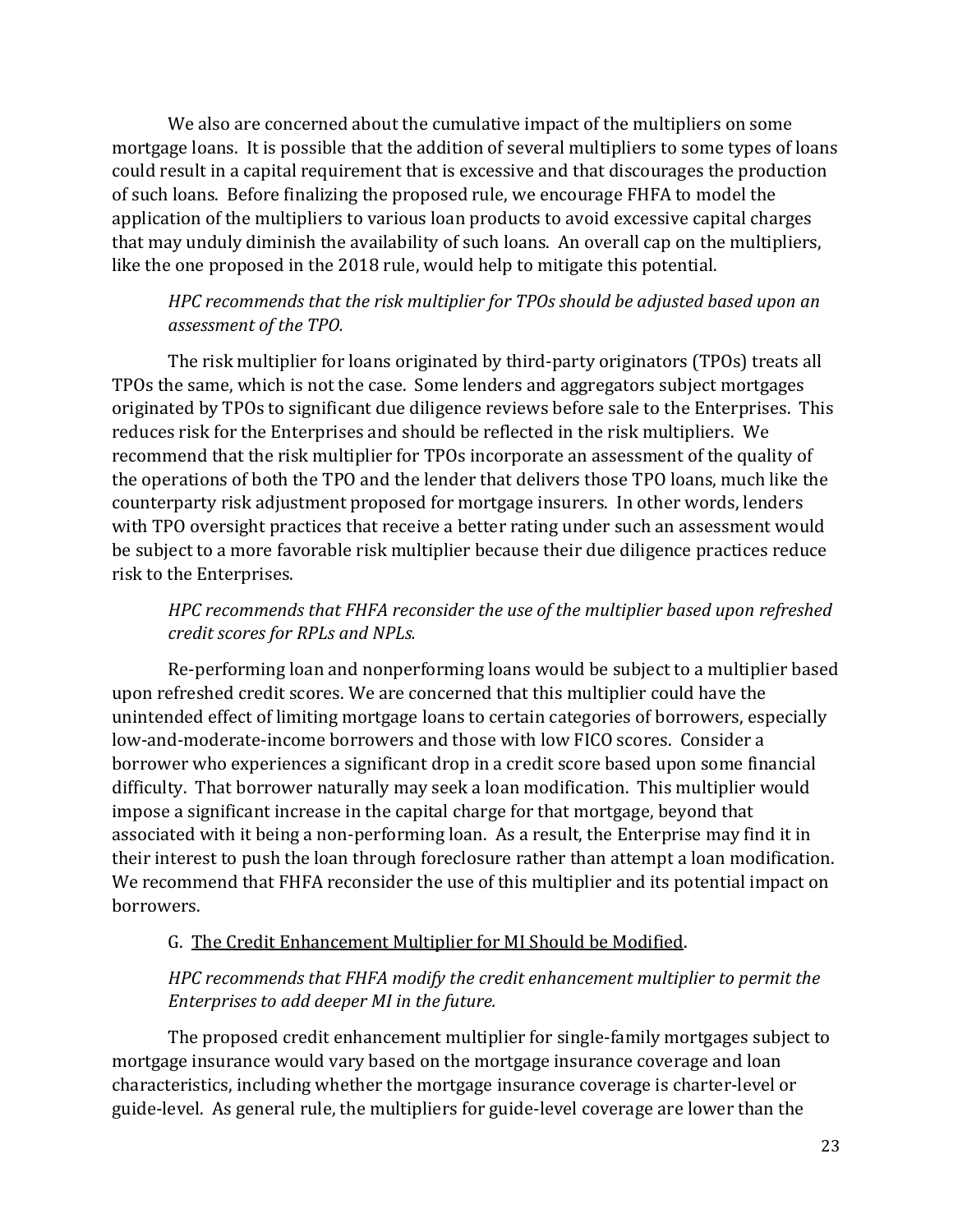multipliers for charter-level coverage. However, the rule provides that if the coverage percent of the mortgage insurance is greater than guide-level coverage, the credit enhancement multiplier is determined as if the coverage percent were guide-level coverage. This limitation serves as a disincentive for deeper mortgage insurance coverage. HPC recommends that FHFA modify this requirement to permit the Enterprises to explore the use of deeper MI as part of their risk sharing toolkit, which could serve to reduce risk.

### *The MI multiplier on seasoned loans with cancellable MI appears too conservative.*

The mortgage insurance credit enhancement multiplier on seasoned loans with cancellable mortgage insurance seems too conservative. As an example, a prototypical loan with mortgage insurance – a loan with a 720-739 borrower credit score, 90 to 95 percent original loan-to-value – that has seasoned 48 to 60 months would have a capital charge equivalent to a loan without mortgage insurance that had amortized to an 85 to 90 percent LTV.

After 60 months, a loan that started with a 95 percent LTV would have amortized down to about 86 percent. That means the capital rule gives virtually no credit for the existence of mortgage insurance protection on the seasoned loan (since MI coverage reduces the effective LTV to the Enterprises to well below 86 percent). It is not reasonable to assume that all mortgage insurance on such loans would be cancelled after five years, so the result that mortgage insurance has virtually no capital value at that point seems at odds with the economic reality. We are unaware of an empirical basis for believing the credit performance of a highly seasoned loan with mortgage insurance should require more capital than a loan with similar seasoning and LTV but no mortgage insurance. Thus, we recommend that FHFA realign the credit enhancement multipliers to reflect the continued benefit from MI on seasoned loans.

# H. The Cross-Guarantee Provision Double-Counts Capital and Would Harm UMBS.

# *HPC recommends restoring the 2018 proposal's 0 percent risk-weight on MBS guaranteed by an Enterprise.*

The proposed rule would assign a 20 percent risk-weight to UMBS guaranteed by one Enterprise but held by the other. A non-zero risk-weight effectively requires FHFAregulated capital be held two places for the same risk. That is, the proposal would result in a double capital charge on the securities underlying the UMBS as each Enterprise would be required to record a charge not only for its own exposure, but also for the exposure of the other Enterprise, which already would have taken a charge for that exposure, thus increasing capital beyond both Enterprises' aggregate total credit risk.

If the capital rule works as designed, this means that each Enterprise is appropriately capitalized in relation to its risks, and thus there is no need for the Enterprises to hold capital for the risks that the other poses, as it is simply duplicative of risks already accounted for. The 20 percent risk-weight will result in higher capital costs for the Enterprises, which would incentivize higher guarantee fees and lower returns on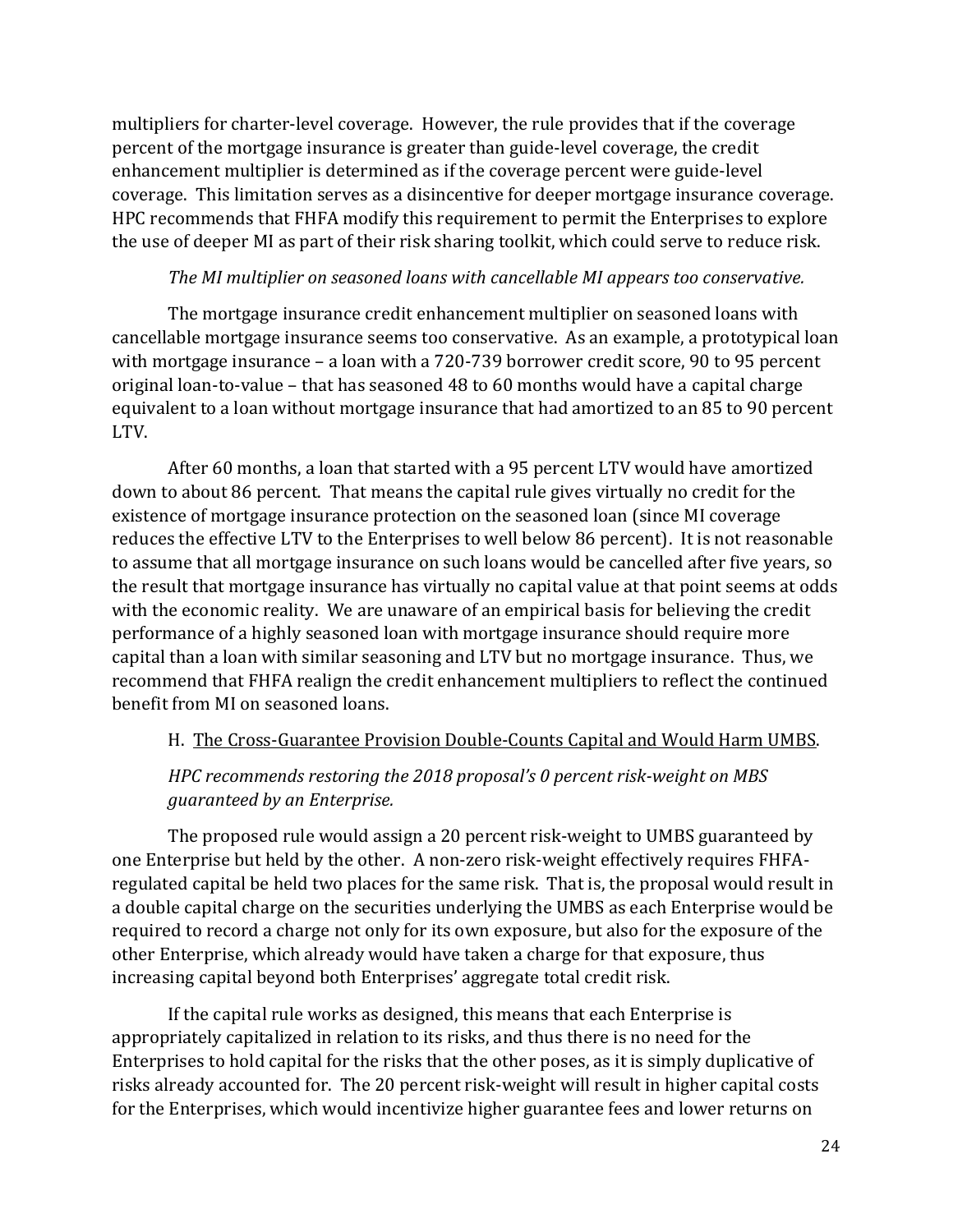UMBS, both of which will lead to higher costs for homebuyers. Despite these higher costs for market participants, there does not appear to be a corresponding risk reduction to the overall housing finance system.

HPC is concerned this approach would lead to bifurcated treatment of UMBS, thereby eroding the very liquidity and fungibility FHFA sought to achieve in creating UMBS in the first place. Additionally, because the Enterprises are some of the largest investors in the UMBS market, this proposal would potentially discourage them from purchasing UMBS issued by the other Enterprise, thus potentially destabilizing the UMBS market. If this policy is made retroactive to UMBS purchases already made, then the damage to the UMBS market could be even greater as both Enterprises would be incentivized to sell UMBS issued by the other Enterprise. The decreased liquidity to the UMBS market would be borne by all market participants, but most importantly would also ultimately lead to higher mortgage rates for individual borrowers.

For these reasons, HPC recommends eliminating the 20 percent risk-weight for commingled securities, and instead adopting the 2018 proposal's approach which would have assigned a zero percent credit risk capital requirement for an MBS guaranteed by the other Enterprise.

### I. Greater Transparency on Operational Risk Charge is Needed.

# *HPC recommends that FHFA provide more transparency on the basis for the operational risk charge.*

The proposed rule would establish an operational risk capital requirement to be calculated using the advanced measurement approach of the U.S. banking framework, but with a floor set at 15 basis points of adjusted total assets. Since this calculation would be based upon each Enterprise's own models, it is not clear what the charge may be if those models change. HPC recommends that FHFA provide more transparency on the basis for the operational risk charge.

J. Prudential Liquidity Standards are Unknown but are a Critical Counterpart to Capital Rules

Based on recent securities filings by the Enterprises, it appears that FHFA changed the prudential liquidity rules governing Enterprise liquidity management. Prudential liquidity rules go hand-in-hand with prudential capital requirements in establishing a safety and soundness framework for regulated financial institutions. HPC does not understand why FHFA has not been more transparent regarding changes to the Enterprises' prudential liquidity standards. It would have been helpful when evaluating the proposed capital framework to have greater insight into FHFA's thinking about liquidity requirements.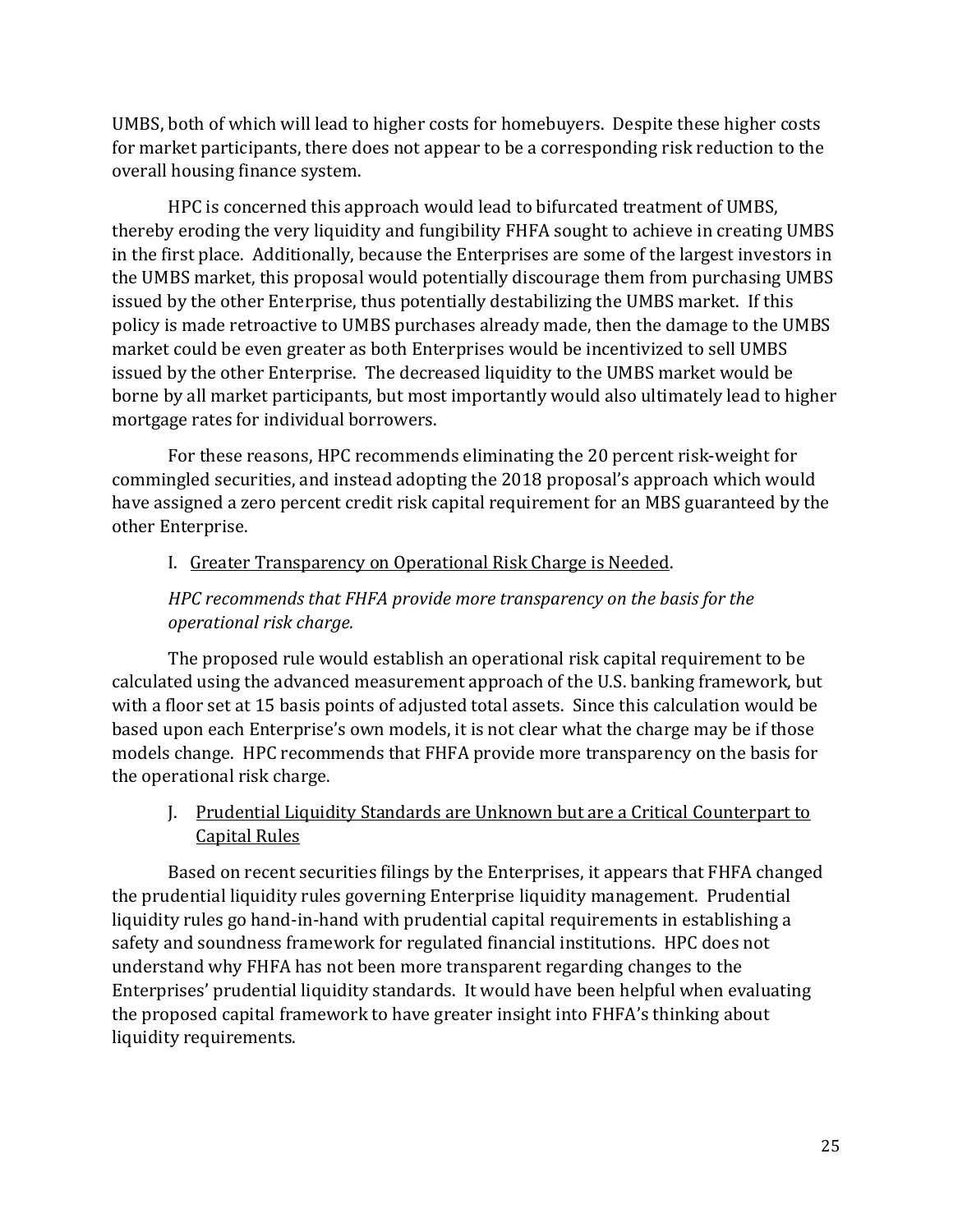#### **III. Conclusion**

The Housing Policy Council and its members appreciate the effort that FHFA has put into preparing this revised capital proposal. We also appreciate the effort to incorporate comments submitted in response to the 2018 proposal.

In general, we find the structure advanced in this new proposal to be appropriate. Capital arbitrage across regulatory regimes was a fatal hallmark of the pre-conservatorship regulatory regime. We endorse the Treasury Department view that like risks should receive like capital treatment. This proposal is an improvement over the 2018 proposal with respect to accomplishing that goal.

As explained in this letter, several adjustments would make a considerable difference in moving further to achieve the capital alignment recommended by the Treasury Department. Most critically, the Housing Policy Council urges FHFA to reconsider the treatment of credit risk transfer, the use of adjusted total assets in the capital buffers, and the size of the leverage capital buffer.

We would be pleased to discuss any of these comments in further detail.

Yours truly,

Edward J. Do Marco

Edward I. DeMarco President Housing Policy Council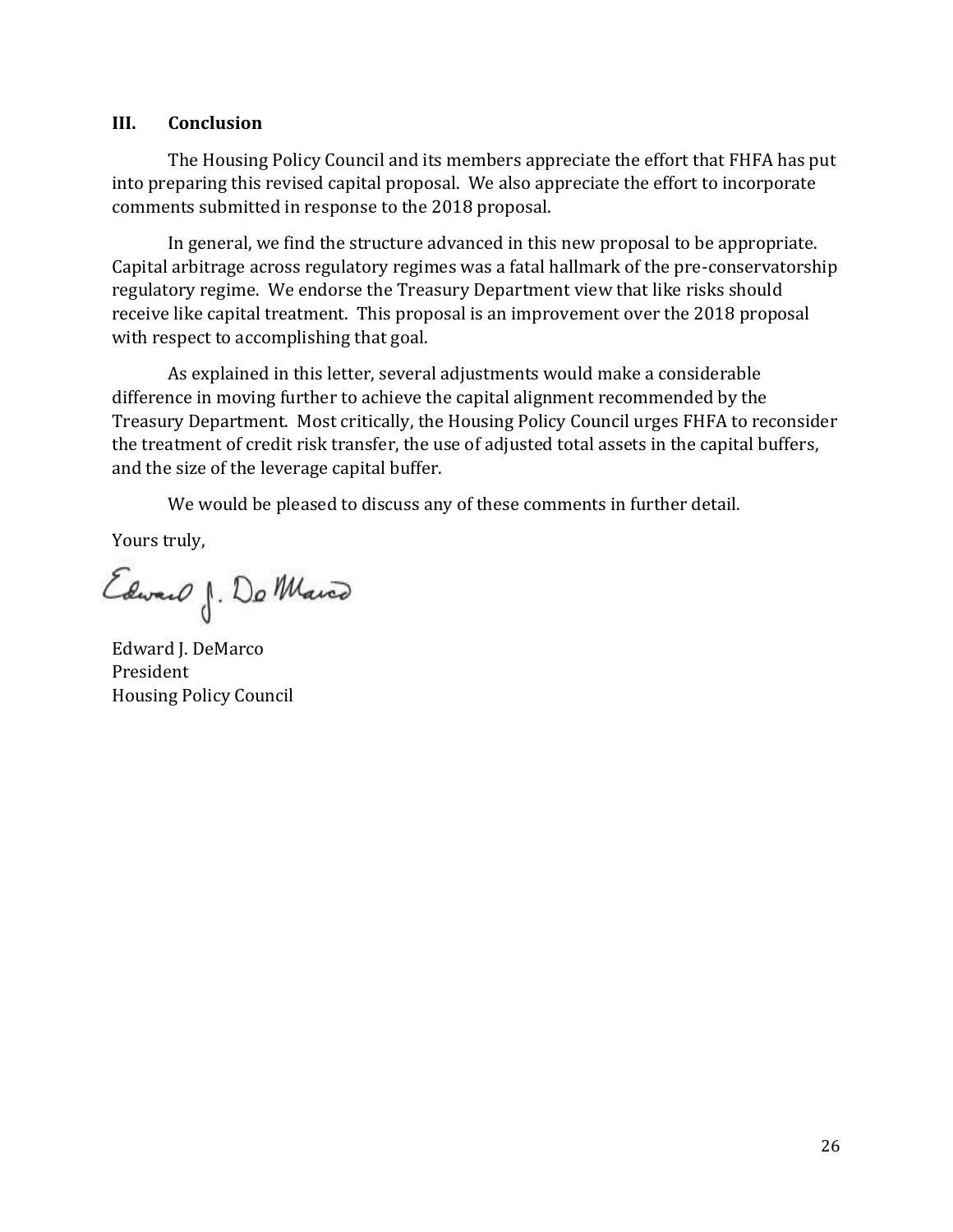#### **Appendix A**

Calibrating Enterprise Leverage Ratio for Single-Family Mortgage Risk

The proposed rule includes a minimum leverage ratio based on adjusted assets of 4 percent (2.5 percent minimum + 1.5 percent buffer). This Appendix outlines how the proposed leverage requirement is excessive relative to the primary risks assumed by the Enterprises. It also demonstrates that HPC's proposed 3 percent minimum leverage ratio is at the higher end of what would be implied by a conservative leverage ratio calibration.

Enterprise capital requirements are predominantly driven by the guarantee of single-family credit risk. To evaluate the appropriateness of a 4 percent leverage ratio relative to estimated credit risk in a highly stressed economic environment, we used publicly available data from Fannie Mae's Single-Family Loan Performance Dataset as of December 2018. Based on standard sampling techniques, we replicated Fannie Mae's aggregate single-family exposures consistent with the guidelines for loan inclusion in the dataset. We used a credit model developed by an HPC member specifically designed to evaluate Agency mortgage credit risk to calculate expected losses and stress case losses. The first set of stressed losses shown in Tables 1 and 2 are defined as the actual loss performance on similar loans following the 2008 crisis. In the same tables, we separately show modeled losses based on a future severe economic downturn.

We recognize that a point-in-time stress test is insufficient to baseline a leverage ratio because books of business can change over time. Yet, given all of the guardrails created by the mortgage reforms codified in the Dodd-Frank Act, seeing the proposed leverage ratio in light of the 2008 loss experience based on current books of business puts the proposed leverage requirements in proper focus. Thus, we offer this analysis because we think it demonstrates in a meaningful way why the proposed leverage ratio plus the leverage buffer is excessive.

Table 1 compares estimated single-family *lifetime* credit losses to Fannie Mae's minimum leverage capital requirements for the Single-Family Business. For example, modeled single-family credit losses before CRT risk sharing payments (but net of mortgage insurance claims payments) are estimated to be \$37.7 billion based on the performance of similar loans following the 2008 crisis. In a modeled hypothetical severe adverse economic scenario, estimated pre-tax losses are \$45.2 billion. These loss totals are inclusive of \$6.4 billion of *expected* credit losses that should not conceptually require any allocated capital. We separately attempt to adjust for the estimated impact of CRT coverage by combining information on total CRT outstanding as disclosed by Fannie Mae as of September 30, 2019, and an estimate of CRT's effective share of unexpected stress losses on the covered pools. Based upon this analysis, we estimate that CRT would reduce unexpected lifetime credit losses in these scenarios by between \$9.8 billion and \$12.1 billion.

Excluding the benefits of CRT, the Tier 1 leverage ratio of 4 percent proposed in the rule for the Single-Family Business would imply that leverage capital covers 314 to 390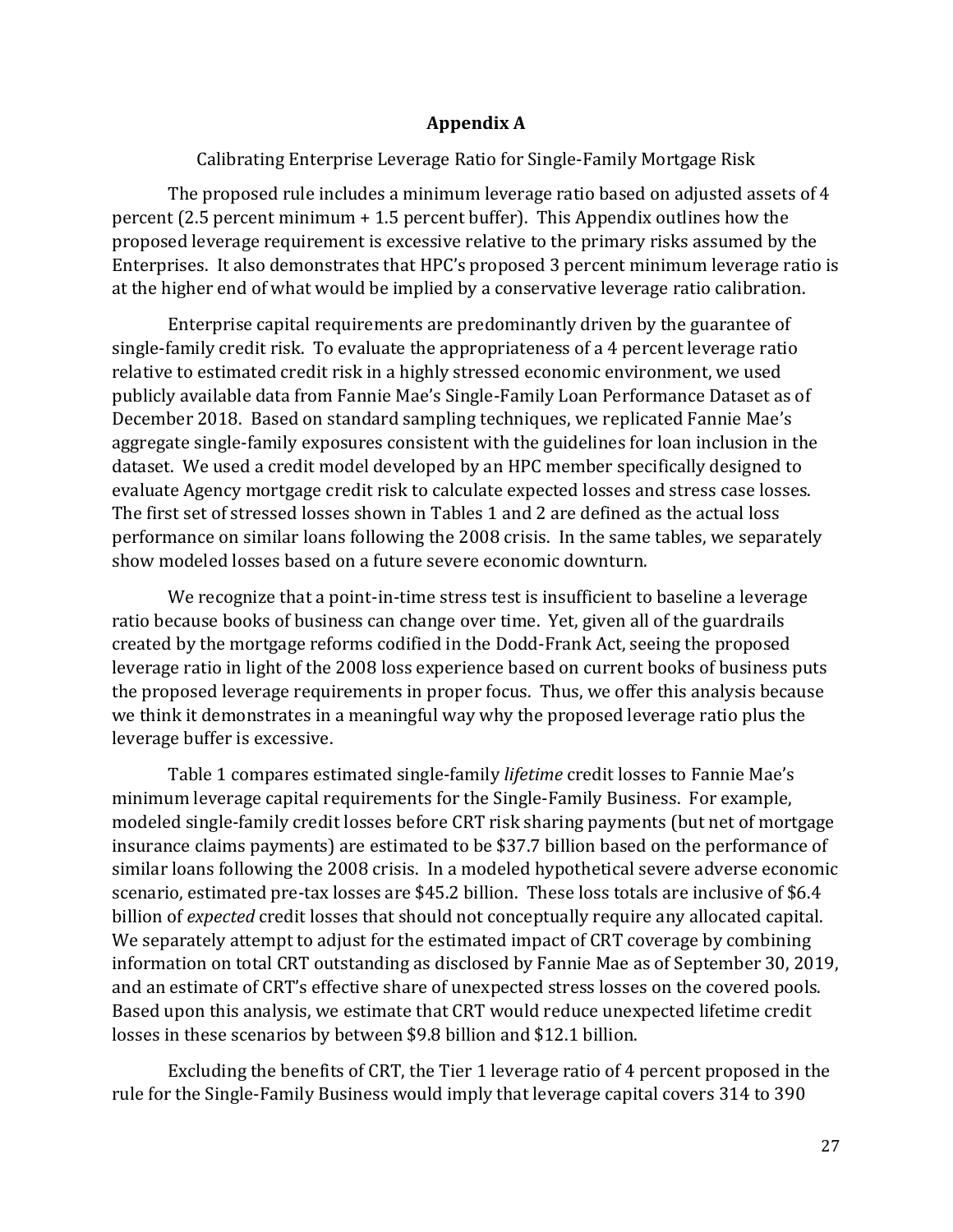percent of stress lifetime pretax credit losses. Including the net benefit of CRT, leverage capital coverage increases to 457 percent to 567 percent of pretax losses. Notably, unlike bank stress tests, in addition to assuming lifetime losses are recognized immediately, the figures in Table 1 *do not* reflect any offsetting benefit to the Enterprises from accumulated net revenues before credit provisions. Therefore, to the extent that capital plus preprovision earnings are expected to provide loss absorbing capacity, a 4 percent leverage ratio implies a level of capital redundancy that is too high and economically inefficient.

### **Table 1: Illustration of Capital Coverage of Single-Family Credit Losses for Fannie Mae as of September 30, 2019 (\$ billions)**

Illustration of Capital Coverage of Single-Family Credit Losses (Fannie Mae, \$ billions)

Based on 9/30/2019 balance sheet

| Fannie Mae Single-Family Guaranty Book       | 2,971 |
|----------------------------------------------|-------|
| <b>Tax rate</b>                              | 21%   |
| <b>Single Family % Capital</b>               | 86%   |
| Single Family RWA before CRT benefit         | 890   |
| Minimum Tier 1 leverage capital 2020 rule*   | 121.8 |
| Minimum CET1 2020 rule*                      | 94.0  |
| Share of guaranty book UPB covered by CRT    | 42.1% |
| Estimated CRT coverage of stress case losses | 74.2% |
|                                              |       |

|                                               |           |                 | <b>Without CRT</b> |                                                                    |                 | With CRT**      |                             |
|-----------------------------------------------|-----------|-----------------|--------------------|--------------------------------------------------------------------|-----------------|-----------------|-----------------------------|
|                                               | Lifetime  | <b>Stressed</b> |                    |                                                                    | <b>Stressed</b> |                 |                             |
|                                               | estimated | losses.         | <b>Stressed</b>    | 2019 DFAST                                                         | losses.         | <b>Stressed</b> | 2019 DFAST                  |
|                                               | expected  | severe          |                    | losses, 2008 results credit                                        | severe          |                 | losses, 2008 results credit |
| <b>\$</b> billions                            | loss rate | adverse case    |                    | crisis repeat provision*** adverse case crisis repeat provision*** |                 |                 |                             |
| Losses % UPB                                  | 0.21%     | 1.52%           | 1.27%              | 0.88%                                                              | 1.52%           | 1.27%           | 0.88%                       |
| Total losses, gross                           | 6.4       | 45.2            | 37.7               |                                                                    | 45.2            | 37.7            |                             |
| Unexpected net losses, pretax                 |           | 38.8            | 31.3               | 26.0                                                               | 26.7            | 21.5            | 17.9                        |
| Unexpected net losses, after tax              |           | 30.6            | 24.7               | 20.5                                                               | 21.1            | 17.0            | 14.1                        |
| <b>Tier 1 FHFA Base % Pretax Total Losses</b> |           | 314%            | 390%               | 469%                                                               | 457%            | 567%            | 682%                        |
| Tier 1 FHFA Base % After-tax Total Losses     |           | 398%            | 493%               | 593%                                                               | 579%            | 718%            | 863%                        |
| <b>CET1 FHFA % Pretax Total Losses</b>        |           | 242%            | 301%               | 362%                                                               | 353%            | 437%            | 526%                        |
| <b>CET1 FHFA % After-tax Total Losses</b>     |           | 307%            | 380%               | 458%                                                               | 446%            | 554%            | 666%                        |
| Remaining Tier 1 net of pretax losses         |           | 83.0            | 90.6               | 95.8                                                               | 95.2            | 100.3           | 104.0                       |
| Trough Tier 1% guaranty book                  |           | 2.80%           | 3.05%              | 3.23%                                                              | 3.20%           | 3.38%           | 3.50%                       |
| Remaining CET1 net of pretax losses           |           | 55.2            | 62.7               | 68.0                                                               | 67.3            | 72.5            | 76.1                        |
| Trough CET1 % gross RWA                       |           | 6.20%           | 7.05%              | 7.64%                                                              | 7.56%           | 8.14%           | 8.55%                       |
| Remaining Tier 1 net of after-tax losses      |           | 91.2            | 97.1               | 101.3                                                              | 100.8           | 104.9           | 107.7                       |
| Trough Tier 1% guaranty book                  |           | 3.07%           | 3.27%              | 3.41%                                                              | 3.39%           | 3.53%           | 3.63%                       |
| Remaining CET1 net of after-tax losses        |           | 63.4            | 69.3               | 73.5                                                               | 72.9            | 77.0            | 79.9                        |
| Trough CET1 % gross RWA                       |           | 7.12%           | 7.78%              | 8.25%                                                              | 8.19%           | 8.65%           | 8.97%                       |

\* Capital attributable to Single-Family Business only, which is 86% of total risk-based capital as of 9/30/2019.

\*\* We assume CRT provides pro rata coverage of losses, which is arguably conservative since CRT is issued to cover loans that are higher risk.

\*\*\* Includes both Single Family and Multifamily Provisions (https://www.fhfa.gov/AboutUs/Reports/ReportDocuments/2019\_DFAST\_Severely-Adverse-Scenario.pdf)

What is an appropriate leverage requirement if the proposed rule is excessive relative to the underlying risks? In the absence of a well-defined multiplier of losses, we looked to the Federal Reserve's requirements for CCAR banks to maintain a post-stress 4.50 percent minimum unadjusted CET1 ratio. This is a widely accepted calibration of going concern capital levels. To reiterate, our proposed standard is more conservative than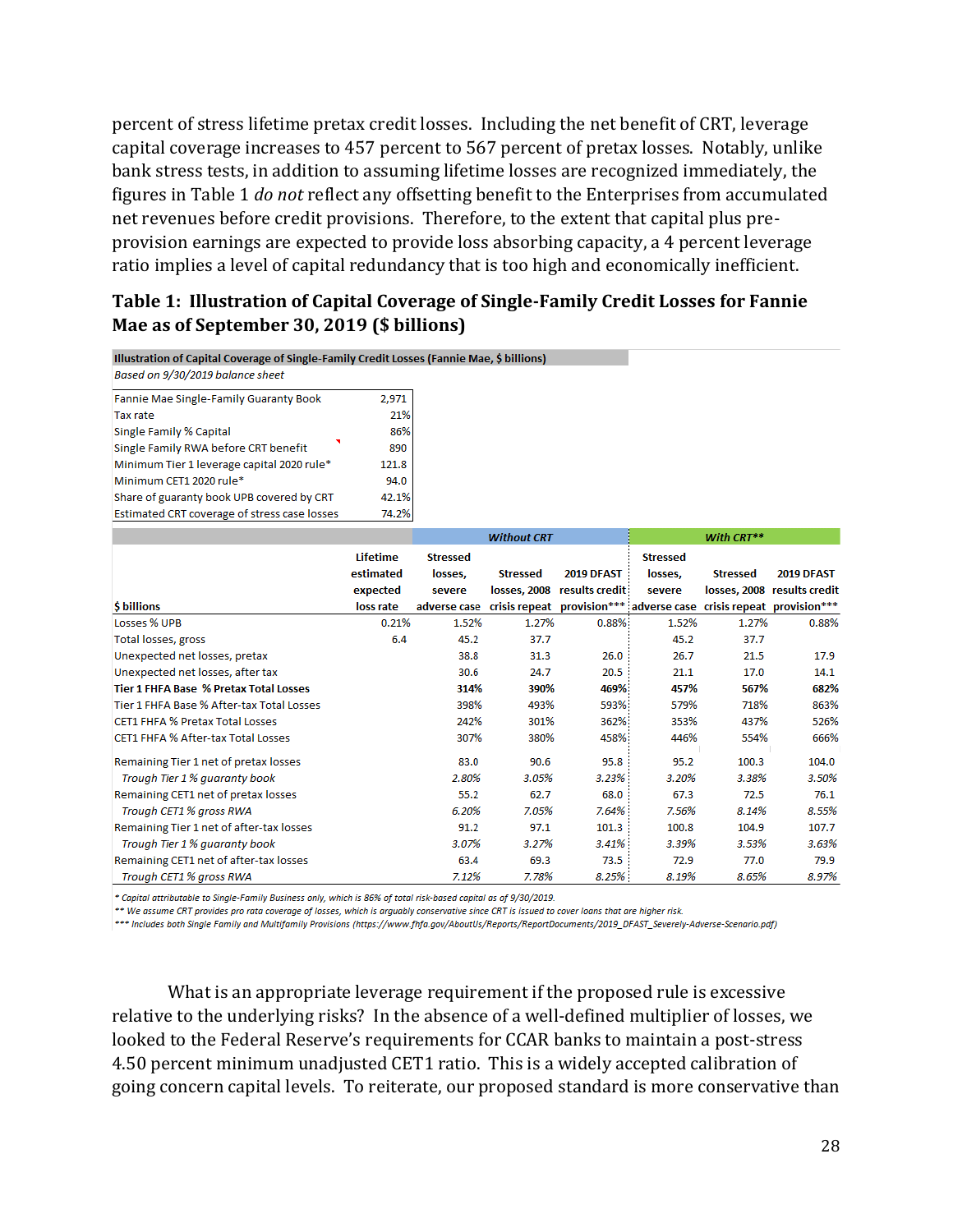the Federal Reserve's since it provides no offsetting benefit from pre-provision net revenues and assumes full recognition of lifetime losses.

As shown in Table 2, the implied *initial* leverage ratio consistent with this trough level of 4.5 percent CET1 implies a 2.5 to 3.0 percent leverage requirement, compared to the 4 percent proposed in the rule. Even at these modified levels, leverage capital would cover 306 percent to 404 percent of pretax lifetime credit losses. We believe this coverage ensures that the Enterprises would remain going concerns in the eyes of relevant stakeholders.

# **Table 2: Illustration of Minimum Capital Levels Using CET1 Target of 4.5 Percent**  *After* **Single-Family Credit Losses – Fannie Mae data as of September 30, 2019 (\$ billions)**

|                                                                                 |                       |                            | <b>Without CRT</b> |                                         |                            | With CRT** |                             |
|---------------------------------------------------------------------------------|-----------------------|----------------------------|--------------------|-----------------------------------------|----------------------------|------------|-----------------------------|
|                                                                                 | Lifetime<br>estimated | <b>Stressed</b><br>losses, | <b>Stressed</b>    | <b>2019 DFAST</b>                       | <b>Stressed</b><br>losses, | Stressed   | 2019 DFAST                  |
|                                                                                 | expected              | severe                     | losses, 2008       | results credit                          | severe                     |            | losses, 2008 results credit |
| \$billions                                                                      | loss rate             | adverse case               |                    | crisis repeat provision*** adverse case |                            |            | crisis repeat provision***  |
| Losses % UPB                                                                    | 0.21%                 | 1.52%                      | 1.27%              | 0.88%                                   | 1.52%                      | 1.27%      | 0.88%                       |
| Total losses, gross                                                             | 6.4                   | 45.2                       | 37.7               |                                         | 45.2                       | 37.7       |                             |
| Unexpected net losses, pretax                                                   |                       | 38.8                       | 31.3               | 26.0                                    | 26.7                       | 21.5       | 17.9                        |
| Unexpected net losses, after tax                                                |                       | 30.6                       | 24.7               | 20.5                                    | 21.1                       | 17.0       | 14.1                        |
| Calibrated spot minimum capital levels for stress unexpected losses (9/30/2019) |                       |                            |                    |                                         |                            |            |                             |
| 3Q19 CET1 minimum if target 4.50% immediate stress*                             |                       | 70.7                       | 64.8               | 60.6                                    | 61.1                       | 57.0       | 54.2                        |
| CET1 % aross RWA before impact of CRT                                           |                       | 7.9%                       | 7.3%               | 6.8%                                    | 6.9%                       | 6.4%       | 6.1%                        |
| Change vs. 2020 rule                                                            |                       | -24.8%                     | $-31.1%$           | $-35.5%$                                | $-35.0\%$                  | $-39.3%$   | $-42.4%$                    |
| Implied non-CET1 Tier1**                                                        |                       | 23.6                       | 21.6               | 20.2                                    | 20.4                       | 19.0       | 18.1                        |
| Implied Total Tier 1 Capital (CET1 + non-CET1)                                  |                       | 94.3                       | 86.4               | 80.8                                    | 81.5                       | 76.1       | 72.2                        |
| Initial required Tier 1 % guaranty book                                         |                       | 3.2%                       | 2.9%               | 2.7%                                    | 2.7%                       | 2.6%       | 2.4%                        |
| Change vs. 2020 rule                                                            |                       | $-22.6%$                   | $-29.1%$           | $-33.7%$                                | $-33.1%$                   | $-37.6%$   | $-40.7\%$                   |
| Tier 1 coverage of pre-tax unexpected credit losses (%)                         |                       | 243.0%                     | 276.1%             | 310.8%                                  | 305.7%                     | 353.9%     | 404.3%                      |

*\* Defined as: Starting level of capital required to ensure a minimum risk-based 4.5% CET1 ratio after stressed lifetime losses are incurred.* 

*\*\* Assumes Enterprise will have 25% non-CET1 in its Tier 1 capital stack, consistent with 4.5% CET1 and 6.0% Tier 1 minimum requirements.*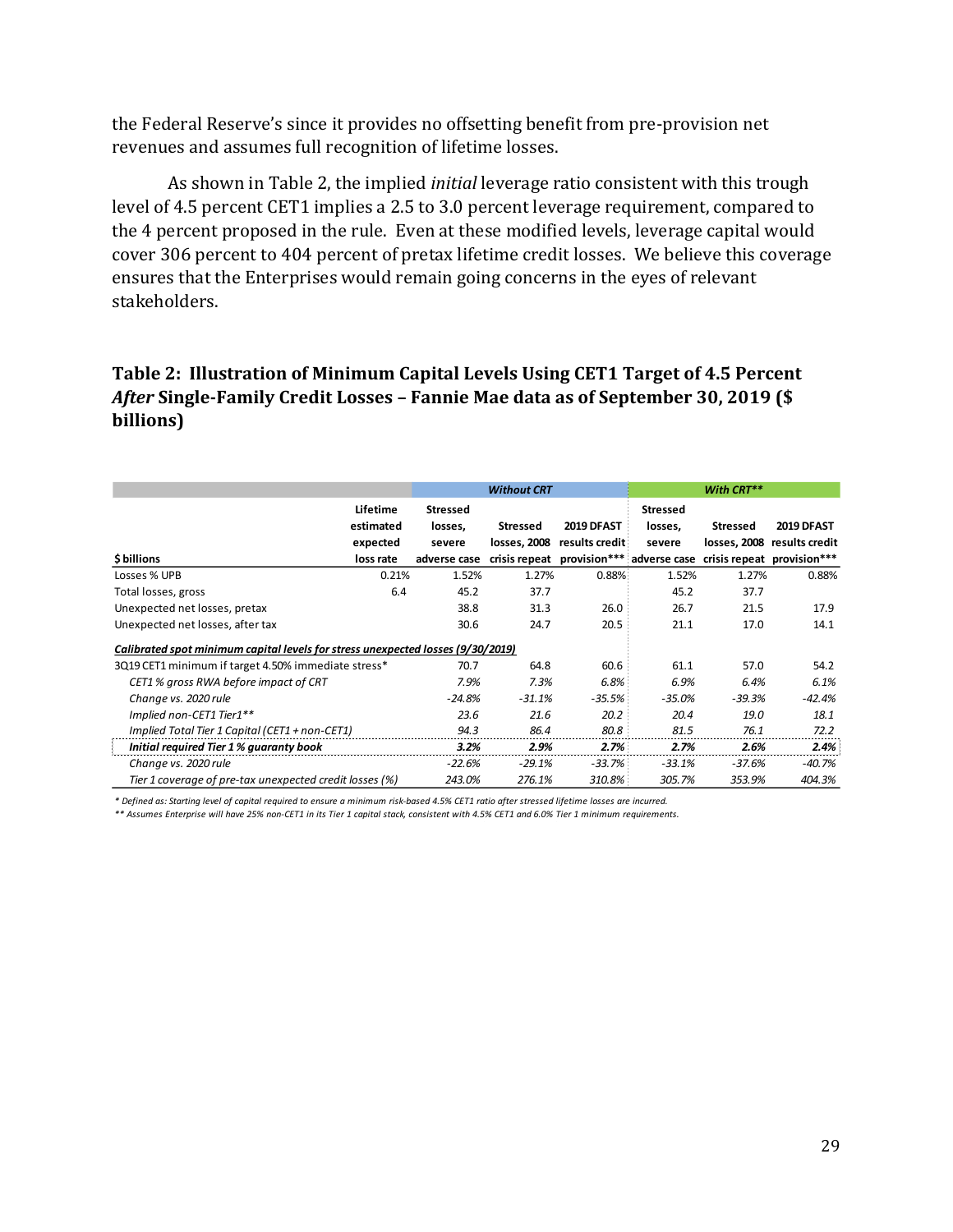# **Appendix B**

# Examples of Pre-Financial Crisis CRT Deals

In the years prior to the 2008 global financial crisis, at least seven different issuers completed at least 31 separate risk transfer transactions on U.S. real estate mortgage risk. These transactions covered \$342 billion notional UPB and transferred over \$9 billion<sup>32</sup> of credit risk. These structures were utilized by a wide variety of financial institutions including banks, mortgage insurers, and a farm credit system member.

Given the depth and breadth of the financial crisis, it is safe to describe these transactions as legally tested through a worst-case scenario where many other financial transactions involving mortgage credit risk ended with dispute and often unresolved litigation. The risk holders on these portfolios (bond buyers) absorbed over \$2 billion of credit losses.

Representative transactions include:

# Banks:

Bank of America, N.A.: Real Estate Synthetic Investment Finance (RESIF) 19 transactions, \$322.9 billion original notional UPB

E\*Trade Bank: EASI Finance (EASI) 1 transaction, \$4.0 billion original notional UPB

Sovereign Bank: Sovereign Asset Synthetic Investment Securities (SASIF) 1 transaction, \$5.2 billion original notional UPB

# Mortgage Insurance:

Radian Group: Smart Home Reinsurance Limited (SHOME) 4 transactions, approximately \$2.6 billion original notional UPB

MGIC Investment Corporation: HOME Re Limited (HOMRE) 3 transactions, approximately \$6.1 billion original notional UPB

# Farm Credit System Member:

Northwest Farm Credit Services: Mt. Spokane Trust (MTSPO) 3 transactions, approximately \$1.5 billion original notional UPB

<sup>32</sup> Source: Bloomberg L.P. & Intex Solutions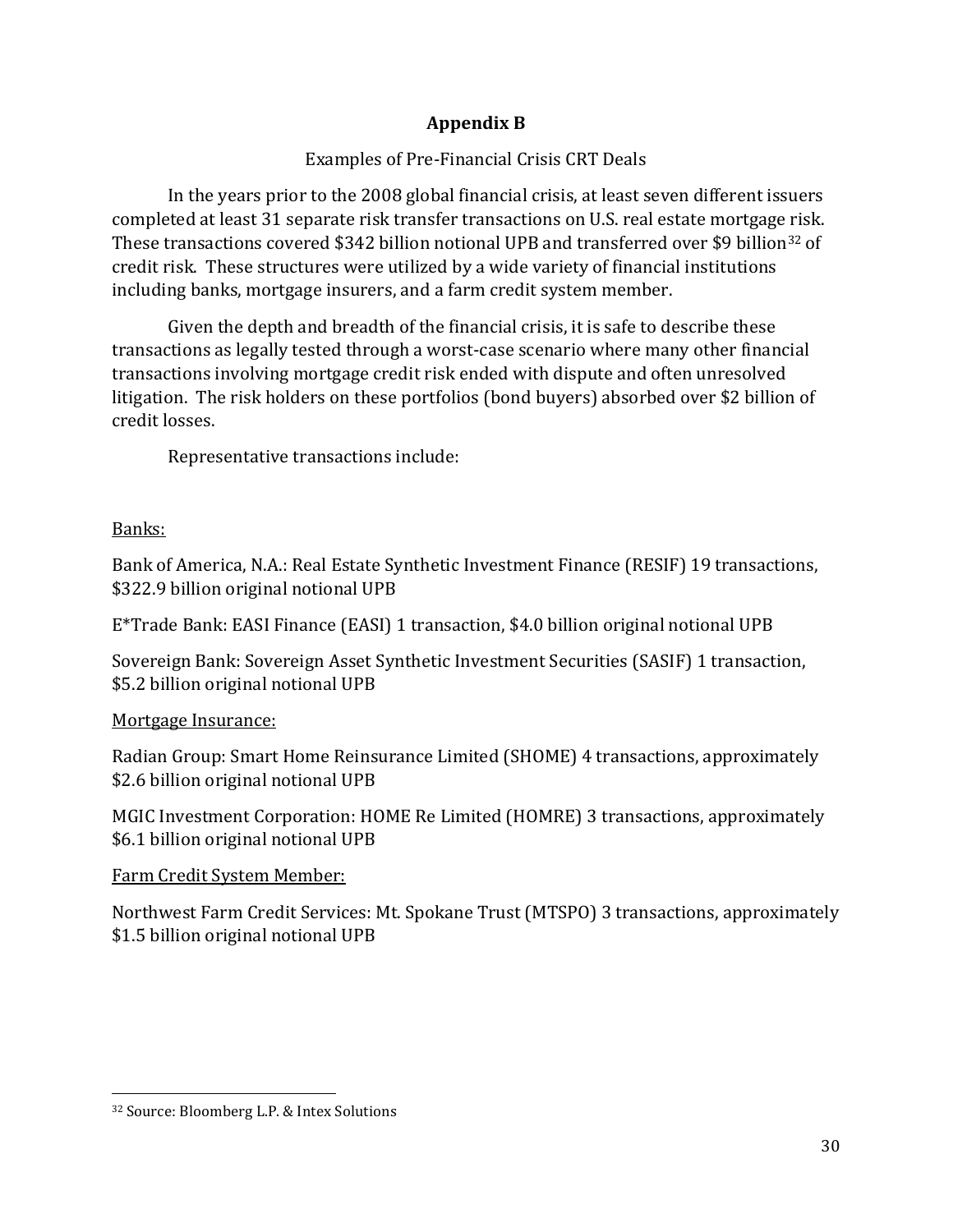

The RESIF program (the largest and most comparable to GSE programs) covered significant losses after the 2008 financial crisis – the chart above shows the cumulative loss percentages (based on original loan balance) by deal/vintage. As the chart highlights, less seasoned deals generated significant losses almost immediately – highlighting the benefits of forward starting protection. While the more seasoned deals did not avoid losses, they were spared the significant losses on the less seasoned deals. In all deals, all of these losses (minus what was retained by the buyer of protection – Bank of America, N.A.) were covered by the credit protection.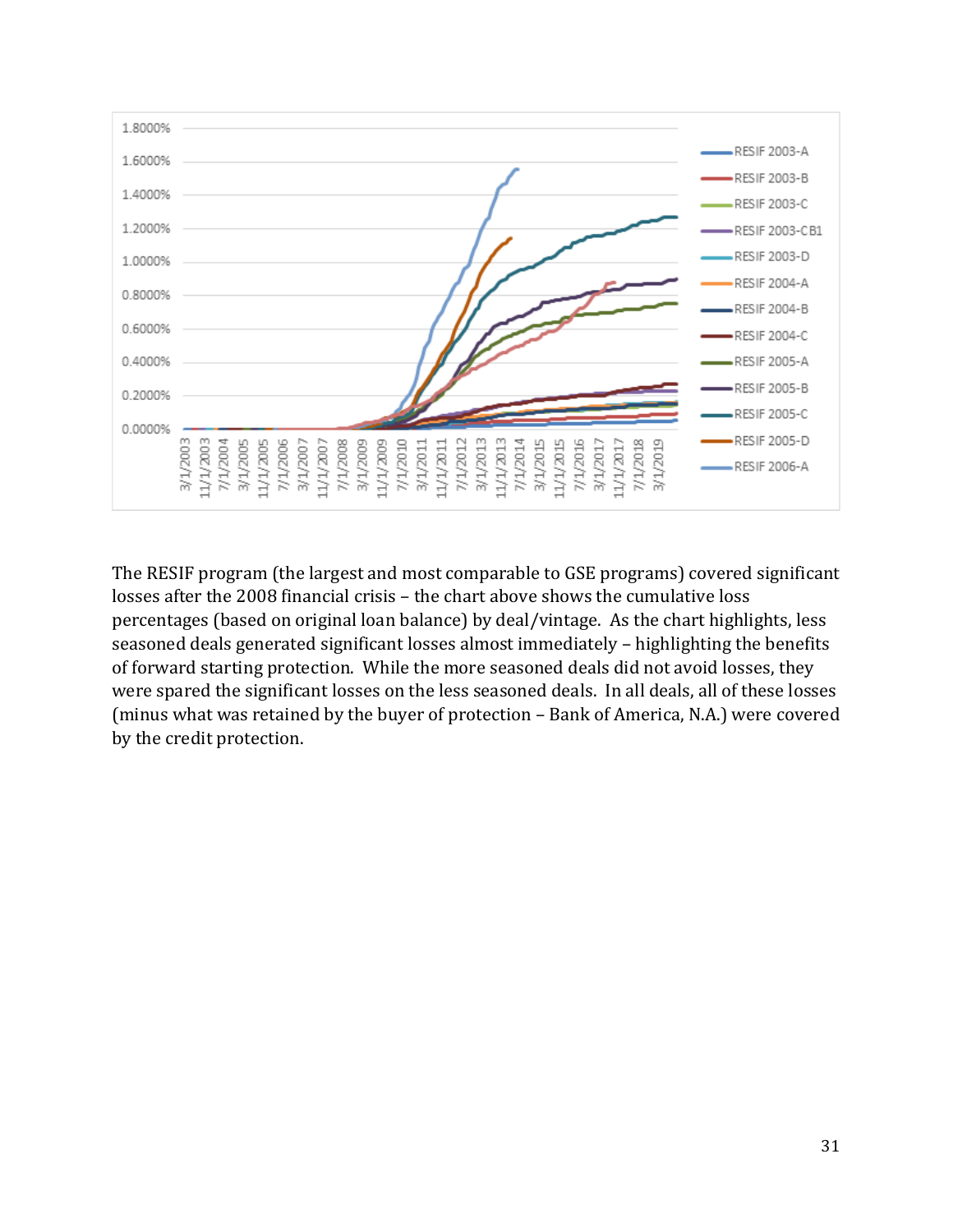#### **Appendix C**

The Economics of Credit Risk Transfer: FHFA's proposed rule creates disincentives for CRT usage under the proposed capital rule; adjustments to the framework would better align economics and policy objectives

One of the objectives of the proposed rule is to increase the quality and quantity of regulatory capital held by the Enterprises. To that end, the rule distinguishes between different forms of capital. In doing so, the rule gives insufficient credit to credit risk transfer (CRT) as a form of loss-absorbing capital.

In this Appendix, we show the arithmetic implications of the rule and the resulting disincentives for single-family risk distribution through the use of CRT. This analysis supports the recommendations in the body of our comment letter to alter the proposed rule. 33

*In the proposed rule, a meaningful reduction (increase) in the riskiness of guaranteed mortgages does not produce a proportionate adjustment in capital requirements because the proposed capital buffers are not risk-based.*

The proposed rule's prescribed capital conservation buffer amount (PCCBA) materially blunts the impact of either increases or decreases in the net credit risk assumed (as proxied by asset-level risk-weights) by the Enterprises per dollar of notional credit exposure. We use Fannie Mae's capital requirements to illustrate this impact. The proposal implies that, prior to adjustments for CRT but inclusive of primary mortgage insurance, Fannie Mae held total risk-weighted asset equivalents (RWAs) of \$1,145 billion on September 30, 2019 (Table 1).

Changes in RWA density from these base levels, assuming a static balance sheet and a stable credit environment, would primarily be driven by: (1) the mix of loans held; and (2) the distribution of risk through CRT or similar mechanisms. All else equal, an increase in riskiness of loans would increase RWAs, while issuance of CRT would decrease RWAs.

However, as illustrated in Table 1 (and momentarily ignoring leverage requirements), changes in CET1 requirements reflect less than half of the change in measured risk. For example, steps taken by Fannie Mae to reduce effective credit risk exposure by half would reduce CET1 requirements by only 22 percent. Conversely, a 50 percent increase in risk would require only 22 percent additional equity capital. This outcome is a function of having the majority of risk-based capital requirements, specifically

 $33$  The calculations in this appendix were prepared by a nonbank HPC member that is a significant mortgage originator and servicer. The findings reported here corroborate those published in a research paper prepared by JP Morgan Chase Research. See "You break it, you own it", North America Securitized Products Research[, https://markets.jpmorgan.com/research/email/-pa5128c/-V4\\_mSm4bGjC\\_eIcpEGSWw/GPS-](https://markets.jpmorgan.com/research/email/-pa5128c/-V4_mSm4bGjC_eIcpEGSWw/GPS-3447310-0)[3447310-0.](https://markets.jpmorgan.com/research/email/-pa5128c/-V4_mSm4bGjC_eIcpEGSWw/GPS-3447310-0)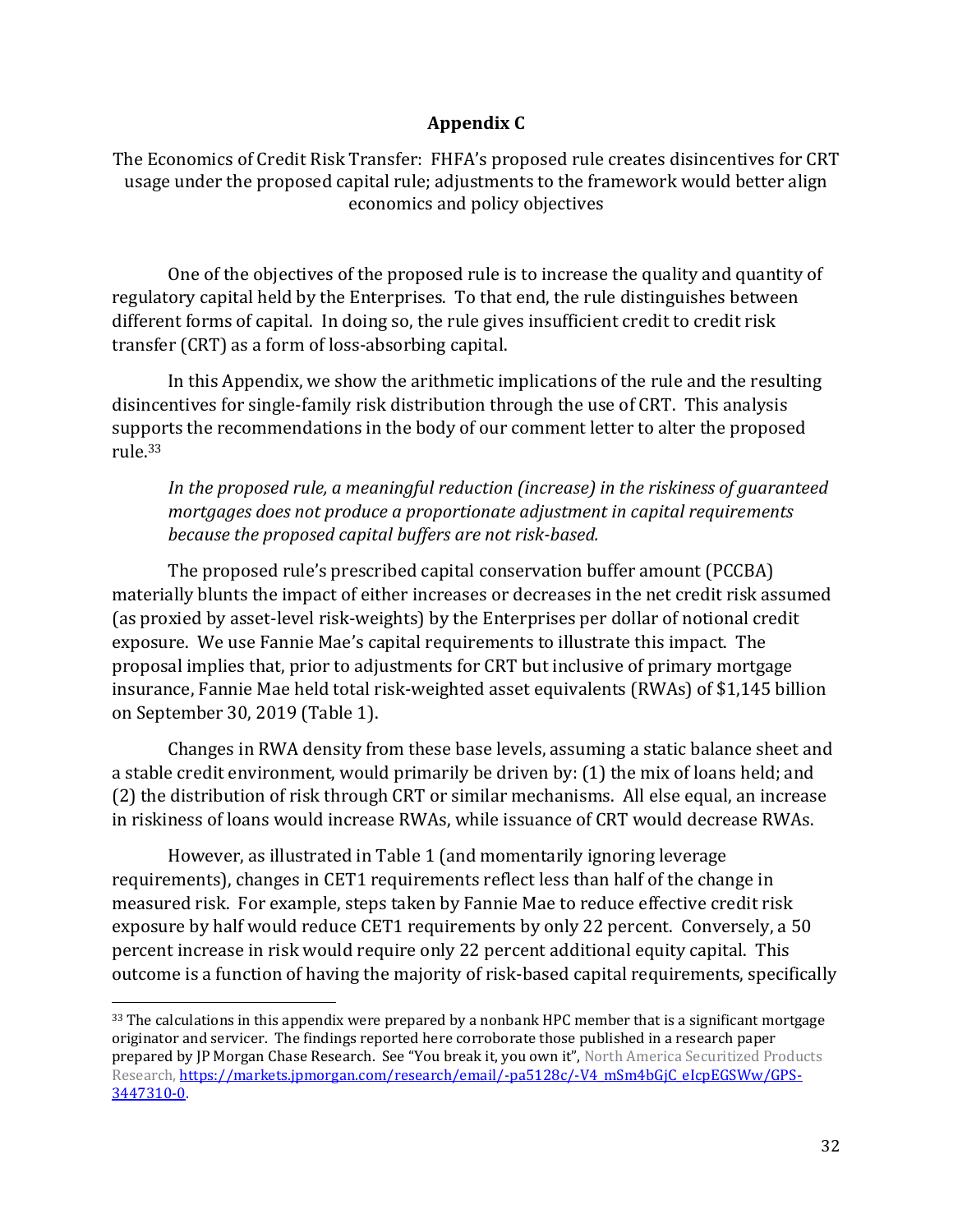the PCCBA, tied to total adjusted assets rather than risk-weighted assets. Perversely, the minimum required CET1 ratio as calculated based on the traditional bank method (that is, capital divided by risk-weighted assets) would *decline* as balance sheet risk increases, which would seem to incentivize more risk taking and/or less risk shedding by the Enterprises.

| <b>S</b> billions                            |       |                                                          |          |          |           |       |       |       |
|----------------------------------------------|-------|----------------------------------------------------------|----------|----------|-----------|-------|-------|-------|
| lFannie Mae Gross RWA before CRT             | 1,145 |                                                          |          |          |           |       |       |       |
| Fannie Mae Adjusted Assets                   | 3,547 |                                                          |          |          |           |       |       |       |
| Fannie Mae RWA % of adjusted assets          | 32.3% |                                                          |          |          |           |       |       |       |
|                                              |       | Illustrative RWA reduction (lower risk loans, CRT, etc.) |          |          |           |       |       |       |
| Minimum capital requirements                 | Ratio | $0.0\%$                                                  | -50.0%   | $-25.0%$ | $-10.0\%$ | 10.0% | 25.0% | 50.0% |
| Risk weighted assets (RWA)                   |       | 1,145                                                    | 573      | 859      | 1,031     | 1,260 | 1,431 | 1,718 |
| Common Equity Tier 1 (% RWA)                 | 4.50% | 51.5                                                     | 25.8     | 38.6     | 46.4      | 56.7  | 64.4  | 77.3  |
| Stress Capital Buffer (% adjusted assets)    | 0.75% | 26.6                                                     | 26.6     | 26.6     | 26.6      | 26.6  | 26.6  | 26.6  |
| Stability Capital Buffer (% adjusted assets) | 1.05% | 37.2                                                     | 37.2     | 37.2     | 37.2      | 37.2  | 37.2  | 37.2  |
| <b>Total minimum CET1</b>                    |       | 115.4                                                    | 89.6     | 102.5    | 110.2     | 120.5 | 128.3 | 141.1 |
| Change in minimum CET1 relative to base      |       |                                                          | $-22.3%$ | $-11.2%$ | -4.5%     | 4.5%  | 11.2% | 22.3% |
| Imputed CET1 (as % of RWA):                  |       |                                                          |          |          |           |       |       |       |
| Base minimum                                 |       | 4.5%                                                     | 4.5%     | 4.5%     | 4.5%      | 4.5%  | 4.5%  | 4.5%  |
| <b>Stress Capital Buffer</b>                 |       | 2.3%                                                     | 4.6%     | 3.1%     | 2.6%      | 2.1%  | 1.9%  | 1.5%  |
| <b>Stability Capital Buffer</b>              |       | 3.3%                                                     | 6.5%     | 4.3%     | 3.6%      | 3.0%  | 2.6%  | 2.2%  |
| <b>Total Minimum CET1</b>                    |       | 10.1%                                                    | 15.7%    | 11.9%    | 10.7%     | 9.6%  | 9.0%  | 8.2%  |

**Table 1: Illustration of Fannie Mae CET1 based on Risk-Weighted Asset Changes**

More specific to CRT, we refer to outputs from FHFA's accompanying CRT capital relief tool for the impact on RWAs<sup>34</sup>. The generic CRT transaction used in the tool implies a 43 percent RWA reduction, after assuming full capital markets execution (full collateralization) and other simplifying assumptions. However, this resulting RWA reduction is only part of the capital equation for the Enterprises, as they also must solve for capital buffers and the leverage ratio.

In Table 2, we set up a stylized example of the full impact of executing a CRT transaction on required capital using the generic CRT example. We believe this is representative of the assessment likely to be undertaken by management of the Enterprises in deciding whether or not CRT is an economically viable risk mitigation tool. Clearly, the decision tree starts with the question of whether the cost of regulatory capital from using CRT is higher or lower than the cost of other capital sources, of which common equity (CET1) is the dominant form.

For this example, we assume base profitability of the Single-Family Business that is roughly in line with Fannie Mae's recent actual financial results. We also make reasonable, market-driven assumptions about the potential cost of different forms of capital for the

<sup>34</sup> https://www.fhfa.gov/Media/PublicAffairs/Pages/FHFA-Publishes-Credit-Risk-Transfer-Tool.aspx.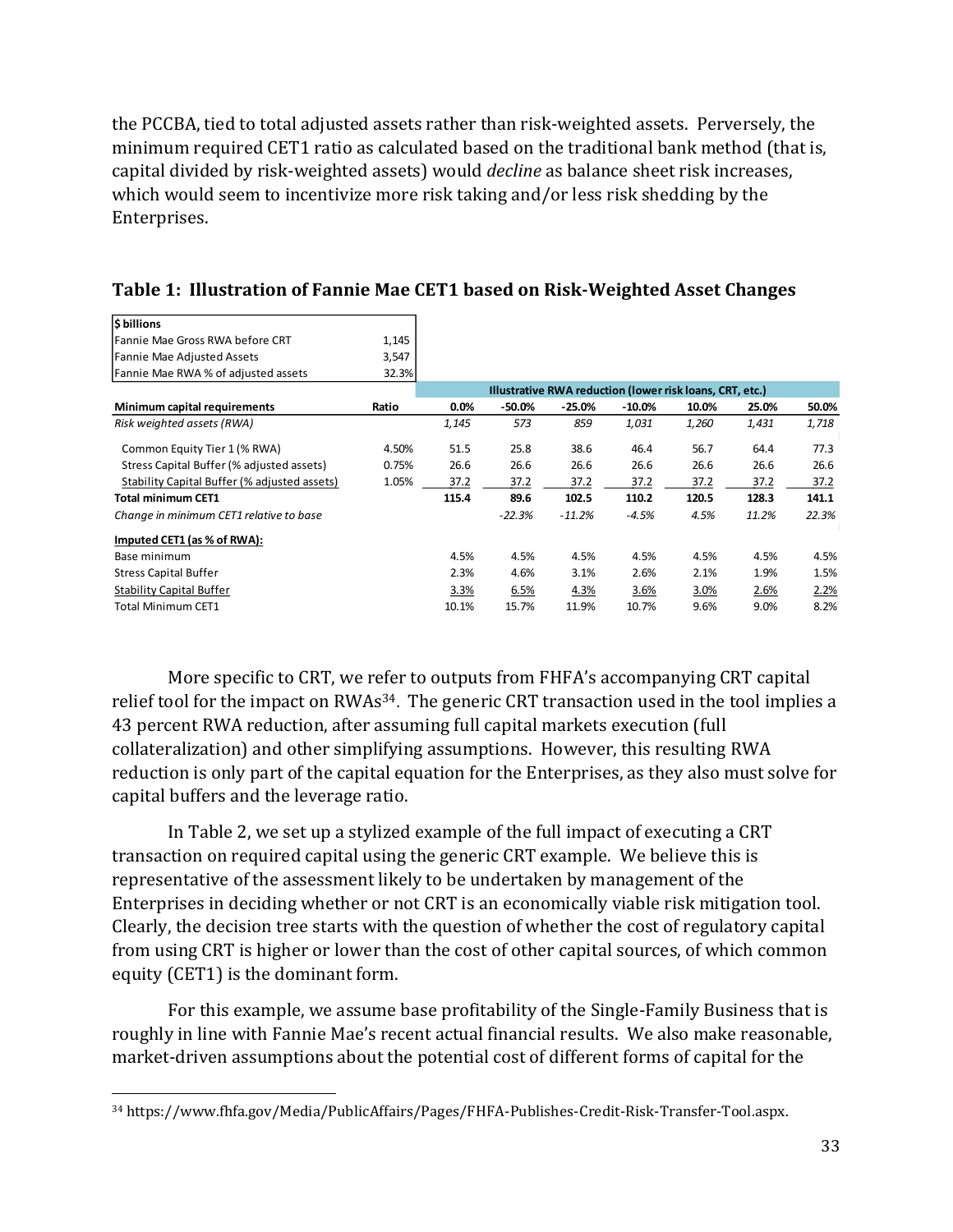Enterprises outside of conservatorship; the size of a likely capital buffer management would apply above the regulatory minimums, and the approximate costs for CRT based on the existing books.

As shown in Table 2, CRT does in fact reduce CET1 requirements. However, the combination of risk-invariant capital buffers and haircuts on RWA relief built into the CRT formulas results in a very high mid-teens cost of capital for utilizing CRT. Since this is well above a reasonable cost of equity for a large, well-capitalized financial institution, it is highly unlikely that management teams would engage in CRT transactions. Indeed, it is not until the minimum risk-weight floor applied to senior risk (tranche AH) falls to very low levels that CRT becomes even a break-even proposition.

#### **Table 2: Impact of Generic CRT Transaction on Fannie Mae Capital Requirements**

| \$ millions                                    |         |
|------------------------------------------------|---------|
| Loan UPB                                       | 1,000.0 |
| <b>CRT</b> sold                                | 38.0    |
| Base loan risk weight                          | 30.0%   |
| <b>Base RWAs</b>                               | 300.0   |
| <b>RWA with CRT</b>                            | 171.1   |
| Detachment point as multiple of capital charge | 166.7%  |
| Cost of CRT (coupon spread)                    | 4.00%   |
| Corporate tax rate                             | 21.00%  |

| Loan UPB                                       | 1,000.0 | Assumed pretax income ex CRT & TCCA % UPB* | 0.55% |
|------------------------------------------------|---------|--------------------------------------------|-------|
| CRT sold                                       | 38.0    | Cost of CRT% reference UPB                 | 0.15% |
| Base loan risk weight                          | 30.0%   | Pretax income net CRT % UPB                | 0.40% |
| Base RWAs                                      | 300.0   | After-tax cost of common equity            | 10.0% |
| RWA with CRT                                   | 171.1   | After-tax cost of preferred equity         | 6.0%  |
| Detachment point as multiple of capital charge | 166.7%  | After-tax cost of subordinated debt        | 3.2%  |

| Required capital using framework in Capital Proposal |       |               | CRT based on assumed floor risk weight on AH tranche |       |        |        |        |  |
|------------------------------------------------------|-------|---------------|------------------------------------------------------|-------|--------|--------|--------|--|
|                                                      |       |               | Proposal                                             |       |        |        |        |  |
| \$ millions                                          | Ratio | <b>No CRT</b> | 10.0%                                                | 7.5%  | 5.0%   | 2.5%   | 0.0%   |  |
| <b>RWAs</b>                                          |       | 300.0         | 171.1                                                | 147.2 | 123.3  | 99.4   | 75.6   |  |
| Base CET1 (% RWA)                                    | 4.50% | 13.5          | 7.7                                                  | 6.6   | 5.5    | 4.5    | 3.4    |  |
| PCCBA CET1 (% adjusted assets)                       | 1.80% | 18.0          | 18.0                                                 | 18.0  | 18.0   | 18.0   | 18.0   |  |
| Management operating buffer CET1 (% RWA)             | 1.50% | 4.5           | 2.6                                                  | 2.2   | 1.8    | 1.5    | 1.1    |  |
| Other Tier 1 (% RWA)                                 | 1.50% | 4.5           | 2.6                                                  | 2.2   | 1.8    | 1.5    | 1.1    |  |
| Other Capital (% RWA)                                | 2.00% | 6.0           | 3.4                                                  | 2.9   | 2.5    | 2.0    | 1.5    |  |
| Total risk-based capital required                    |       | 46.5          | 34.3                                                 | 32.0  | 29.7   | 27.4   | 25.2   |  |
| Total risk-based capital % RWA                       |       | 15.5%         | 20.0%                                                | 21.7% | 24.1%  | 27.6%  | 33.3%  |  |
| <b>Total CET1 required under RBC</b>                 |       | 36.0          | 28.3                                                 | 26.8  | 25.4   | 24.0   | 22.5   |  |
| Reduction in CET1 from CRT                           |       |               | (7.7)                                                | (9.2) | (10.6) | (12.0) | (13.5) |  |
| Implied after tax cost of CRT CET1 capital relief    |       |               | 15.5%                                                | 13.1% | 11.3%  | 10.0%  | 8.9%   |  |

In terms of dollars of capital, Table 2 shows the limited capital relief granted by the proposed rule. Simply put, for this \$1 billion pool of loans, if the Enterprise did no CRT, it would be required to hold \$36 million of CET1 capital. After transferring all credit losses on between 0.5 percent of the pool's UPB and 4.5 percent of the UPB (a total of \$40 million of transferred loss exposure), the Enterprise would have required CET1 capital of \$28.3 million, which is only a \$7.7 million reduction in its CET1 capital requirement.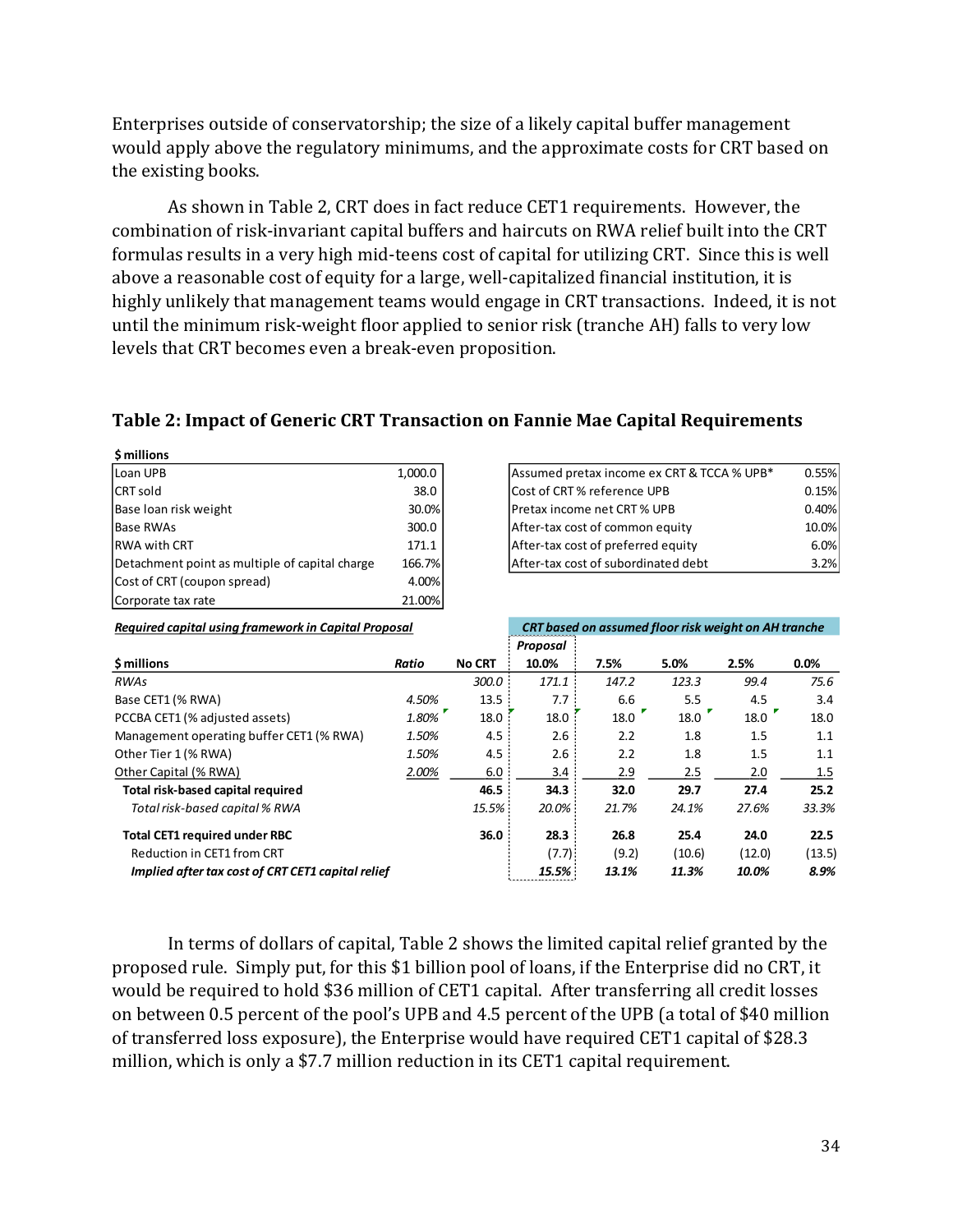Combining the impact of the four percent minimum leverage ratio (with a likely management buffer) with the risk-based requirements, it becomes clear that CRT is costly and dilutive to return on equity under every scenario for minimum risk-weight floors (Table 3). Indeed, in our example, a CRT transaction that transfers the majority of credit risk to third-party holders would actually reduce Fannie Mae's return on equity by over 200 basis points. This creates a clear disincentive for risk mitigation transactions. Furthermore, outside of conservatorship, shareholders of the Enterprises would likely punish management actions that materially dilute return on equity.

| Required capital using framework in Capital Proposal |       |               | CRT based on assumed floor risk weight on AH tranche |         |         |         |         |
|------------------------------------------------------|-------|---------------|------------------------------------------------------|---------|---------|---------|---------|
|                                                      |       |               | Proposal                                             |         |         |         |         |
| \$ millions                                          | Ratio | <b>No CRT</b> | 10.0%                                                | 7.5%    | 5.0%    | 2.5%    | 0.0%    |
| <b>RWAs</b>                                          |       | 300.0         | 171.1                                                | 147.2   | 123.3   | 99.4    | 75.6    |
| Total risk-based capital required                    |       | 46.5          | 34.3                                                 | 32.0    | 29.7    | 27.4    | 25.2    |
| Total risk-based capital % RWA                       |       | 15.5%         | 20.0%                                                | 21.7%   | 24.1%   | 27.6%   | 33.3%   |
| <b>Total CET1 required under RBC</b>                 |       | 36.0          | 28.3                                                 | 26.8    | 25.4    | 24.0    | 22.5    |
| Total leverage capital (% adjusted assets)           | 4.00% | 40.0          | 40.0                                                 | 40.0    | 40.0    | 40.0    | 40.0    |
| Management operating buffer                          | 0.50% | 5.0           | 5.0                                                  | 5.0     | 5.0     | 5.0     | 5.0     |
| Total adjusted leverage (% adjusted assets)          | 4.50% | 45.0          | 45.0                                                 | 45.0    | 45.0    | 45.0    | 45.0    |
| <b>Effective minimum Tier 1 capital</b>              |       | 45.0          | 45.0                                                 | 45.0    | 45.0    | 45.0    | 45.0    |
| Implied minimum CET1 (RBC or leverage)               |       | 36.0          | 28.3                                                 | 26.8    | 25.4    | 24.0    | 22.5    |
| Implied minimum preferred equity                     |       | 9.0           | 16.7                                                 | 18.2    | 19.6    | 21.0    | 22.5    |
| Implied minimum subordinated debt (Tier 2)           |       | 1.5           |                                                      |         |         |         |         |
| Implied Tier 1 WACC                                  |       | 9.2%          | 8.5%                                                 | 8.4%    | 8.3%    | 8.1%    | 8.0%    |
| Fannie return on Tier 1 capital (ex TCCA)            |       | 9.6%          | 7.0%                                                 | 7.0%    | 7.0%    | 7.0%    | 7.0%    |
| Excess/(shortfall) vs. Tier 1 WACC                   |       | 0.4%          | $-1.5%$                                              | $-1.4%$ | $-1.3%$ | $-1.1%$ | $-1.0%$ |
| Fannie return on CET1 (ex TCCA)                      |       | 10.5%         | 7.6%                                                 | 7.7%    | 7.7%    | 7.9%    | 8.0%    |
| Return on CET1 Excess/(shortfall) vs. cost of equity |       | 0.5%          | -2.4%                                                | $-2.3%$ | $-2.3%$ | $-2.1%$ | $-2.0%$ |

#### **Table 3: Fannie Mae Return on Equity Impact from Generic CRT Transactions**

We appreciate that solving for all these issues simultaneously is challenging. However, we believe an important guiding principle for the proposed rule should be, at the very least, to not create economic disincentives for the Enterprises to utilize CRT for risk management. Even if there is a modest but quite desirable goal to at least equilibrate the cost of CRT with the cost of common equity, it will require a recalibration of the minimum leverage ratio, a switch to truly risk-based CET1 buffers, and a reduction in, or elimination of, the AH tranche risk-weight floor.

In Table 4, we illustrate the return on equity math from a recalibration of all three of these metrics using the stylized CRT example outlined above. To ensure a healthy level of CET1 in the capital structure, we apply a requirement that CET1 must be at least a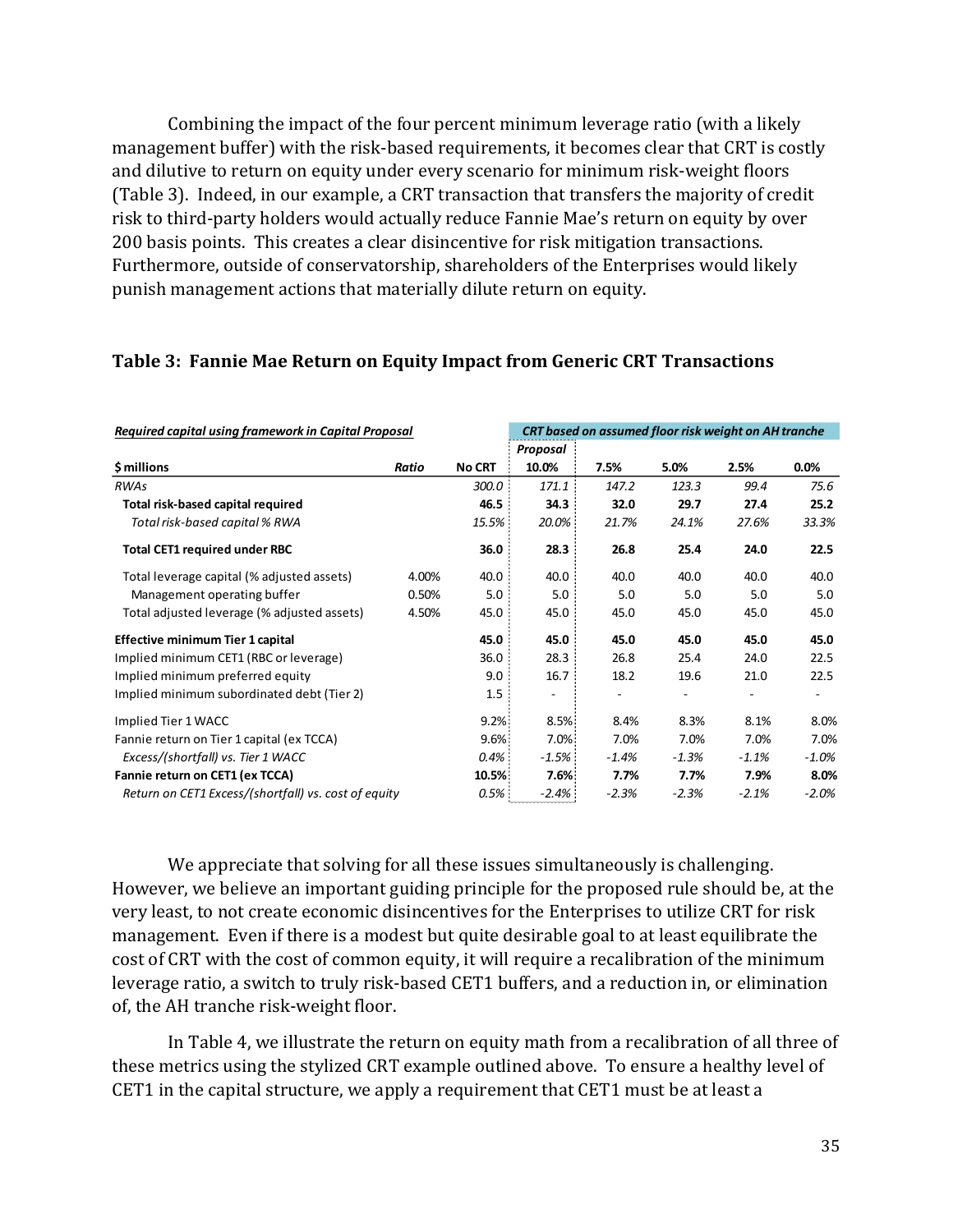minimum percentage of total Tier 1 capital. Using minimum capital buffers for Bank of America Corp., an institution with arguably similar domestic systemic importance as Fannie Mae, would suggest a combined risk-based CET1 buffer requirement of 5 percent of risk-weighted assets. This would replace the current risk-insensitive buffers. The result of this reformulation is that minimum CET1 is defined as the greater of 9.5 percent of riskweighted assets or 65 percent of the leverage capital requirement.

If we define a "do no harm" principle as those scenarios where CRT is not materially dilutive to return on equity, the breakeven leverage ratio (with a buffer) is between 2.5 percent and 3.0 percent, assuming we set a CET1 floor at 65 percent of total minimum Tier 1 leverage capital. The leverage ratio would start to become more binding as the minimum CRT tranche risk-weight floor drops. Notably, in this formulation, CET1 risk-based ratios remain at robust levels. Given that estimated capital at these levels would still cover stressed credit losses several times over (see the discussion of stress losses in Appendix A), a recalibration of these three aspects of the rule to support appropriate CRT incentives would not impact the safety and soundness of the Enterprises.

|                                    |               | RWA buffers, 50% minimum CET1 as % Tier 1 |              |       | RWA buffers, 65% minimum CET1 as % Tier 1 |               |              |              |
|------------------------------------|---------------|-------------------------------------------|--------------|-------|-------------------------------------------|---------------|--------------|--------------|
| <b>S</b> millions                  | <b>No CRT</b> | <b>10% AH</b>                             | <b>5% AH</b> | 0% AH | <b>No CRT</b>                             | <b>10% AH</b> | <b>5% AH</b> | <b>0% AH</b> |
| With 2.50% minimum leverage ratio: |               |                                           |              |       |                                           |               |              |              |
| Minimum CET1                       | 33.0          | 18.8                                      | 13.6         | 12.5  | 33.0                                      | 18.8          | 16.3         | 16.3         |
| Fannie return on CET1 (ex TCCA)    | 11.9%         | 13.1%                                     | 15.9%        | 16.8% | 11.9%                                     | 13.1%         | 14.3%        | 14.3%        |
| With 3.00% minimum leverage ratio: |               |                                           |              |       |                                           |               |              |              |
| Minimum CET1                       | 33.0          | 18.8                                      | 15.0         | 15.0  | 33.0                                      | 19.5          | 19.5         | 19.5         |
| Fannie return on CET1 (ex TCCA)    | 11.9%         | 11.5%                                     | 13.0%        | 13.0% | 11.9%                                     | 11.4%         | 11.4%        | 11.4%        |
| With 3.50% minimum leverage ratio: |               |                                           |              |       |                                           |               |              |              |
| Minimum CET1                       | 33.0          | 18.8                                      | 17.5         | 17.5  | 33.0                                      | 22.8          | 22.8         | 22.8         |
| Fannie return on CET1 (ex TCCA)    | 11.6%         | 10.0%                                     | 10.3%        | 10.3% | 11.6%                                     | 9.3%          | 9.3%         | 9.3%         |
| With 4.00% minimum leverage ratio: |               |                                           |              |       |                                           |               |              |              |
| Minimum CET1                       | 33.0          | 20.0                                      | 20.0         | 20.0  | 33.0                                      | 26.0          | 26.0         | 26.0         |
| Fannie return on CET1 (ex TCCA)    | 11.0%         | 8.2%                                      | 8.2%         | 8.2%  | 11.0%                                     | 7.7%          | 7.7%         | 7.7%         |

#### **Table 4: ROE Impact from CRT with Illustrative Recalibration of Capital Rule**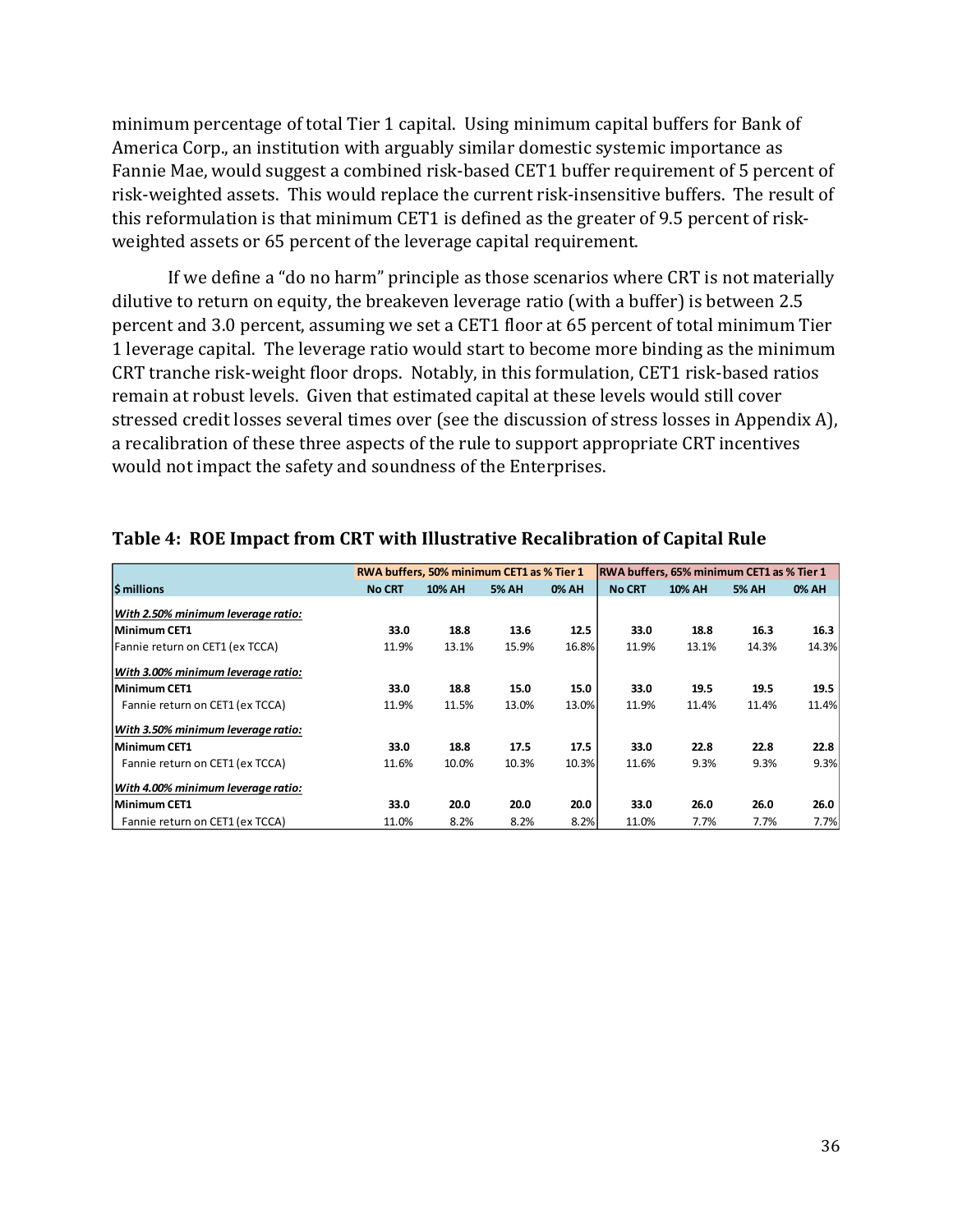#### **Appendix D**

Lender Risk Share Transactions Reduce Enterprise Risk and Align Incentives

In this Appendix, we explain lender risk-share transactions and how they align the interests of lenders and the Enterprises and can reduce risk for the Enterprises and taxpayers.

#### *CRT transactions may be structured as "back-end" or "front-end" transactions.*

Most CRT transactions are "back-end," which means that Fannie Mae or Freddie Mac acquires a pool of mortgages and subsequently issues a CRT bond, a multi tranche security, or enters into an insurance contract to transfer some portion of the mortgage credit risk to a third party. Usually, the risk transferred is not the so-called "first dollar" or "expected losses," which the Enterprises typically retain, but the unexpected losses. Moreover, in these back-end transactions, the Enterprises control the entire process. They select the timing for the transaction, the transaction structure, the counterparties, the deal terms, and the loans to be covered. The CRT counterparties rely upon the Enterprises to carry out the terms of the transaction, including all oversight and management of the servicing, but typically have little other recourse.

The Enterprises also have engaged in lender risk-share CRT where the lender arranges the CRT at the front-end – before or at the time of selling a loan pool to an Enterprise. Front-end CRT structures are like the back-end transactions used by the Enterprises, except it is the lender that retains a credit risk position in the pool of mortgages, not an Enterprise, and it is the lender that is responsible for the servicing.

HPC strongly believes that front-end lender risk share CRT should be a core element of risk transfer with Enterprise-backed MBS. It directly contributes to the broader distribution of credit risk in our financial system. It also aligns the lender's and the Enterprise's interest in the performance and sound servicing of the loans.

Another important feature of lender risk share CRT is that it expands the channels for distributing risk from the Enterprises to private investors and expands the pools of private capital capable of investing. This reduces the overall systemic risk posed by the Enterprises.

#### *Lender risk share CRT aligns the lenders' interests with those of the Enterprise.*

When the lender originates a set of mortgages that it will credit enhance through a front-end CRT, it knows it will share in the credit risk on these loans. That creates a powerful interest to ensure the quality of the loan underwriting process, which includes verifying a borrower's income and assets and assuring the borrower's ability to repay. In typical loan sales from lenders to an Enterprise, the lender has a contractual obligation to ensure sound loan underwriting but does not typically retain a residual interest in the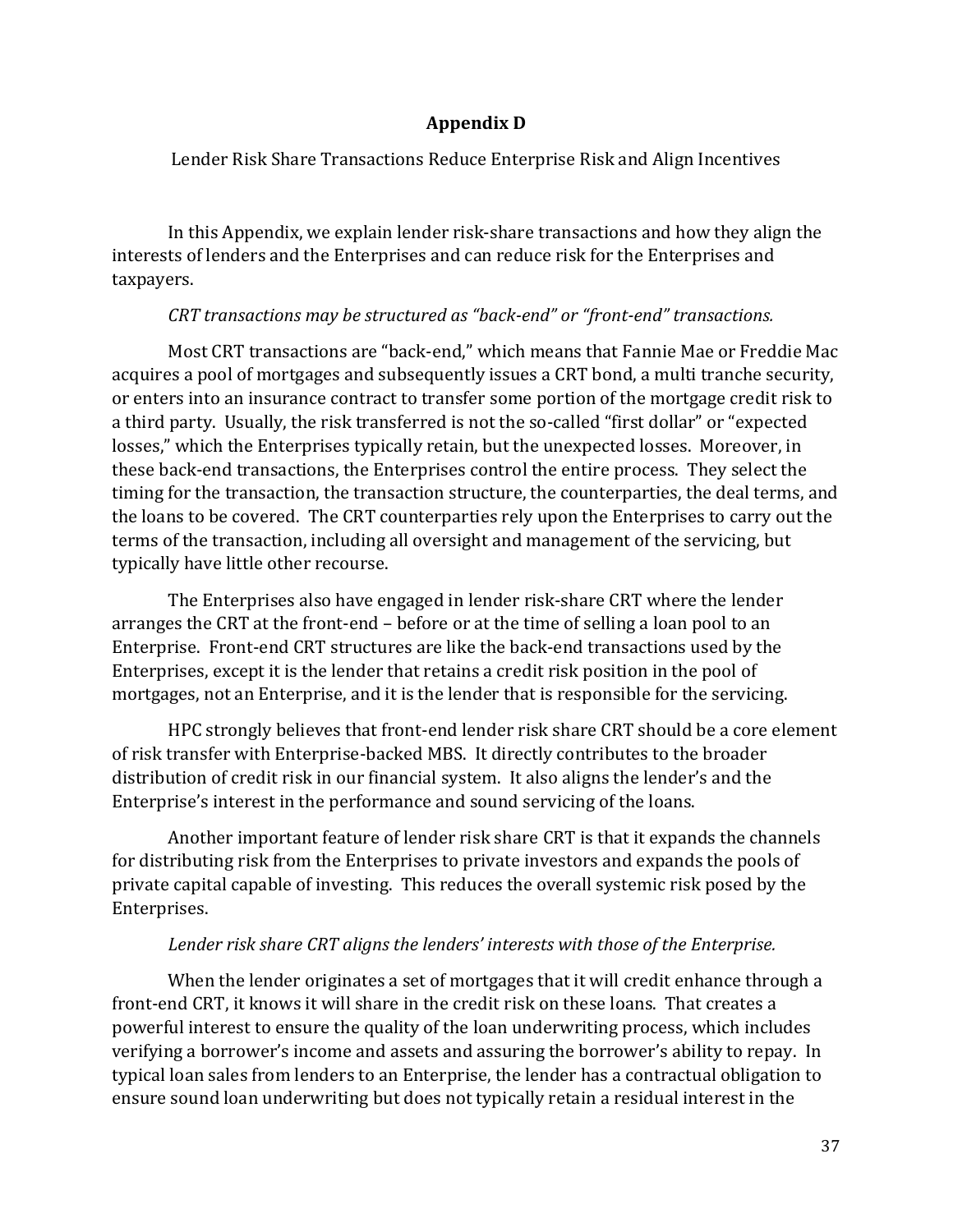actual credit performance of the loan. Once a loan is sold, all that risk shifts to the Enterprise.

Interestingly, a key provision of the Dodd-Frank Act requires risk retention in assetbacked securitization. Congress included this requirement to ensure that lenders had a financial stake ("skin-in-the-game") in the performance of the securitized loans. Since the Enterprises securitize mortgages, not the lenders, this risk retention requirement falls to the Enterprise even though it had nothing to do with the loan origination. Lender risk share CRT aligns the risk retention requirements applicable to the Enterprises with the interest of a lender because the lender retains risk exposure to the credit performance of the loan.

More than that, the lender also retains responsibility for the loan servicing. Again, this aligns interests. The servicer wants to ensure servicing troubled loans is carried out in a manner that reduces losses because they share in those losses. In normal servicing of Enterprise loans, the servicer does not have a credit exposure on the loans.

In sum, front-end lender risk share CRT creates a tight alignment of interest between the lender and the Enterprise because the lender has a direct and ongoing financial exposure to the credit performance of the loan throughout the life of the loan.

#### *Lender risk share CRT reduces risk for the Enterprises and taxpayers.*

Front-end lender risk share CRT reduces risk for the Enterprises and taxpayers in several key respects. First, it shifts the funding risk during the period in which loan pools are assembled for securitization from the Enterprises to the lender. Back-end CRT requires an Enterprise to hold all of the credit risk on the mortgages it purchases until it can execute a CRT transaction, which typically can take between three to five months. In a front-end lender risk share CRT, the lender must cover this risk. Front-end CRT requires the lender to have the capital up front, as it begins the loan aggregation process, and to retain that risk until the loans are sold to the Enterprise.

Second, front-end lender risk share CRT eliminates the liquidity risk associated with CRT transactions in periods of economic stress. This is a risk that we witnessed earlier this year at the outset of the COVID-19 pandemic. At that time, CRT market volatility led to a temporary suspension of the CRT market. As a result, the Enterprises were forced to retain all of the risk on purchased mortgages until the markets returned to normal. In front-end deals, that risk to the Enterprises does not exist.

Third, front-end lender risk share CRT reduces risk to the Enterprises because the lender is in a true "first loss" position. In back-end CRT, the Enterprises retain all the exposure to initial (i.e., expected) losses, typically ranging from the first 10 to 25 basis points of the unpaid principal balance on the loan pool. In lender risk share CRT, every dollar of loss from the first dollar is absorbed by the lender, up to the coverage level of the CRT (typically the same as with back-end CRT, leaving the Enterprise just with the very tail end of loss exposure).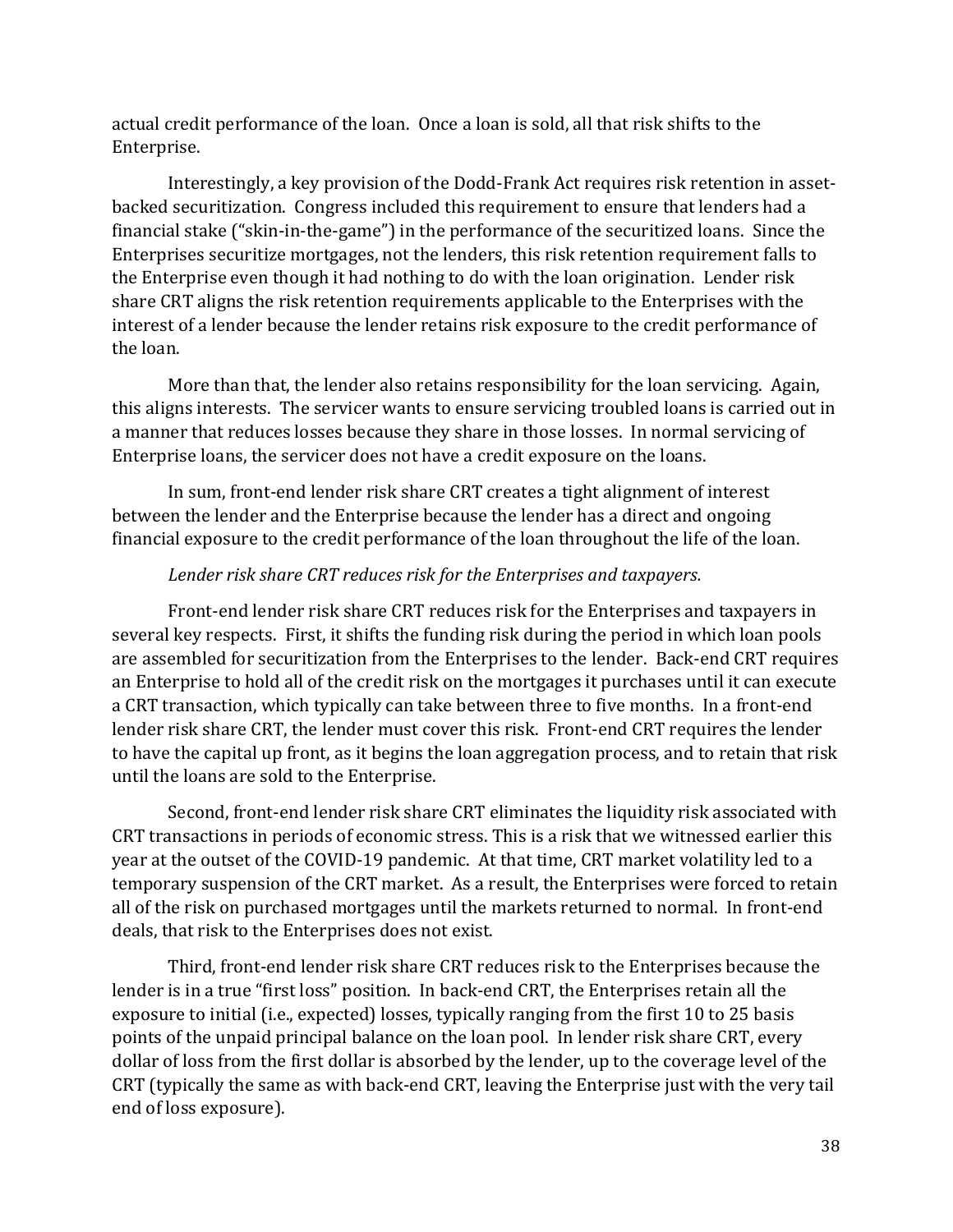Finally, lenders that regularly engage in front-end CRT need to ensure they manage their own execution risk as they manage their loan production pipeline. That means they have to ensure they maintain a forward trade with their risk sharing partners so that the capital is raised and allocated before the loan is produced. This adds stability to the CRT program through economic and housing cycles.

The following table summarizes how the characteristics of front-end lender risk share CRT align with FHFA's principles for CRT.<sup>35</sup>

| Reduce taxpayer risk                             | Lender takes first loss up to 4.0% - 5.0%, reducing<br>taxpayer risk more than CAS/STACR in most scenarios                                                                                                                                       |
|--------------------------------------------------|--------------------------------------------------------------------------------------------------------------------------------------------------------------------------------------------------------------------------------------------------|
| Economically sensible                            | Risk sharing provides the GSEs with significant capital relief                                                                                                                                                                                   |
| Continuity of core business                      | No impact to the TBA market                                                                                                                                                                                                                      |
| Repeatable                                       | Multiple lenders have done front-end CRT, at least one with a<br>series of repeated transactions. To-date, the ability to do<br>repeated transactions has been controlled by the Enterprises.                                                    |
| Scalable                                         | Each successive transaction has grown, with most recent<br>deals being comparable in size to some CAS/STACR deals.                                                                                                                               |
| Counterparty strength                            | Lenders (bank and nonbank) that have done front-<br>end CRT have been well-capitalized, modestly<br>levered, and have fully-collateralized the credit risk<br>transactions                                                                       |
| Broad investor base                              | Lender risk share is one of the three primary structures in the<br>GSEs' portfolio of CRT programs                                                                                                                                               |
| Stability through economic and<br>housing cycles | Front-end CRT has been done by very large, well-capitalized<br>lenders that have dedicated billions of permanent equity<br>capital to their mortgage activities. If allowed to develop, CRT<br>would be at the core of their investment strategy |
| Transparency                                     | A differentiating feature of front-end CRT is that the public<br>disclosures exceed those of the Enterprises.                                                                                                                                    |
| Level playing field                              | Spreads are market-based and reflect the cost of transferring<br>risk                                                                                                                                                                            |

# Alignment of Front-end CRT to FHFA's CRT Principles

<sup>35</sup> 85 Fed. Reg. 39329 (June 30, 2020).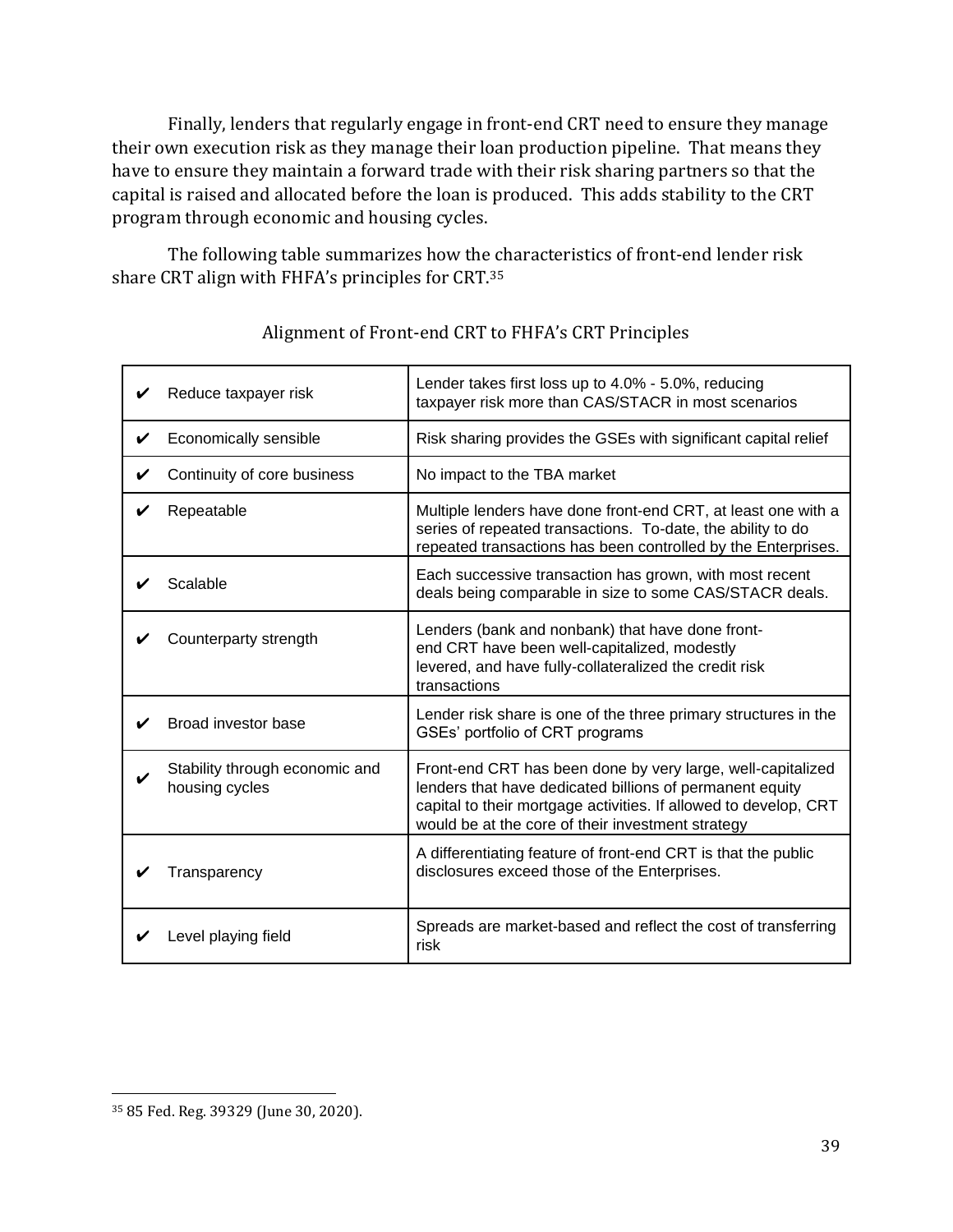#### *FHFA retains supervisory oversight in lender risk share CRT.*

To be clear, HPC's recommendations in support of lender risk share CRT recognizes and affirms FHFA's authority to set the parameters for approving and monitoring the risk transfer structures for loans sold to the Enterprises. We believe that if FHFA has approved a structure for the Enterprises to use in transferring risk, such a structure should be available for other market participants. Simply put, whether a security structure or an insurance arrangement, we seek parity in regulatory treatment of the credit enhancement.

Moreover, FHFA's authority and oversight should extend to ensuring the protection of not just the Enterprises but also the integrity of the housing finance system and the stability of housing markets. This means that FHFA should monitor the pricing of front-end CRT to ensure that it is supportable and market-based, just as it would do with transactions carried out by the Enterprises.

#### *Summary*

Lender risk share CRT satisfies the Dodd-Frank Act's call for risk retention, lowers Enterprise (and taxpayer) risk, and aligns incentives for producing quality loans and servicing them responsibly. The only downside it produces for the Enterprises is that it introduces competition. However, since competition benefits consumers and reduces systemic risk and broadens "*the distribution of investment capital available for residential mortgage financing,"* as required by the Fannie Mae Charter Act, HPC urges FHFA to reconsider its opposition to front-end lender risk share CRT.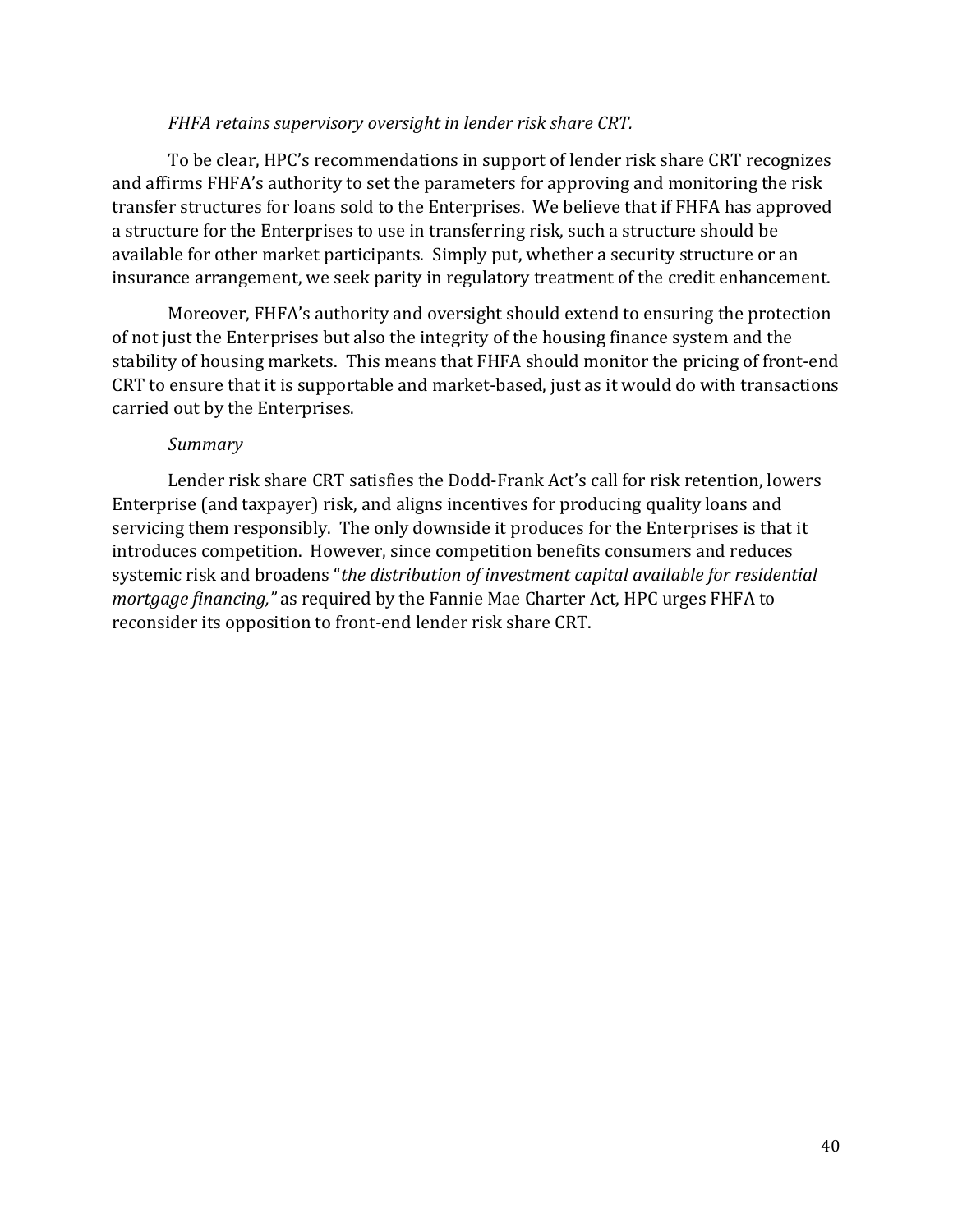### **Appendix E**

### Responses to FHFA's Questions

*Question 1. Is each of the definitions of CET1 capital, tier 1 capital, and tier capital appropriately formulated and tailored to the Enterprises?*

HPC believes that the capital framework for the Enterprises should be aligned with the capital framework applicable to banks to the extent possible to discourage regulatory arbitrage. Using the definitions of capital from the banking capital framework is consistent with this approach. Common definitions of capital enable comparisons of the two frameworks. See Section 1. B. of our comment letter.

### *Question 2. Should FHFA include additional amounts of an Enterprise's ALLL or excess credit reserves in any of the components of regulatory capital?*

Some banking institutions have recommended that, in connection with the imposition of the CECL accounting standard, the federal banking regulators permit some reserves to count toward regulatory capital. If the federal banking regulators make such a change, we believe that FHFA should make a similar adjustment to the capital rules applicable to the Enterprises.

*Question 3. Should any other capital elements qualify as CET1 capital, additional tier 1 capital, or tier 2 capital elements?*

We support consistency between these definitions and the definitions used in the bank capital rules.

*Question 4. Is the tier 1 leverage ratio requirement appropriately sized to serve as a credible backstop to the risk-based capital requirements?*

We believe that the minimum tier 1 leverage ratio at 2.5 percent is appropriate, but the proposed leverage buffer is too high. We recommend that the leverage buffer be reduced to 0.5 percent for a total leverage requirement of 3 percent. See Section II. A. and Appendix A in our comment letter.

### *Question 5. Should the Enterprise's leverage ratio requirements be based on total assets, as defined by GAAP, the Enterprise's adjusted total assets, or some other basis?*

The proposal defines adjusted total assets to align with the denominator used in setting the supplemental leverage requirement for large banking institutions. This is consistent with our goal of alignment with banking capital rules, to the extent possible.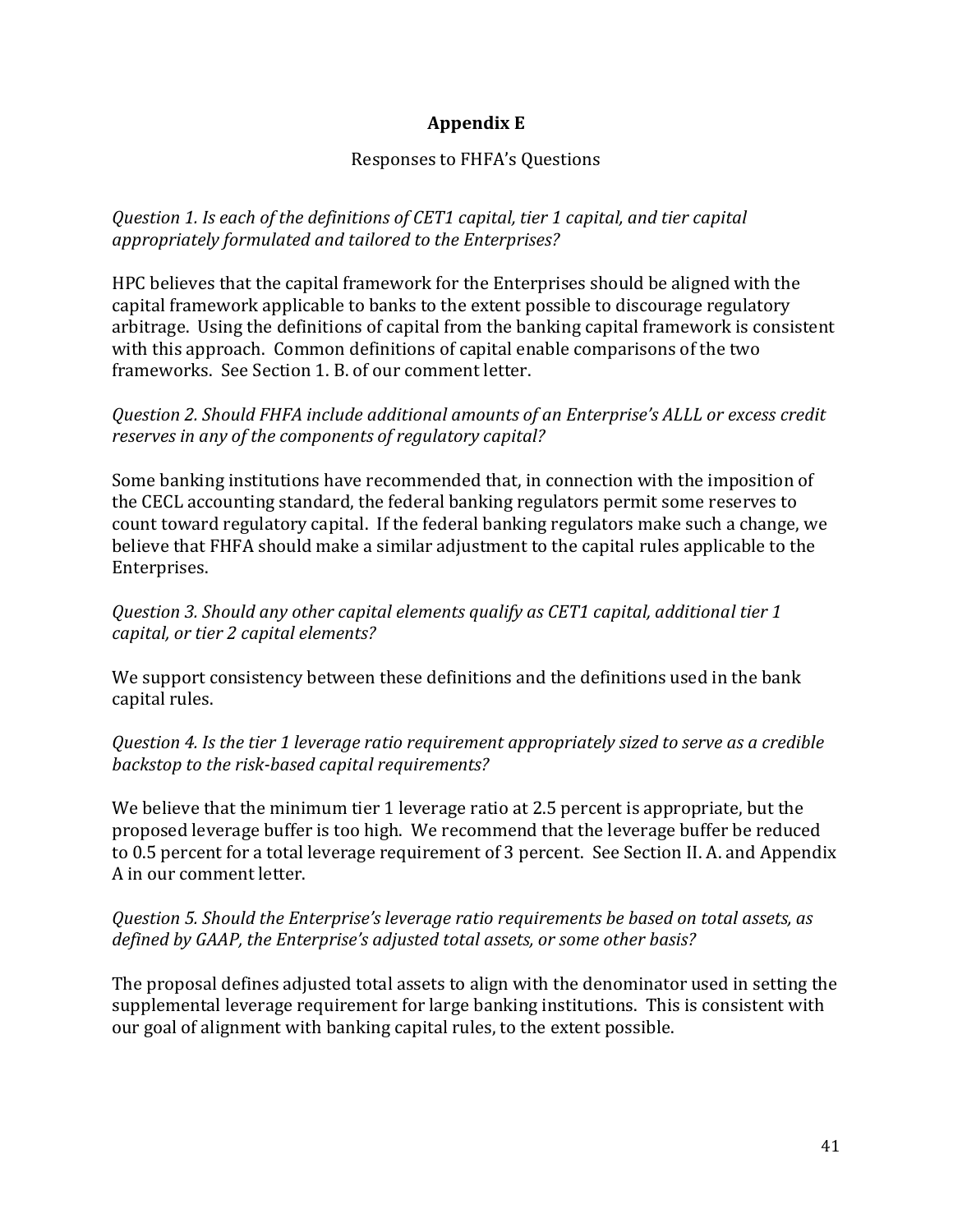*Question 6. Should FHFA consider any changes to its contemplated enforcement framework? What supervisory guidance would be helpful to promote market understanding of how FHFA expects to apply its enforcement authorities?*

FHFA's Advisory Bulletin AB 2013-03 is a comprehensive summary of the agency's enforcement powers.

*Question 7. Should any of the risk-based capital requirements or leverage ratio requirements be phased-in over a transition period?*

Section 1240.4 of the proposed rule sets the compliance date for the capital requirements at the later of one year after publication of the final rule or the termination of the conservatorship, and it gives the Director authority to set a later compliance date based upon market conditions. These provisions should provide for a sufficient transition period.

*Question 8. Alternatively, should the enforcement of the risk-based capital requirements during the implementation of a capital restoration plan be tailored through a consent order or other similar regulatory arrangement, and if so how?*

No response.

# *Question 9. Is the stress capital buffer appropriately formulated and calibrated?*

The 0.75 percent stress capital buffer does not seem unreasonable. However, we recommend that the stress capital buffer and the other capital buffers be based upon riskweighted assets rather than adjusted total assets. See Section II. C. of our comment letter. Additionally, in Section II. D. of our letter, we note that the application of the stress capital buffer should address FHFA's concerns regarding the impact of market disruptions on CRT.

*Question 10. Should an Enterprise's stress capital buffer be periodically re-sized to the extent that FHFA's eventual program for supervisory stress tests determines that an Enterprise's peak capital exhaustion under a severely adverse stress would exceed 0.75 percent of adjusted total assets?*

As a general matter, we believe that FHFA should periodically assess, and adjust as necessary, the size of all of the capital buffers as long as predictable, metrics-driven methodology is articulated and made public. We also suggest FHFA provide some sort of minimum notice period for implementation, or public comment period, if appropriate.

*Question 11. Should an Enterprise's stress capital buffer be adjusted as the average risk weight of its mortgage exposures and other exposures changes?*

See our response to Question 9.

*Question 12. Should an Enterprise's stress capital buffer be based on the Enterprise's adjusted total assets or risk-weighted assets?*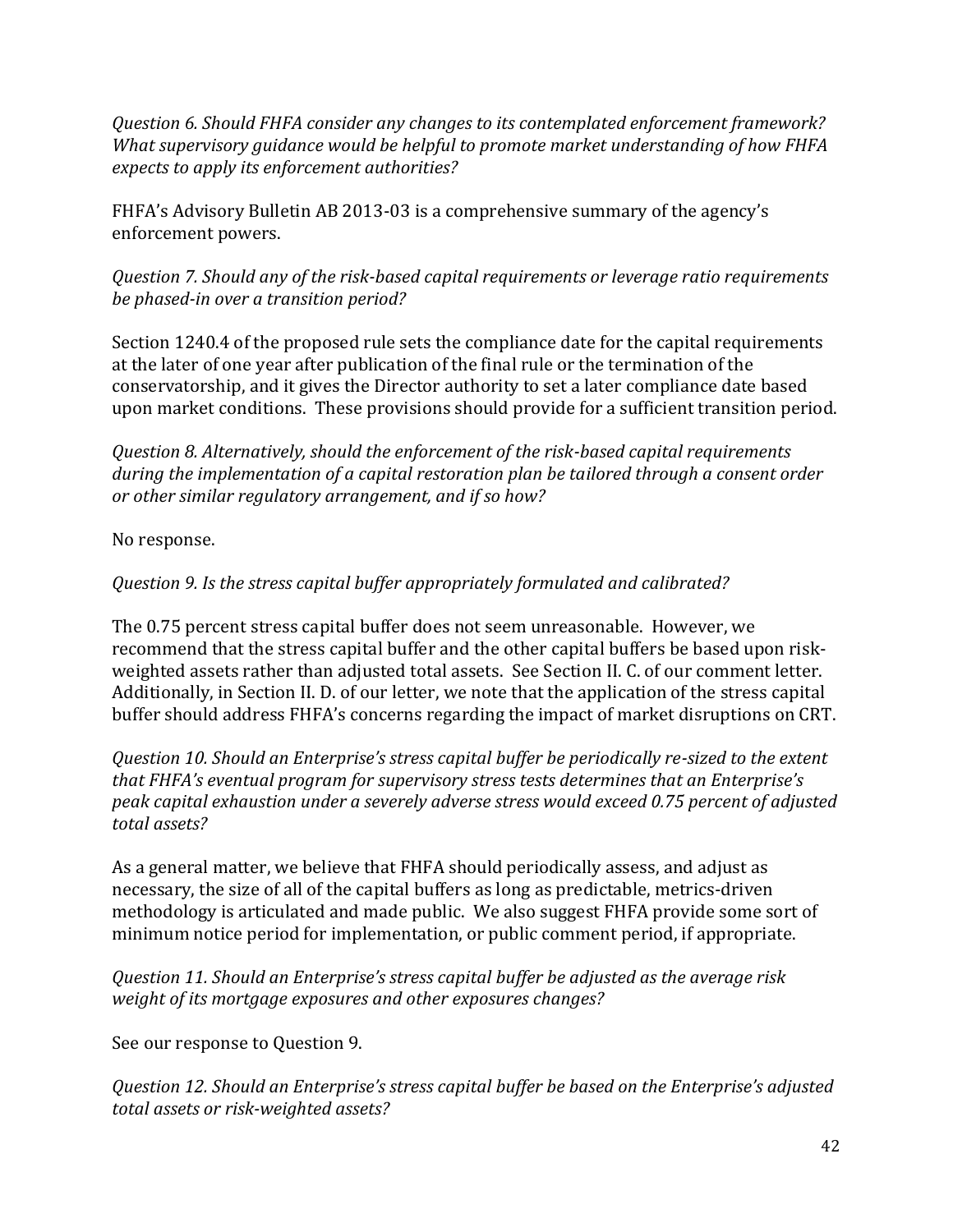Risk-weighted assets. See our response to Question 9.

# *Question 13. Is the countercyclical capital buffer appropriately formulated?*

See Section II. C. of our letter. We recommend that FHFA make the operation of this buffer more predictable and aligned with its use in the bank regulatory framework. Furthermore, the buffer should include a phase-in period and time limitation consistent with those of the banking agencies. Also, as noted in our response to Question 9, we believe the buffer should be based upon risk-weighted assets rather than total adjusted assets.

### *Question 14. What administrative or other process should govern FHFA's adjustments to the countercyclical capital buffer?*

FHFA is proposing to deploy the countercyclical capital buffer only when similar buffers are deployed by U.S. banking regulators. We agree with this approach. As we note in Section II. C of our letter, the buffer should include a phase-in period and time limitation consistent with those of the banking agencies.

*Question 15. Should FHFA more explicitly base its determination to adjust the countercyclical capital buffer to the determination of the U.S. banking regulators to adjust their similar buffer?*

See our response to Question 13 (also Section II. C. of our letter).

*Question 16. Is the market share approach appropriately formulated and calibrated to mitigate the national housing finance market stability risk posed by an Enterprise? If not, what modifications should FHFA consider to ensure an appropriate calibration?*

The market share approach to the stability buffer is not unreasonable.

*Question 17. Is the market share approach appropriately formulated and calibrated to ensure each Enterprise operates in a safe and sound manner? If not, what modifications should FHFA consider to ensure an appropriate calibration?*

As noted in our response to Question 9, we believe the capital charge should be based upon risk-weighted assets.

*Question 18. Should the Enterprise-specific stability capital buffer be determined using the U.S. banking framework's approach to calculating capital surcharges for GSIBs?*

We do not believe it is appropriate to apply the GSIB surcharge framework to the Enterprises. The GSIB surcharge calculation is designed to apply to heterogeneous bank business models. In contrast, the two Enterprises have the same basic monoline business model.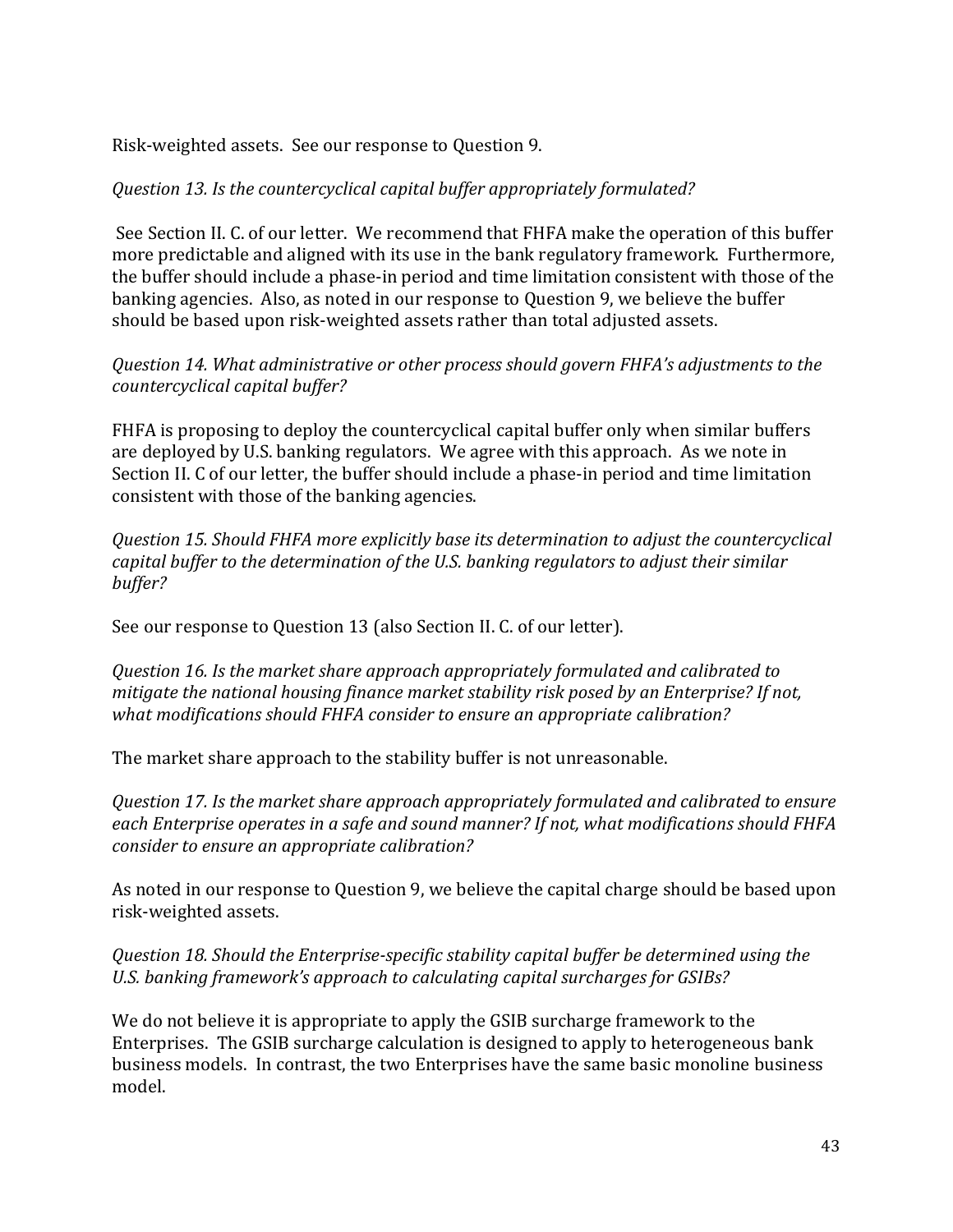*Question 19. What, if any, modifications to the U.S. banking framework's approach to calculating capital surcharges for GSIBs are appropriate for determining the Enterprisespecific stability capital buffer?*

We think it is reasonable to size Enterprise stability capital buffers based in part on looking at the range applied to domestically focused, systemically important banks as a benchmark. However, in recognition of the material differences in business models between banks and the Enterprises, this should not be determinative. See our response to Question 18.

*Question 20. Should the Enterprise-specific stability capital buffer be determined based on a sum of the weighted indicators for size, interconnectedness, and substitutability under the U.S. banking framework?*

See our response to Question 18.

*Question 21. Which, if any, indicators of the housing finance market stability risk posed by an Enterprise, other than its market share, should be used to size the Enterprise's stability capital buffer? How should those other indicators be measured and weighted to produce a score of the housing finance market stability risk posed by an Enterprise?*

See our responses to Questions 16 and 18.

*Question 22. What, if any, measure of the Enterprise's short-term debt funding or expected debt issuances during a financial stress to fund purchases of NPLs out of securitization pools should be used to size the Enterprise's stability capital buffer?*

See our responses to Questions 16 and 18.

*Question 23. Is the PLBA appropriately sized to backstop the PCCBA-adjusted risked-based capital requirements?*

See our response to Question 4.

*Question 24. Should the PLBA for an Enterprise be sized as a fraction or other function of the PCCBA of the Enterprise? If so, how should the PLBA of an Enterprise be calibrated based on the Enterprise's PCCBA?*

See our response to Question 4.

*Question 25. Are the payout restrictions appropriately formulated and calibrated?*

Yes, as they are generally aligned with bank regulation.

*Question 26. Should there be any sanction or consequence other than payout restrictions triggered by an Enterprise not maintaining a capital conservation buffer or leverage buffer in excess of the applicable PCCBA or PLBA?*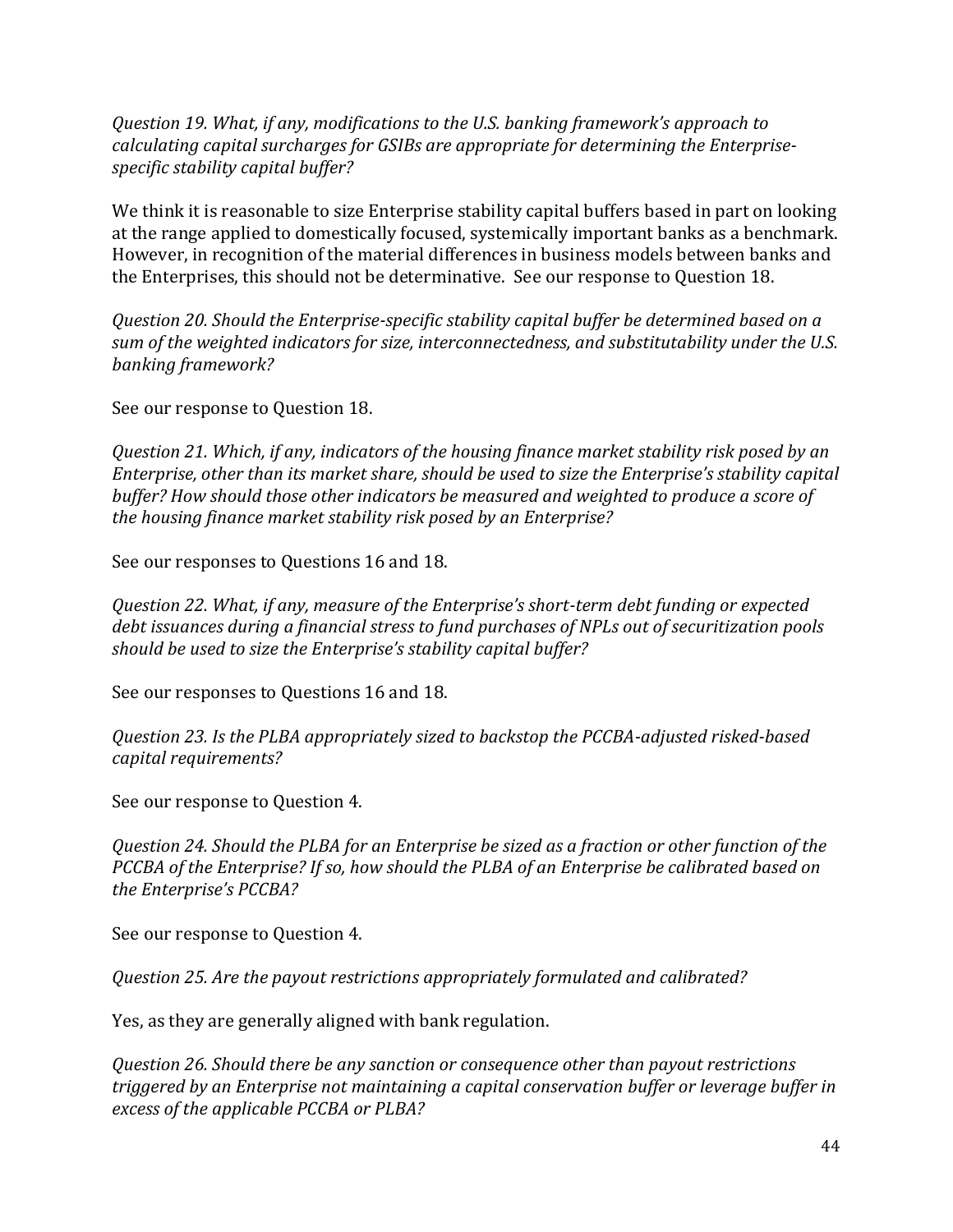No response.

*Question 27. Should the payout restrictions be phased-in over an appropriate transition period? If so, what is an appropriate transition period?*

No response.

*Question 28. Should the payout restrictions provide exceptions for dividends on newly issued preferred stock, perhaps with any exceptions limited to some transition period following conservatorship?*

No response.

*Question 29. Should the payout restrictions provide an exception for some limited dividends on common stock over some transition period?*

No response.

*Question 30. Is the methodology used to calibrate the credit risk capital requirements for single-family mortgage exposures appropriate to ensure that the exposure is backed by capital sufficient to absorb the lifetime unexpected losses incurred on single-family mortgage exposures experiencing a shock to house prices similar to that observed during the 2008 financial crisis?*

We find the risk-weights assigned to single-family mortgage exposures to be reasonable. We make specific recommendations for refinement in a few places. See Section II. B. of our letter.

*Question 31. What, if any, changes should FHFA consider to the methodology for calibrating credit risk capital requirements for single-family mortgage exposures?*

We recommend that FHFA recognize original loan-to-value ratios for a period of between 36 and 60 months after origination, not just six months. See Section II. B. of our letter.

*Question 32. Are the base risk weights for single-family mortgage exposures appropriately formulated and calibrated to require credit risk capital sufficient to ensure each Enterprise operates in a safe and sound manner and is positioned to fulfill its statutory mission across the economic cycle?*

See our response to Question 30.

*Question 33. Are there any adjustments, simplifications, or other refinements that FHFA should consider for the base risk weights for single- family mortgage exposures?*

See our response to Question 30.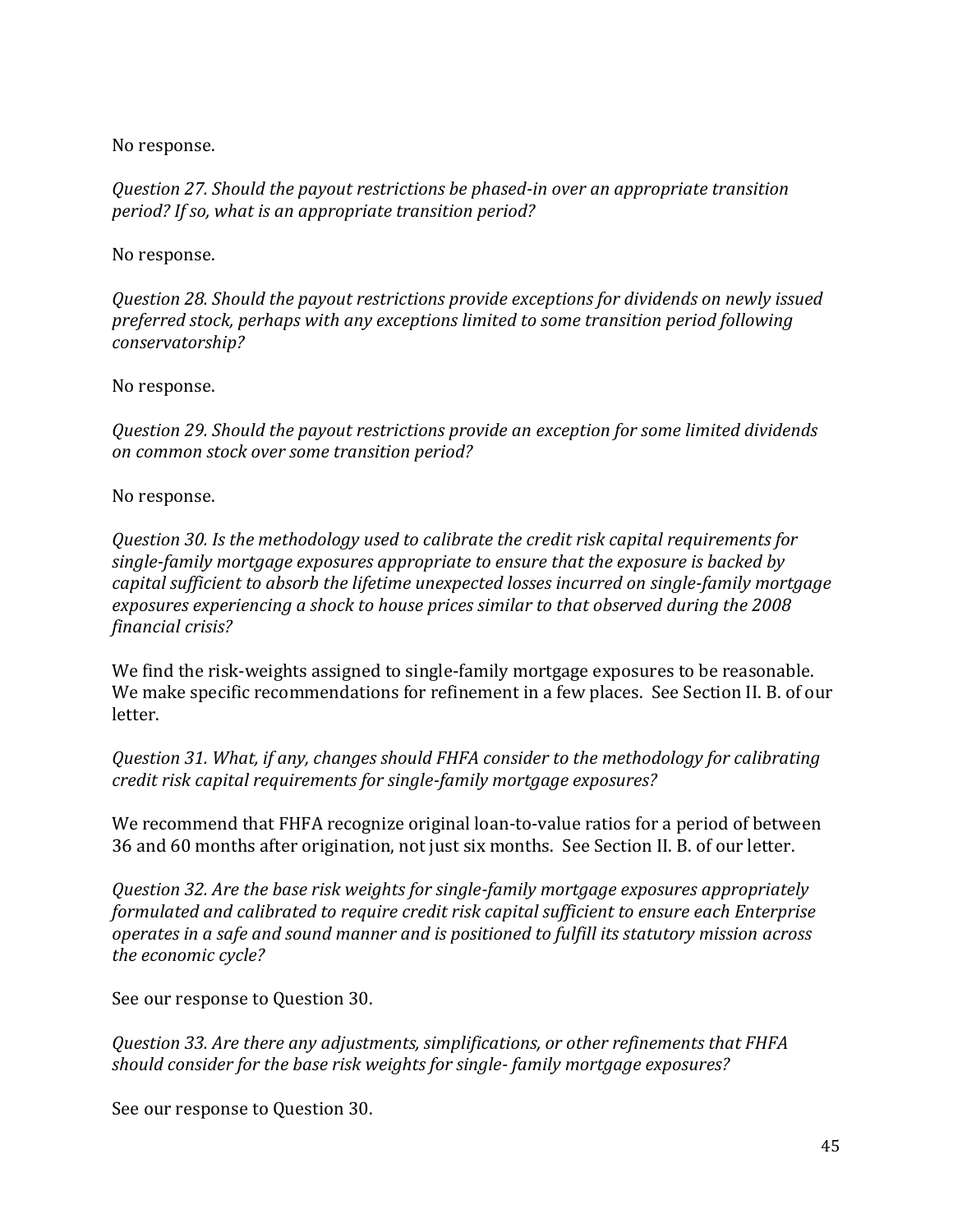*Question 34. Should the base risk weight for a single-family mortgage exposure be assigned based on OLTV or MTMLTV of the single-family mortgage exposure, or perhaps on the LTV of the single-family mortgage exposure based on the original purchase price and after adjusting for any paydowns of the original principal balance?*

As stated in our response to Question 31, we believe that the rule should recognize OLTV for a longer period after origination. See Section II. B. of our letter.

*Question 35. Should the base risk weight for a single-family mortgage exposure be assigned based on the original credit score of the borrower or the refreshed credit score of the borrower?*

We recommend the use of original credit scores in the grids. See Section II. B. of our letter.

*Question 36. What steps, including any process for soliciting public comment on an ongoing basis, should FHFA take to ensure that the single- family grids and the real house price trend are updated from time to time as market conditions evolve?*

Once the framework is in place, market participants would expect some level of continuity and consistency. At the same time, periodic review based upon changes in market conditions would be appropriate. A review every 5 years that includes public input may be reasonable. It will also be important for FHFA to keep the public informed of what house price indices it is relying upon as it examines real house price trends.

*Question 37. Should a delinquency associated with a COVID-19-related forbearance cause a single-family mortgage exposure to become an NPL?*

No, not so long as the loan is in a CARES Act forbearance.

*Question 38. Which, if any, types of forbearances, payment plans, or modifications should be excluded from those that cause a single- family mortgage exposure to become a modified RPL? Should a forbearance, payment plan, or modification arising out of a COVID-19-related forbearance request cause a single-family mortgage exposure to become a modified RPL?*

Generally, classification should take place at the time the post-forbearance accommodation is put in place, or the forbearance ends absent a further accommodation. Then, the loan should be classified as an RPL or some other classification based upon the post-forbearance accommodation. A COVID-19 loan that was in forbearance but was never delinquent should be treated as a performing loan.

*Question 39. Is the MTMLTV adjustment appropriately formulated and calibrated to require credit risk capital sufficient to ensure each Enterprise operates in a safe and sound manner and is positioned to fulfill its statutory mission across the economic cycle? If not, what modifications should FHFA consider to ensure an appropriate formulation and calibration?*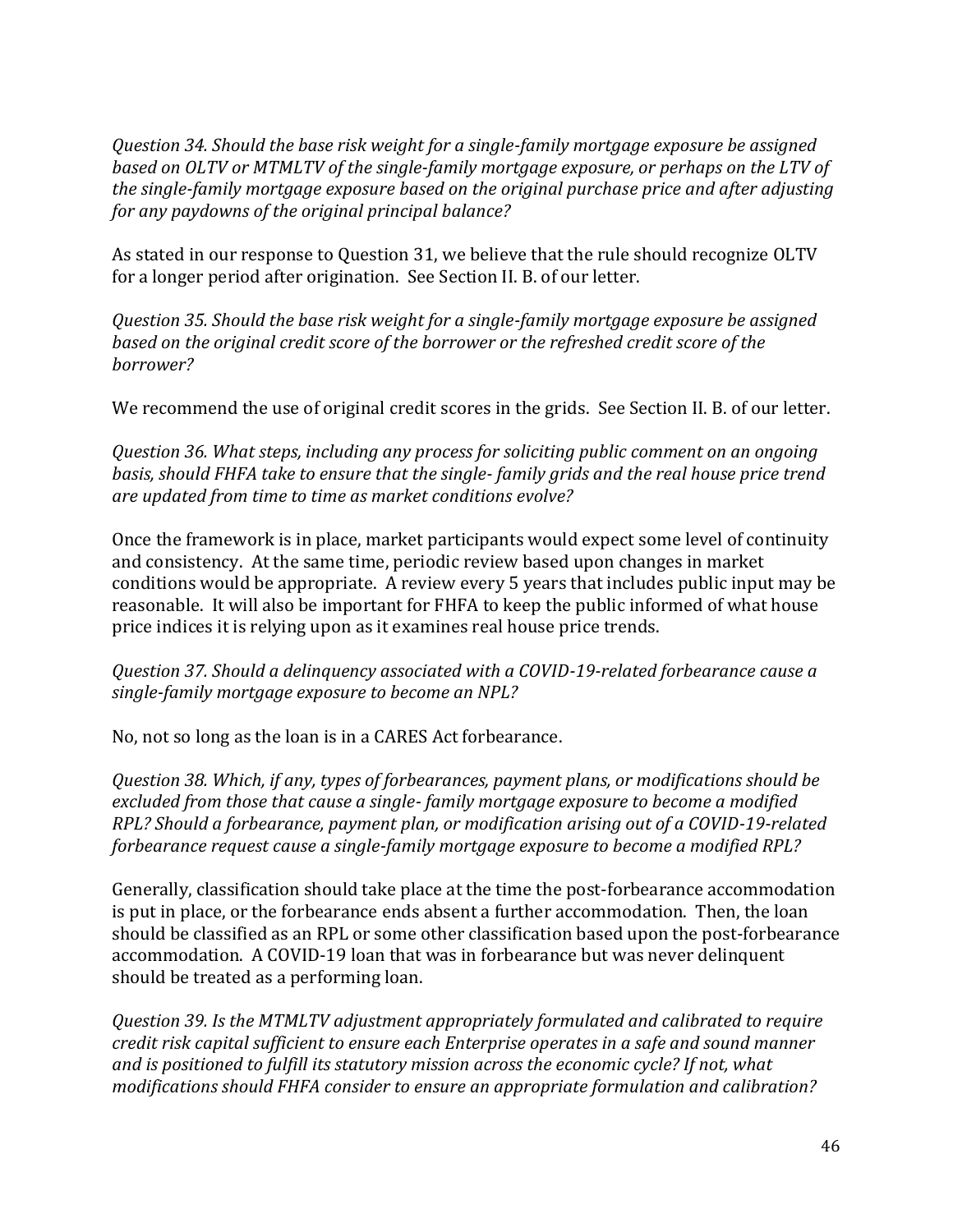See our response to Question 31.

*Question 40. Does the MTMLTV adjustment strike an appropriate balance in mitigating the pro-cyclicality of the aggregate risk-based capital requirements while preserving a mortgage risk-sensitive framework? Are the collars set appropriately at 5.0 percent above or below the long-term index trend?*

See our response to Question 31.

*Question 41. How should the long-term house price trend be determined for the purpose of any countercyclical adjustment to a single-family mortgage exposure's credit risk capital requirement?*

We believe that the countercyclical adjustment be more granular and be based upon State level or MSA level housing prices. See Section II. B. of our letter.

*Question 42. Are the risk multipliers for single-family mortgage exposures appropriately formulated and calibrated to require credit risk capital sufficient to ensure each Enterprise operates in a safe and sound manner and is positioned to fulfill its statutory mission across the economic cycle?*

We recommend an adjustment to the risk multiplier related to third party originators and reconsideration of the multiplier for refreshed credit scores for RPLs and NPLs. Before finalizing the proposed rule, we encourage FHFA to model the application of the multipliers to various loan products to avoid excessive capital charges that may unduly diminish the availability of such loans. An overall cap on the multipliers, like the one proposed in the 2018 rule, would help to mitigate this potential. See Section II. F. of our letter.

*Question 43. Are there any adjustments, simplifications, or other refinements that FHFA should consider for the risk multipliers for single-family mortgage exposures?* 

See our response to Question 42.

*Question 44. Should the combined risk multiplier for a single-family mortgage exposure be subject to a cap (e.g., 3.0, as contemplated by the 2018 proposal)?*

See our response to Question 42.

*Question 45. Are the CE multipliers and CP haircut multipliers for single-family mortgage exposures appropriately formulated and calibrated to require credit risk capital sufficient to ensure each Enterprise operates in a safe and sound manner and is positioned to fulfill its statutory mission across the economic cycle?*

We recommend that the inputs for the CP haircut be revised and that the criteria for rating counterparties be more transparent and objective. See Section II. E. of our letter.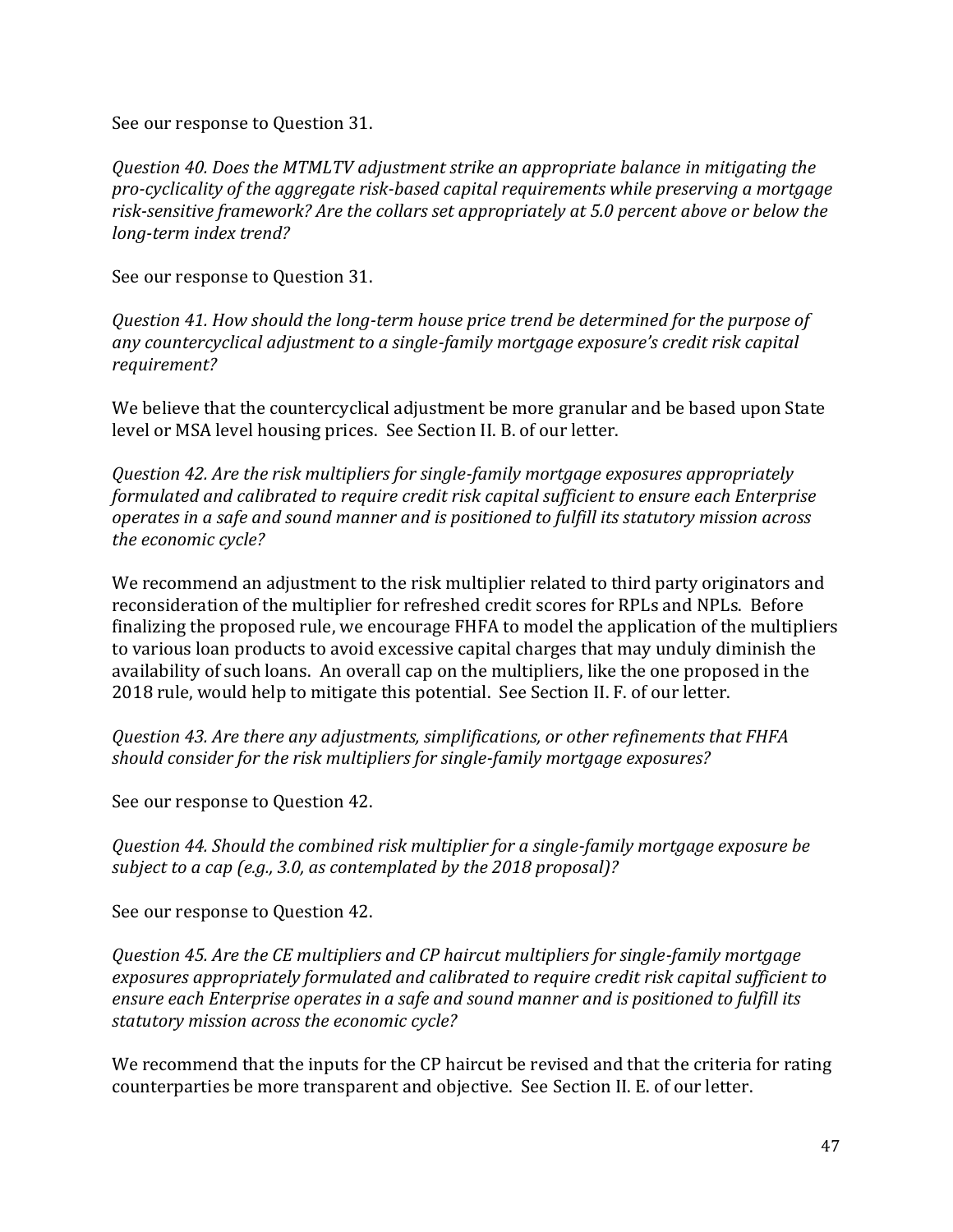We also recommend that the CE multiplier for seasoned loans with MI be modified. See Section II. G. of our letter.

*Question 46. Are there any adjustments, simplifications, or other refinements that FHFA should consider for the CE multipliers and the CP haircut multipliers for single-family mortgage exposures?*

See our response to Question 45.

*Question 47. Are the differences between the proposed rule and the U.S. banking framework with respect to the credit risk mitigation benefit assigned to loan-level credit enhancement appropriate? Which, if any, specific aspects should be aligned?*

See our response to Question 45.

*Question 48. Is the minimum floor on the adjusted risk weight for a single- family mortgage exposure appropriately calibrated to mitigate model and related risks associated with the calibration of the underlying base risk weights and risk multipliers and to otherwise ensure each Enterprise operates in a safe and sound manner and is positioned to fulfill its statutory mission across the economic cycle?*

The minimum floor is not unreasonable.

*Question 49. Should the minimum floor on the adjusted risk weight for a single- family mortgage exposure be decreased or increased, perhaps to align the minimum floor with the more risk-sensitive standardized risk weights assigned to similar exposures under the Basel framework (e.g., 20 percent for a single-family residential mortgage loan with LTV at origination less than 50 percent)?*

See our response to Question 48.

*Question 50. Should the floor or other limit used to determine a single-family mortgage exposure's credit risk capital requirement be assessed against the base risk weight, the risk weight adjusted for the combined risk multipliers, or some other input used to determine that credit risk capital requirement?*

It should be assessed against the base risk-weight unless there is an important policy goal to address by introducing this extra layer of complexity. See also our response to Question 48.

### **[Note: Questions 51-64 relate to multifamily lending and HPC has not addressed the treatment of multifamily lending in its comment letter.]**

*Question 65. What changes, if any, should FHFA consider to the operational criteria for CRT?*

The operational criterial for CRT are not unreasonable.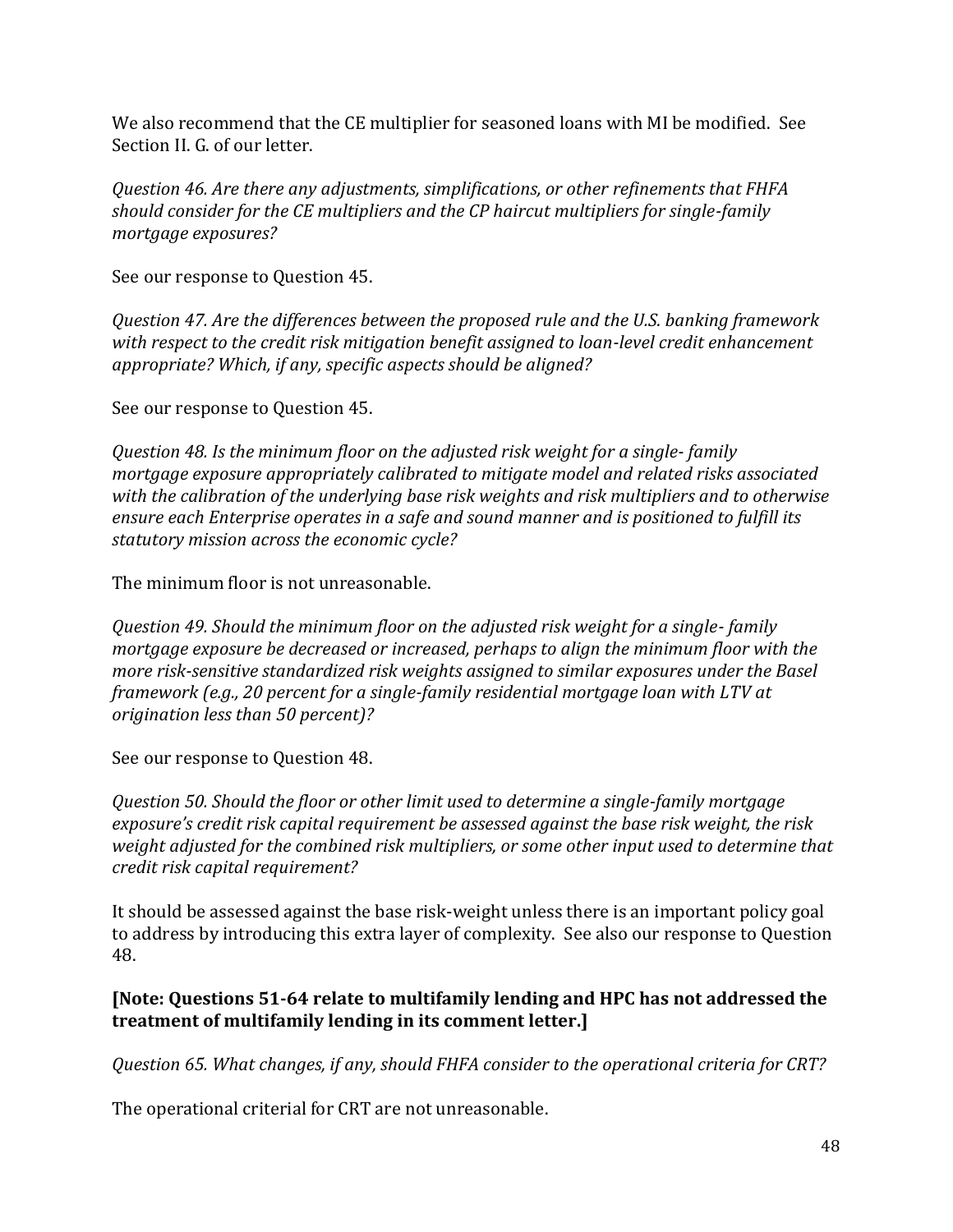*Question 66. What changes, if any, should FHFA consider to the regulatory consequences of an Enterprise providing implicit support to a CRT?*

We have no specific changes related to treatment of implicit support.

*Question 67. Is the 10 percent prudential floor on the risk weight for a retained CRT exposure appropriately calibrated?*

We recommend that this floor be eliminated or reduced on a sliding scale depending on the nature of the CRT structure. See Section II. D. of our letter, as well as Appendices B, C, and D.

*Question 68. Should FHFA increase the prudential floor on the risk weight for a retained CRT exposure, for example so that it aligns with the 20 percent minimum risk weight under the U.S. banking framework?*

No. We do not believe the bank framework is relevant to the Enterprises in this area. See also our response to Question 67.

*Question 69. Should FHFA take a different approach to an Enterprise's existing CRT?*

We believe in-place and future CRT should be treated the same outside of material differences in their structure or loss coverage, which presumably would already be captured in the structure of the rule. See Section II. D. of our letter and related Appendices.

*Question 70. Is the proposed approach to determining the credit risk capital requirement for retained CRT exposures appropriately formulated?*

No. We believe it is not appropriate and outline possible changes. See Section II. D. of our letter, and related Appendices.

*Question 71. Are the adjustments for counterparty risk appropriately calibrated?*

We have no objection to these adjustments, as long as the Enterprises are required to disclose their specific criteria for counterparty ratings.

*Question 72. Are the adjustments for loss-timing and other maturity-related risk appropriately calibrated?*

We have no objection to these adjustments.

*Question 73. Is the 10 percent adjustment for the general effectiveness of CRT appropriately calibrated?*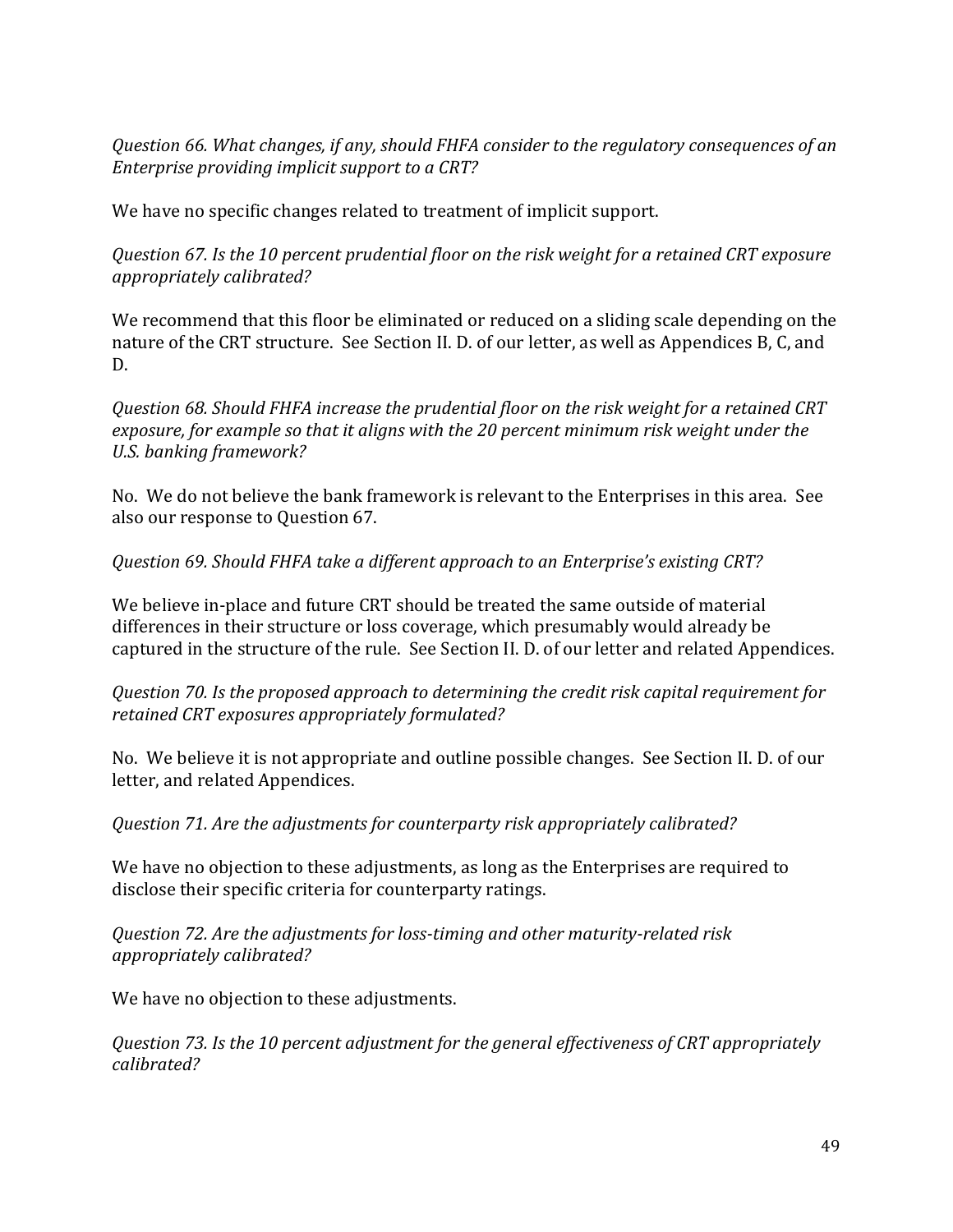A general effectiveness adjustment is not unreasonable, but we believe HPC should periodically review whether 10 percent is too high or too low.

*Question 74. Is the 10 percent adjustment for the general effectiveness of CRT appropriate in light of the proposed rule's prudential floor on the risk weight for retained CRT exposures?*

See our response to Question 73.

*Question 75. Should FHFA impose any restrictions on the collateral eligible to secure CRT that pose counterparty risk?*

As noted in Section II. D. of our letter, FHFA should retain the authority to alter CRT structures.

*Question 76. Should FHFA require an Enterprise to determine the credit risk capital requirement for retained CRT exposures using a modified version of the SSFA?*

We find little difference in the treatment of CRT under a modified SSFA than under the proposed rule. Therefore, for the reasons given in Section II. D. of our letter, and related Appendices, we do not support the modified SSFA alternative and would encourage the use of an approach tailored to the specific business models of the Enterprises.

*Question 77. Is the SSFA properly formulated for retained CRT exposures or should other risk drivers, such as maturity, be incorporated?*

See our response to Question 76.

*Question 78. Is the SSFA (particularly the supervisory adjustment factor, p) appropriately calibrated for retained CRT exposures?*

See our response to Question 76.

*Question 79. Should FHFA adjust the regulatory capital treatment for exposures to MBS guaranteed by the other Enterprise to mitigate any risk of disruption to the UMBS?*

See Section II. H. of our letter.

*Question 80. Should FHFA consider a different risk weight for second-level re- securitizations backed by UMBS?*

See our response to Question 79.

*Question 81. What should be the regulatory capital treatment of any credit risk mitigation effect of any indemnification or similar arrangements between the Enterprises relating to UMBS re-securitizations?*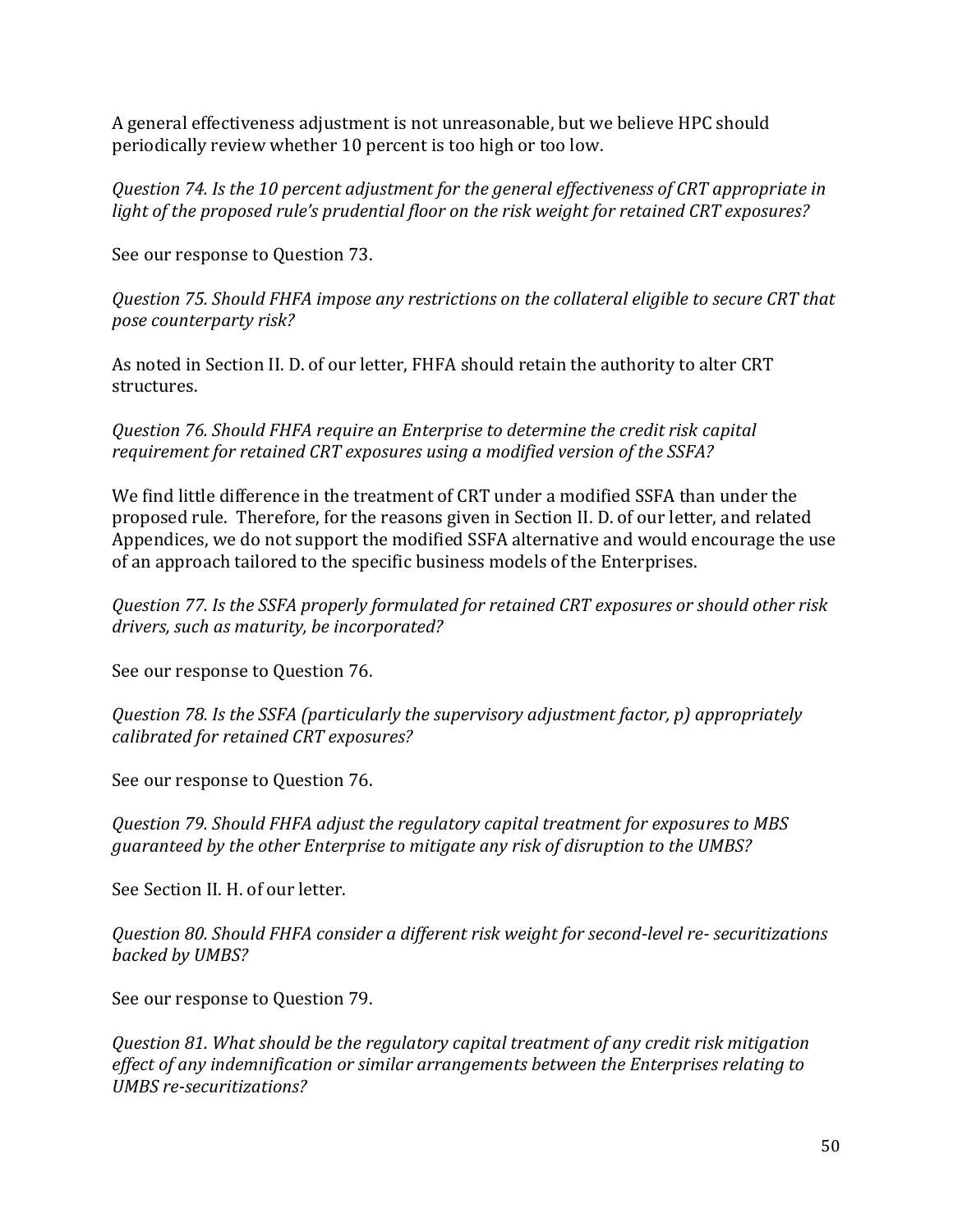See our response to Question 79.

*Question 82. Should FHFA adopt different risk weights for MBS guaranteed by an Enterprise and the unsecured debt of an Enterprise?*

See our response to Question 79.

*Question 83. Should FHFA require an Enterprise to separately determine its credit riskweighted assets using its own internal models?*

We support calculation based upon risk-grids and internal models. Use of internal models requires the Enterprises to improve their risk management systems.

*Question 84. Should there be a prudential floor on the credit risk capital requirement for a mortgage exposure determined by an Enterprise using its internal models?*

We believe that the minimum floor for the risk-weight calculation is sufficient.

*Question 85. Should FHFA prescribe more specific requirements and restrictions governing the internal models and other procedures used by an Enterprise to determine its advanced credit risk- weighted assets?*

No response.

*Question 86. Should FHFA require an Enterprise to determine its advanced credit riskweighted assets under subpart E of the Federal Reserve Board's Regulation Q? If so, what changes to that subpart E would be appropriate?*

No response.

*Question 87. Alternatively, should compliance with subpart E of the Federal Reserve Board's Regulation Q offer a safe harbor for compliance with the proposed rule's advanced approaches requirements?*

No response.

*Question 88. Should FHFA preserve the U.S. banking framework's scalar factor of 1.06 for determining advanced credit risk-weighted assets calculated?*

No response.

*Question 89. What transition period, if any, is appropriate for an Enterprise to comply with the proposed rule's requirements governing the determination of the Enterprise's advanced credit risk-weighted assets?*

No response.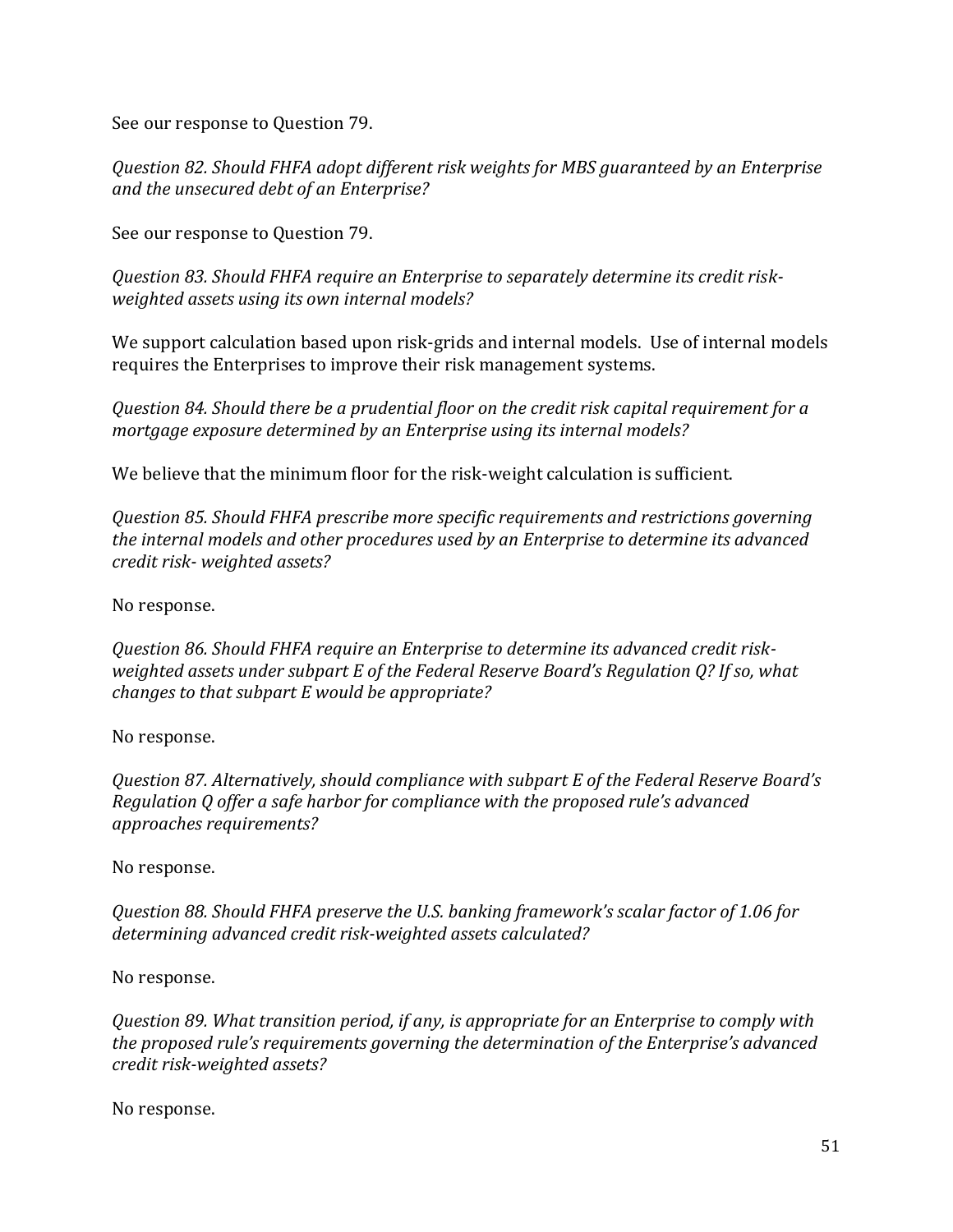*Question 90. What transition period would be appropriate if an Enterprise were required to determine its advanced credit risk-weighted assets under subpart E of the Federal Reserve Board's Regulation Q?*

No response.

*Question 91. Should there be an additional capital requirement to mitigate any model risk associated with the internal models used by an Enterprise to determine its advanced credit risk-weighted assets?*

No response.

*Question 92. Are the point and spread measures used to determine spread risk capital requirements for certain covered positions appropriately calibrated for that purpose?*

We have no objection to this approach to market risk.

*Question 93. Should there be a minimum floor on the spread risk capital requirement for any covered position subject to the internal models approach?*

No response.

*Question 94. Should FHFA adopt an approach to market risk capital that is more similar to the Basel framework, for example by limiting the scope of the market risk capital requirements to a smaller set of positions (e.g., those positions analogous to the trading book) or by requiring market risk capital for market risks other than spread risk (e.g., value-at-risk, stress value-at-risk, incremental risk, etc.)? If so, what positions and activities of the Enterprises should be subject to that approach?*

See our response to Question 92.

*Question 95. Should the spread risk and other market risks for single-family and multifamily whole loans instead be set in an Enterprise-specific manner through the supervisory process, taking into account the market risk management strategies employed by the Enterprise?*

See our response to Question 92.

*Question 96. Should FHFA assume interest rate risk is fully hedged for purposes of determining market risk capital requirements?*

Given the complexity and convexity of retained Enterprise assets, FHFA cannot assume that interest rate is fully hedged.

*Question 97. What requirements and restrictions should apply to the internal models used to determine standardized market risk-weighted assets?*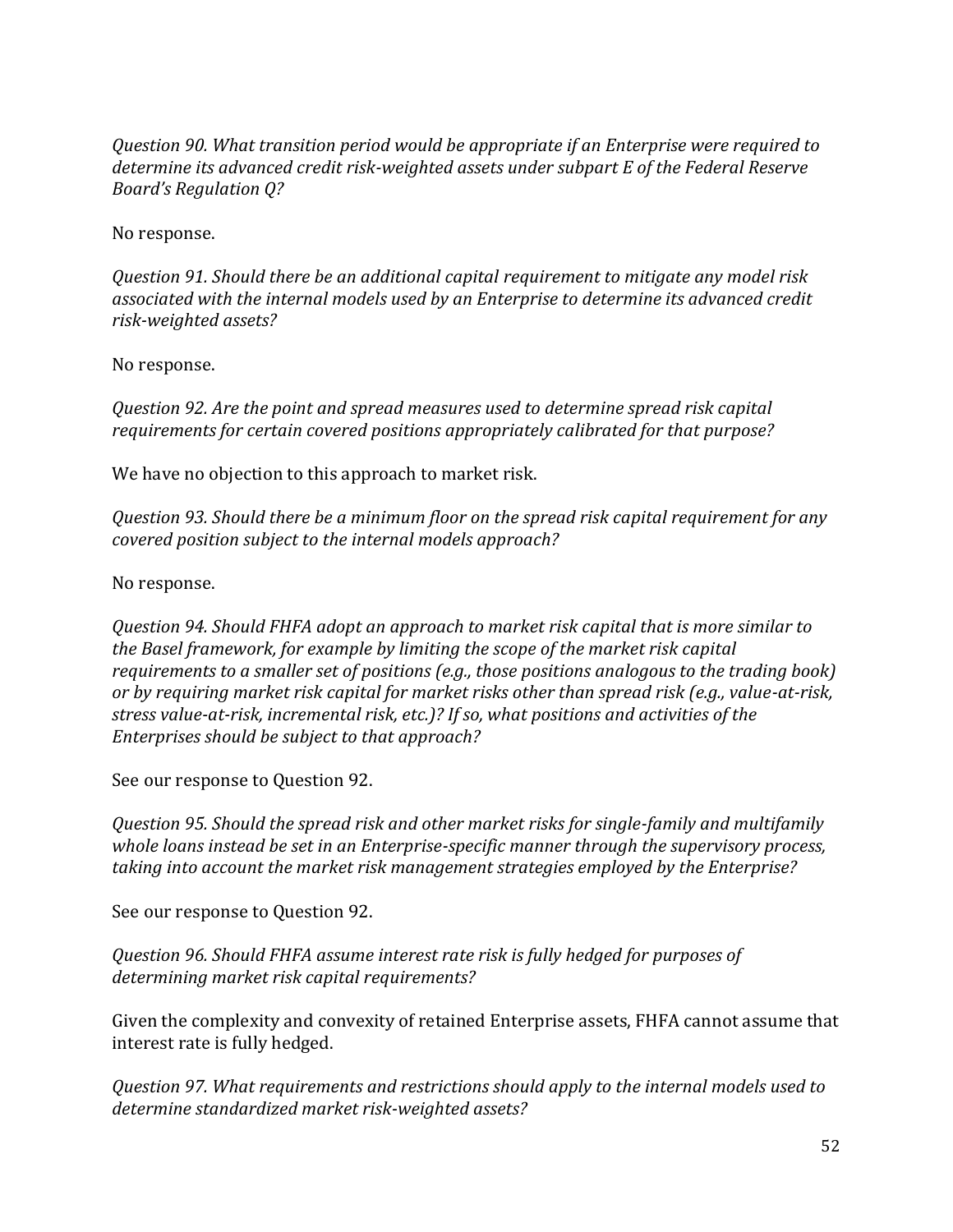See our response to Question 92.

*Question 98. Are the requirements governing an Enterprise's internal models for determining spread risk capital requirements appropriately formulated?*

See our response to Question 92.

*Question 99. Should FHFA adopt a more prescriptive approach to the determination of advanced market risk-weighted assets, perhaps requiring an Enterprise to determine a measure of market risk that includes a VaR-based capital requirement, a stressed VaR-based capital requirement, specific risk add-ons, incremental risk capital requirements, and comprehensive risk capital requirements, as under the U.S. banking framework?*

No response.

*Question 100. Is the advanced measurement approach appropriately formulated and calibrated as a measure of operational risk capital for the Enterprises?*

We have no objection to this approach.

*Question 101. Should FHFA consider other approaches to calculating operational risk capital requirements (e.g., the Basel standardized approach)?*

See our response to Question 100.

*Question 102. Is the minimum floor on an Enterprise's operational risk capital appropriately calibrated?*

See our response to Question 100.

### *Question 103. Are the differences between the credit risk capital requirements for mortgage exposures under the proposed rule and the U.S. banking framework appropriate?*

As stated in Section I. B. our letter, the Enterprises present a hybrid of banking and insurance activities. We appreciate and support FHFA's efforts to tailor the proposed rule to the banking framework, but we recognize both types of activities are present within the Enterprises. As we explain in our letter, we believe that the rule should be modified in several respects to achieve a better balance between the two types of business activities and their associated risks and risk management practices.

*Question 104. Which, if any, aspects of the proposed rule should be further aligned with the U.S. banking framework?*

See Section II of our letter. We propose modifications to better align the capital rule with the realities of the Enterprise business model.